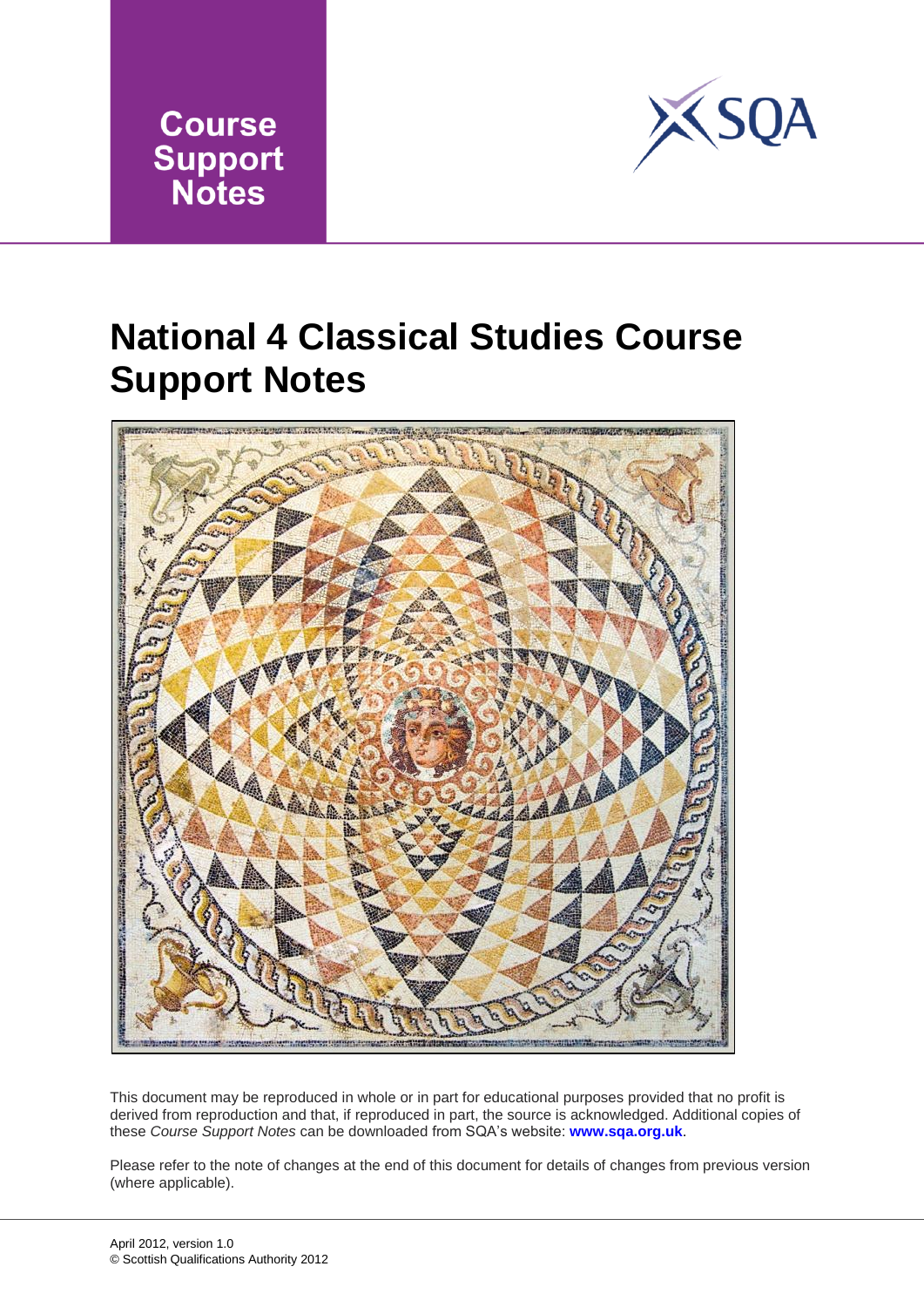# **Contents**

### **Course Support Notes**

| Introduction                                                                            | $\mathbf{1}$   |
|-----------------------------------------------------------------------------------------|----------------|
| General guidance on the Course                                                          | $\overline{2}$ |
| Approaches to learning, teaching and assessment                                         | 6              |
| Developing skills for learning, skills for life and skills for work                     | 10             |
| Equality and inclusion                                                                  | 15             |
| Appendix 1: Reference documents                                                         | 16             |
| Administrative information                                                              | 17             |
| Unit Support Notes - Life in Classical Greece (National 4)                              | 18             |
| Introduction                                                                            | 19             |
| General guidance on the Unit                                                            | 20             |
| Approaches to learning, teaching and assessment                                         | 21             |
| Equality and inclusion                                                                  | 28             |
| Appendix 1: Reference documents                                                         | 29             |
| Administrative information                                                              | 30             |
| Unit Support Notes - Classical Literature (National 4)                                  | 31             |
| Introduction                                                                            | 32             |
| General guidance on the Unit                                                            | 33             |
| Approaches to learning, teaching and assessment                                         | 34             |
| Equality and inclusion                                                                  | 42             |
| Appendix 1: Reference documents                                                         | 43             |
| Administrative information<br>Unit Support Notes - Life in the Roman World (National 4) | 44<br>45       |
| Introduction                                                                            | 46             |
| General guidance on the Unit                                                            | 47             |
| Approaches to learning, teaching and assessment                                         | 48             |
| Equality and inclusion                                                                  | 56             |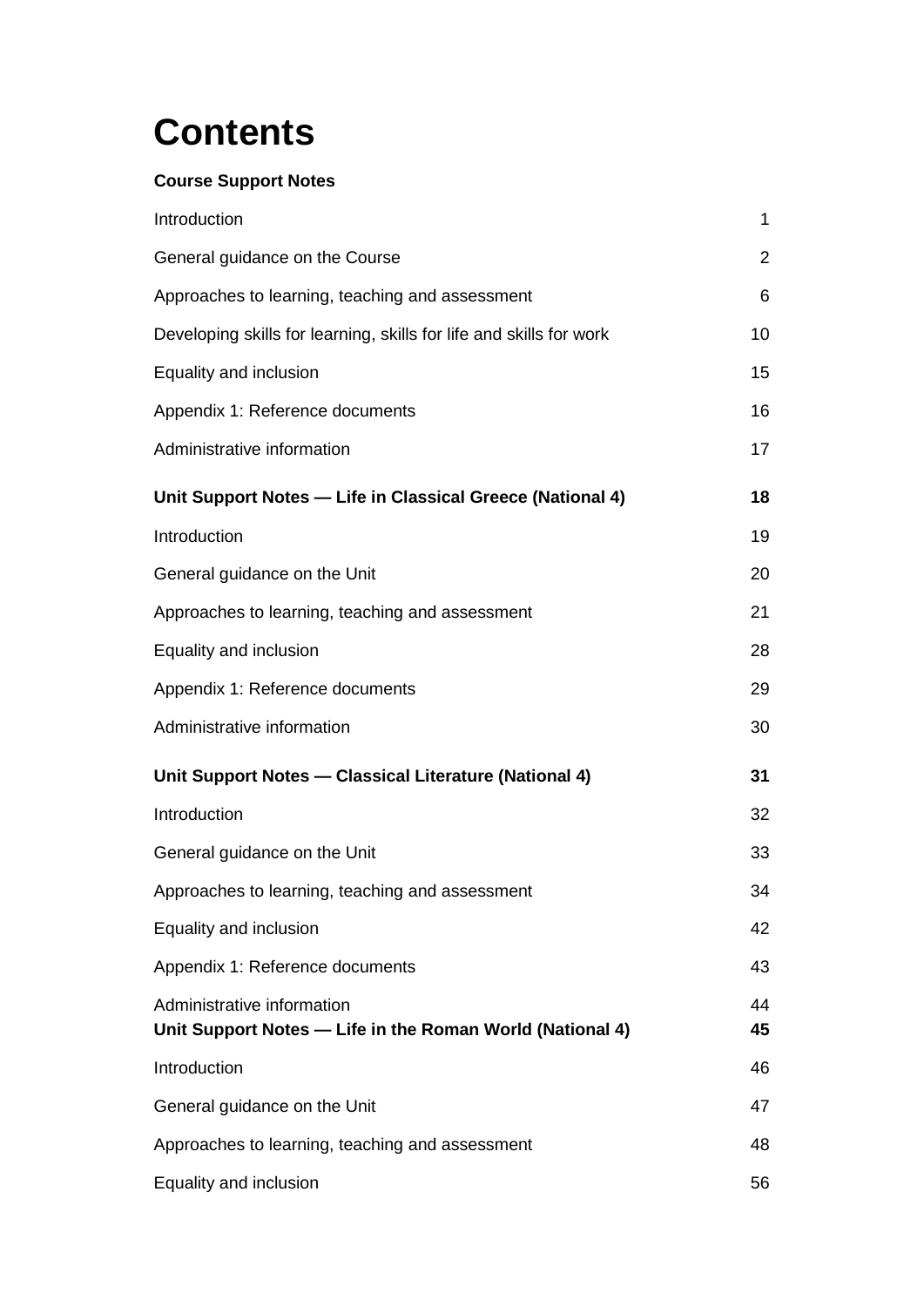| Appendix 1: Reference documents |    |
|---------------------------------|----|
| Administrative information      | 58 |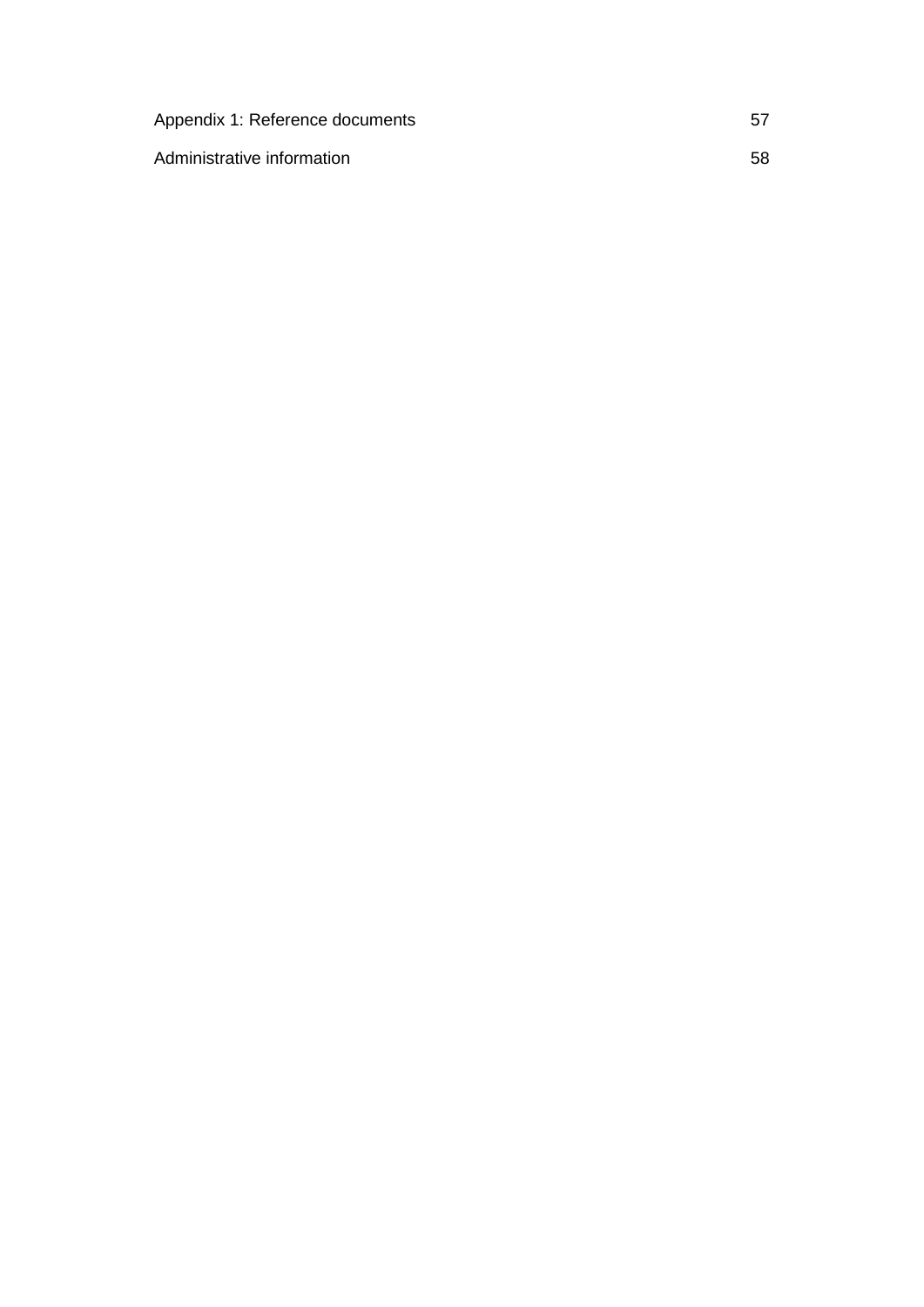# <span id="page-3-0"></span>**Introduction**

These support notes are not mandatory. They provide advice and guidance on approaches to delivering and assessing the National 4 Classical Studies Course. They are intended for teachers and lecturers who are delivering the Course and its Units. They should be read in conjunction with the *Course Specification*, the *Added Value Unit Specification*, and the Unit Specifications for the Units in the Course. These Support Notes incorporate support for the Added Value Unit.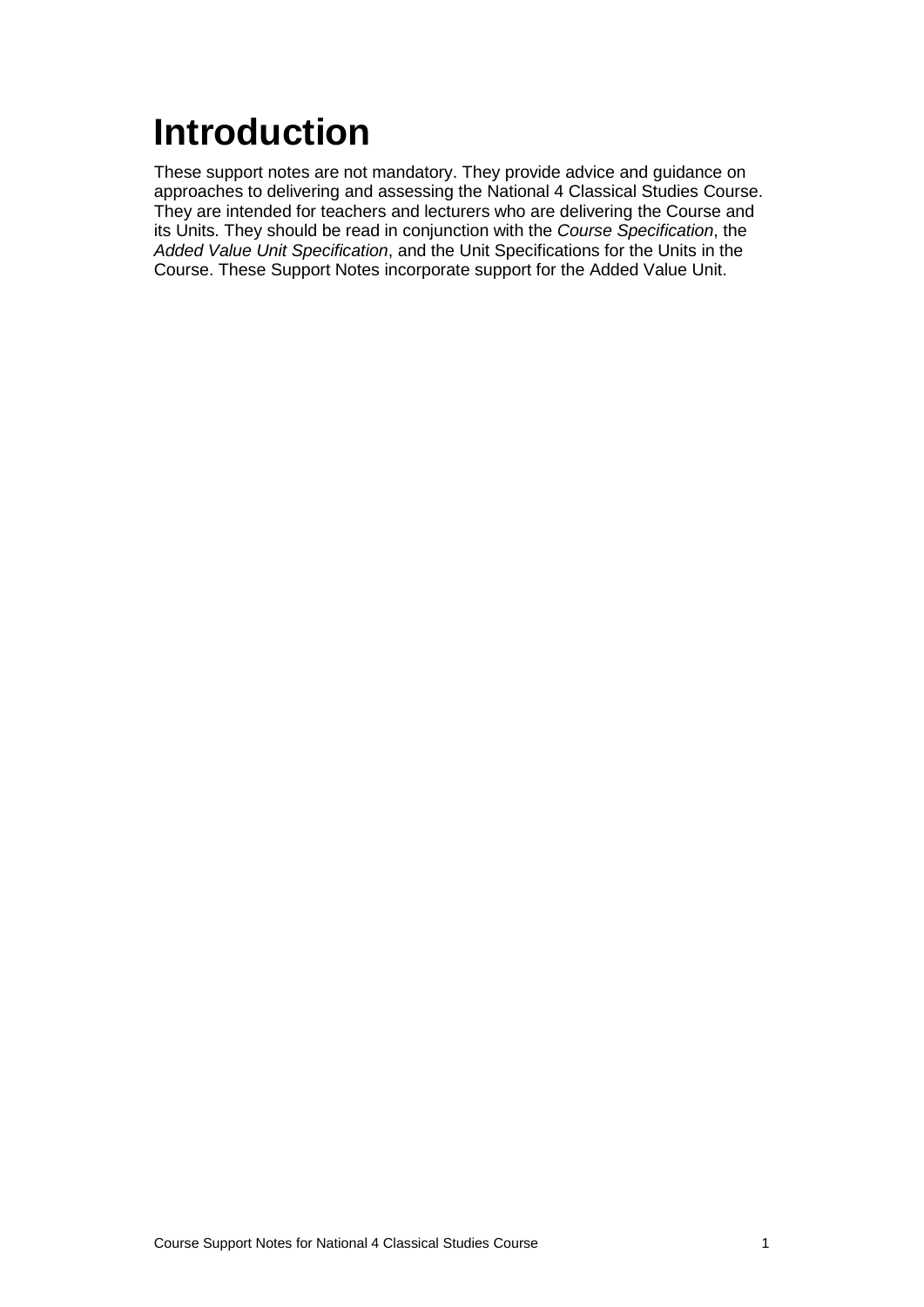# <span id="page-4-0"></span>**General guidance on the Course**

### **Aims**

The purpose of this Course is to develop the learner's knowledge and understanding of the classical Greek and Roman civilisations by comparing these societies with the modern world. This will be achieved through successful study of the Course Units: *Life in Classical Greece; Classical Literature;* and *Life in the Roman World*.

The Course will develop investigating and thinking skills to help learners to understand and link the classical and modern worlds.

The Course makes a distinctive contribution to the curriculum through its study of the religious, political, social, moral and cultural values and practices of classical Greek and Roman societies. It therefore explores the breadth of human relationships within these societies and compares and contrasts these with modern life.

Classical Studies will help create informed and active citizens by developing a greater understanding for learners of the classical Greek and Roman worlds, and increasing the learner's understanding of how these worlds continue to have an impact on our life today. Learners will develop skills which are transferable to other areas of study and which they will use in everyday life.

### **Progression into this Course**

Entry to this Course is at the discretion of the centre. Many learners will benefit from having completed this Course at the level below. Others will draw on comparable learning or experience. Learners will require appropriate literacy skills in order to overtake the requirements of this Course.

### **Experiences and outcomes**

New National Courses have been designed to draw on and build on the curriculum experiences and outcomes as appropriate. Qualifications developed for the senior phase of secondary education are benchmarked against SCQF levels. SCQF level 4 and the curriculum level 4 are broadly equivalent in terms of level of demand although qualifications at SCQF level 4 will be more specific to allow for more specialist study of subjects.

The experiences and outcomes for social subjects may provide an appropriate basis for entry to this Course.

It should be noted that, although these experiences and outcomes provide a general background which is relevant to this Course, there is no direct match between the experiences and outcomes and the requirements of this Course. If learners have not completed Curriculum for Excellence experiences and outcomes this need not present a barrier to them completing this Course.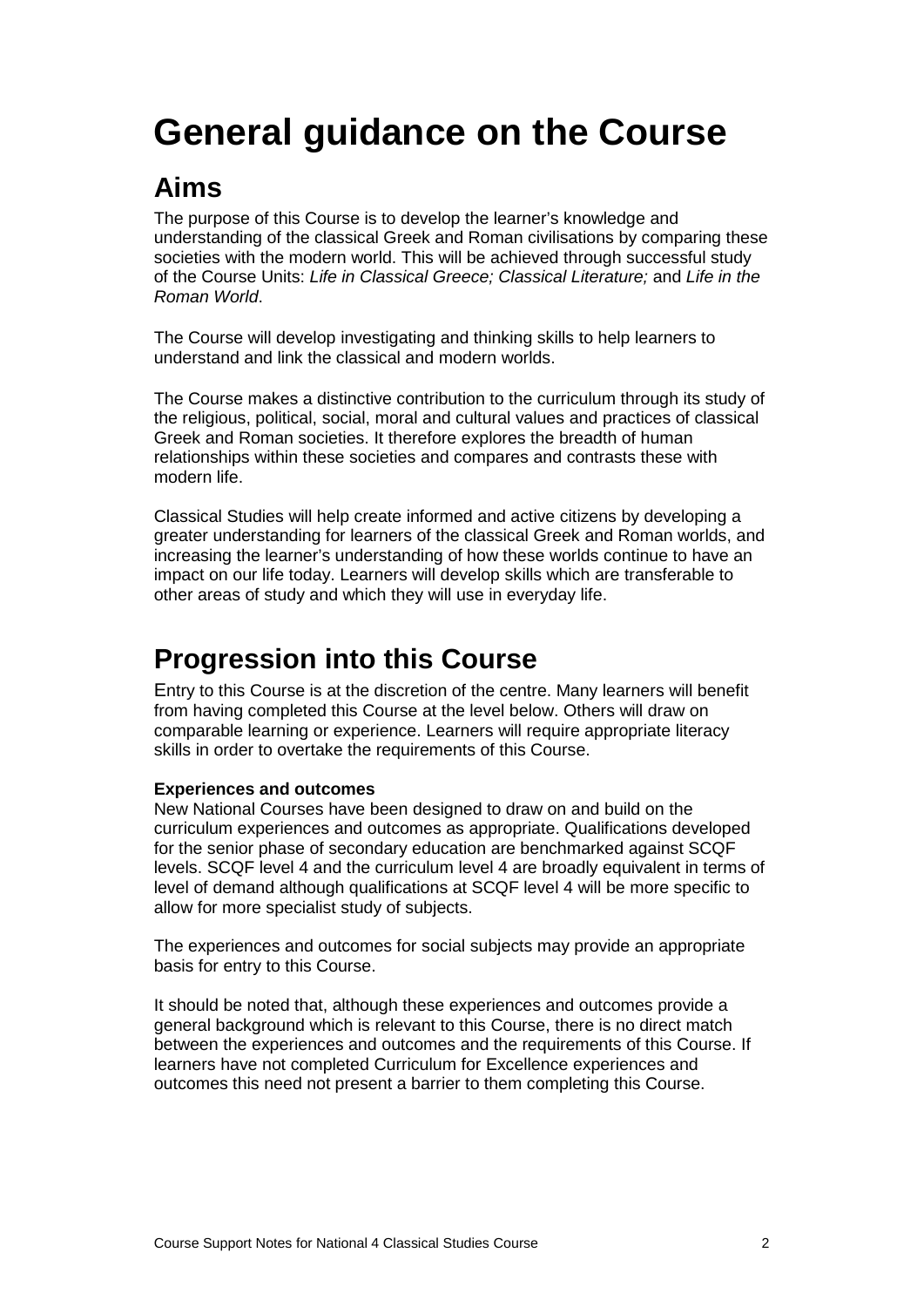### **Skills, knowledge and understanding covered in this Course**

This section provides further advice and guidance about skills, knowledge and understanding that are included in the Course.

Teachers and lecturers should refer to the National 4 Classical Studies *Course Specification* for mandatory information about the skills, knowledge and understanding to be covered in this Course.

Within this mandatory specification, Course planners have considerable flexibility to select coherent contexts which will stimulate and challenge their learners, offering both breadth and depth.

Full skills and knowledge for the Course are provided in the *Course Specification.* A broad overview of the mandatory subject skills, knowledge and understanding that will be assessed in the Course includes:

### **Added Value**

With guidance, researching and processing information and presenting findings on a classical studies topic or issue, demonstrating the ability to apply straightforward knowledge and understanding of the classical and modern worlds to draw comparisons between them.

### **Skills**

- ♦ Understanding and commenting on the usefulness of sources of evidence about life in the classical world.
- ♦ Using sources of evidence, including archaeological evidence, to compare the classical and modern worlds.
- ♦ Using classical literature to draw straightforward conclusions about universal ideas, themes or values.

### **Knowledge and understanding**

- Straightforward factual knowledge and understanding of religious, political, social moral or cultural aspects of life in classical Greek and Roman societies.
- Straightforward factual knowledge and understanding of classical literature, with reference to universal ideas, themes or values which link the classical and modern worlds.

### **Progression from this Course**

This Course may provide progression to Units or Courses in related social subjects or social science as well as a range of careers. In particular this Course provides progression to National 5 Classical Studies.

### **Hierarchies**

**Hierarchy** is the term used to describe Courses and Units which form a structured sequence involving two or more SCQF levels.

Classical Studies Units and Courses are offered from SCQF level 3 to SCQF level 7. Vertical progression is possible through the levels of Classical Studies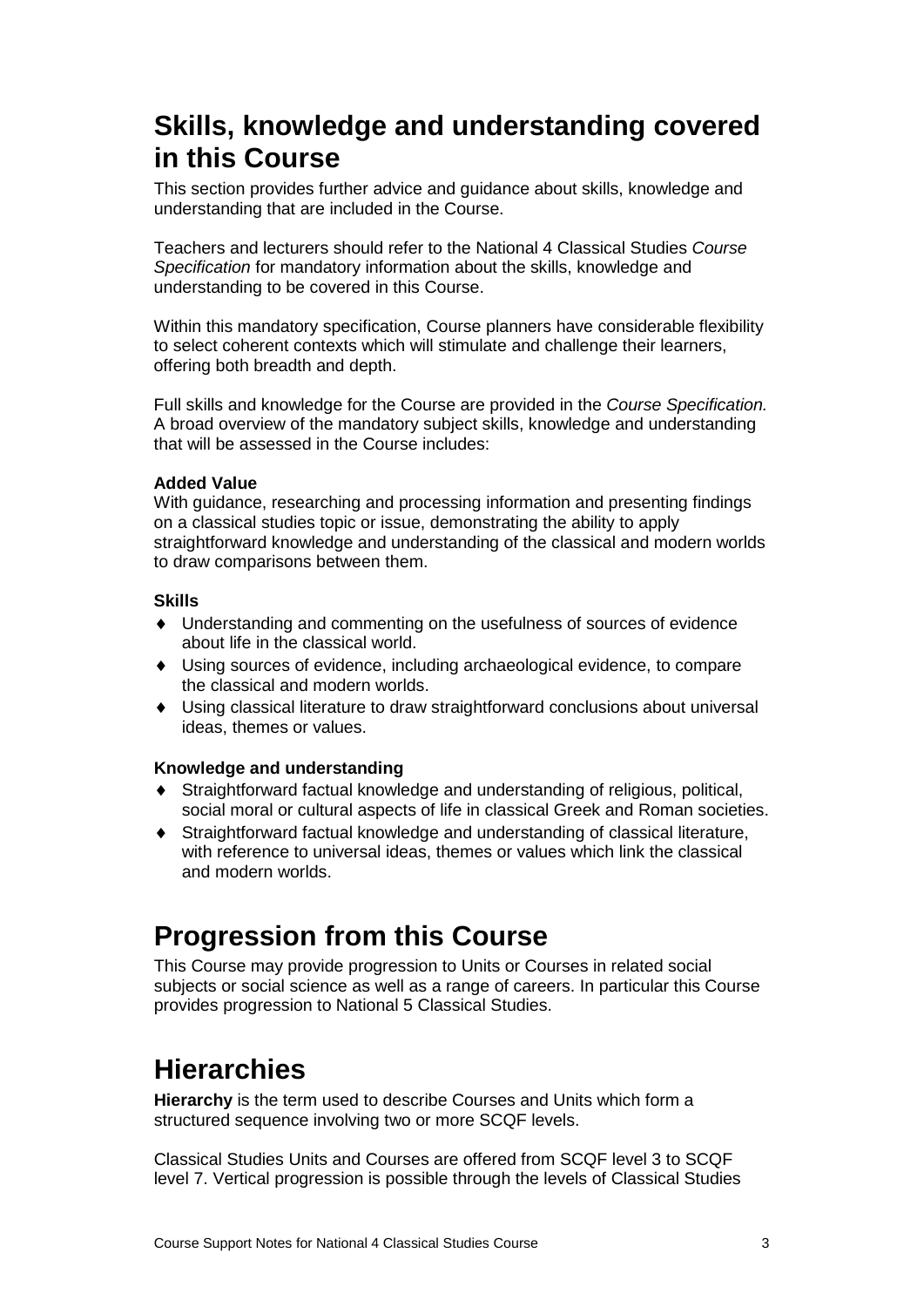qualifications and lateral progression is possible to other qualifications in the social studies suite of Courses.

The Units have been written in a hierarchical format, to facilitate multi-level delivery, allow for learners to achieve at their highest level and allow for achievement at a lower level, if necessary. This has been accompanied with considerable flexibility in topics and contexts for learning, to facilitate personalisation and choice for learners and centres. Through all of the Units of the Course there are options and choices of contexts for learning to allow for new and stimulating contexts for learning to be built into Courses.

Learning should be progressive and not repetitive as learners progress through the levels. While Course planning may involve returning to concepts or themes developed at a lower level in order to develop knowledge and understanding and skills in greater depth, it is important that any content in a Course at one particular SCQF level is not repeated excessively as a learner progresses to the next level of the hierarchy. The skills and knowledge should be able to be applied to new content and contexts to enrich the learning experience. This is for centres to manage.

The hierarchical nature of Classical Studies Courses and Units allows the delivery of National 4 and National 5 together. The degree of choice within the Course allows for new areas of study for learners who progress from one level to another and ensures that learners are not required to repeat content from one level to the next. Differentiation is achieved through requiring greater detail of knowledge and understanding, more reasoned conclusions and viewpoints, and understanding of theoretical or abstract ideas.

Different learners develop at different speeds. Hence, it is important that the learner is given the possibility to achieve at the highest level. The hierarchical nature of the Units and Course means that individual learners can be assessed, within the same context, at the appropriate level for them at that time. Learners should be given the opportunity to be assessed at the highest level they are capable of achieving. The profile of an individual learner may consist of Units achieved at more than one level, with some at a level higher than the overall Course.

The requirements of the National 4 Added Value Unit and the assignment at National 5 have been designed to facilitate flexible delivery. The activities undertaken in preparation for the National 5 assignment may generate evidence to meet the requirements of the National 4 Added Value Unit. If this approach is used, centres must ensure that the learner's evidence generated within the National 5 assignment is carefully measured against the appropriate standard of the National 4 Added Value Unit. The requirements of the National 5 assignment and the National 4 Added Value Unit are not differentiated solely by the level of the learner's response.

#### **Example of differentiating content**

In the *Classical Greece* Unit, learners will need to understand and comment on the usefulness of sources of evidence in comparing the classical and modern worlds. At National 5 learners will also need to do this, but will need to explain sources of evidence in greater detail and contrast as well as compare the classical and modern worlds. For example, at National 4 learners may look at evidence of the function of democracy in Athens, describe what they have learned, and conclude that there is a key similarity in the fact that both classical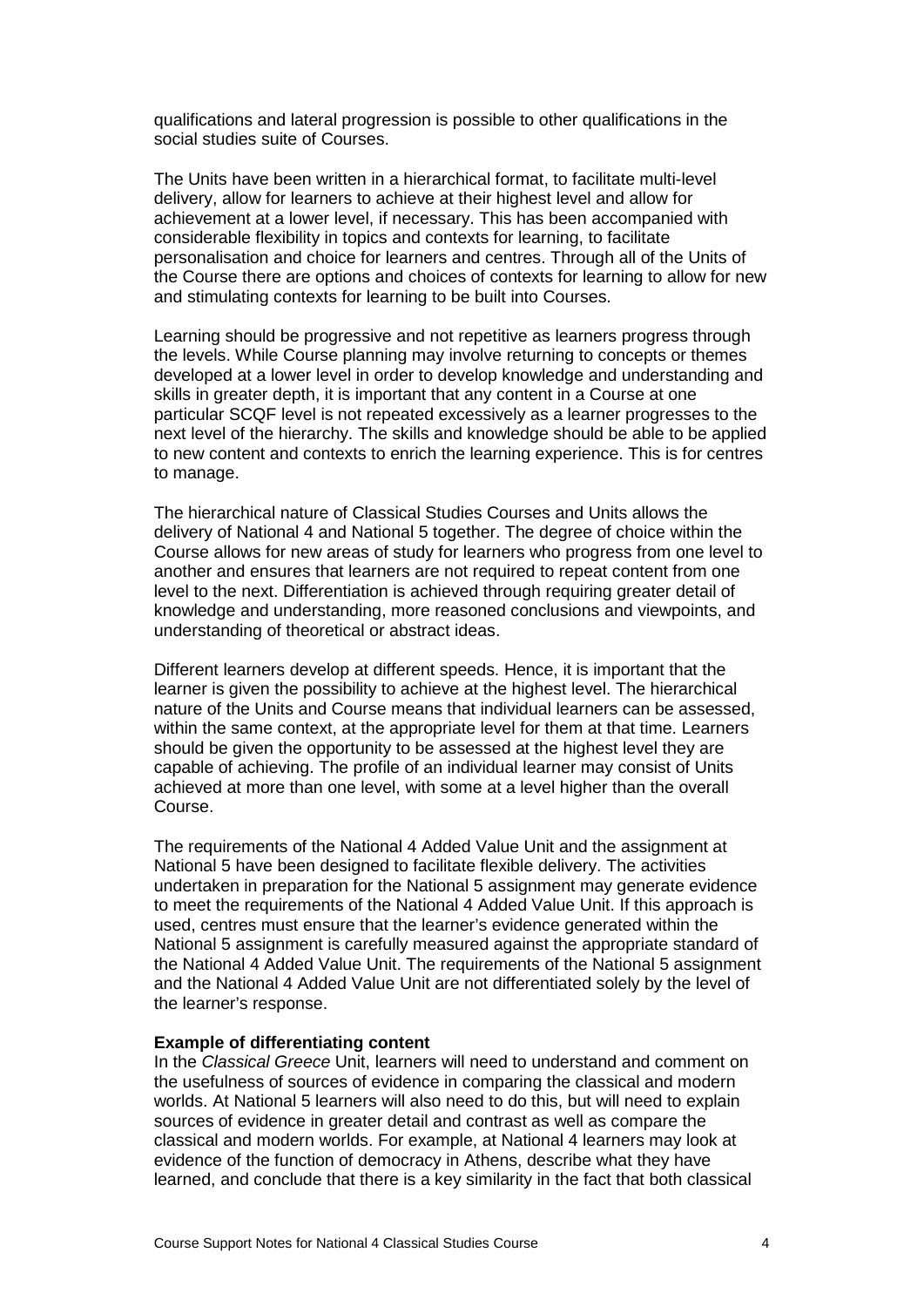Greek and modern societies were based around a democratic system. At National 5 learners would be required to go into greater depth, identifying the changing nature of democracy between classical and modern times, and explaining the nature of the source and its limitations in greater detail.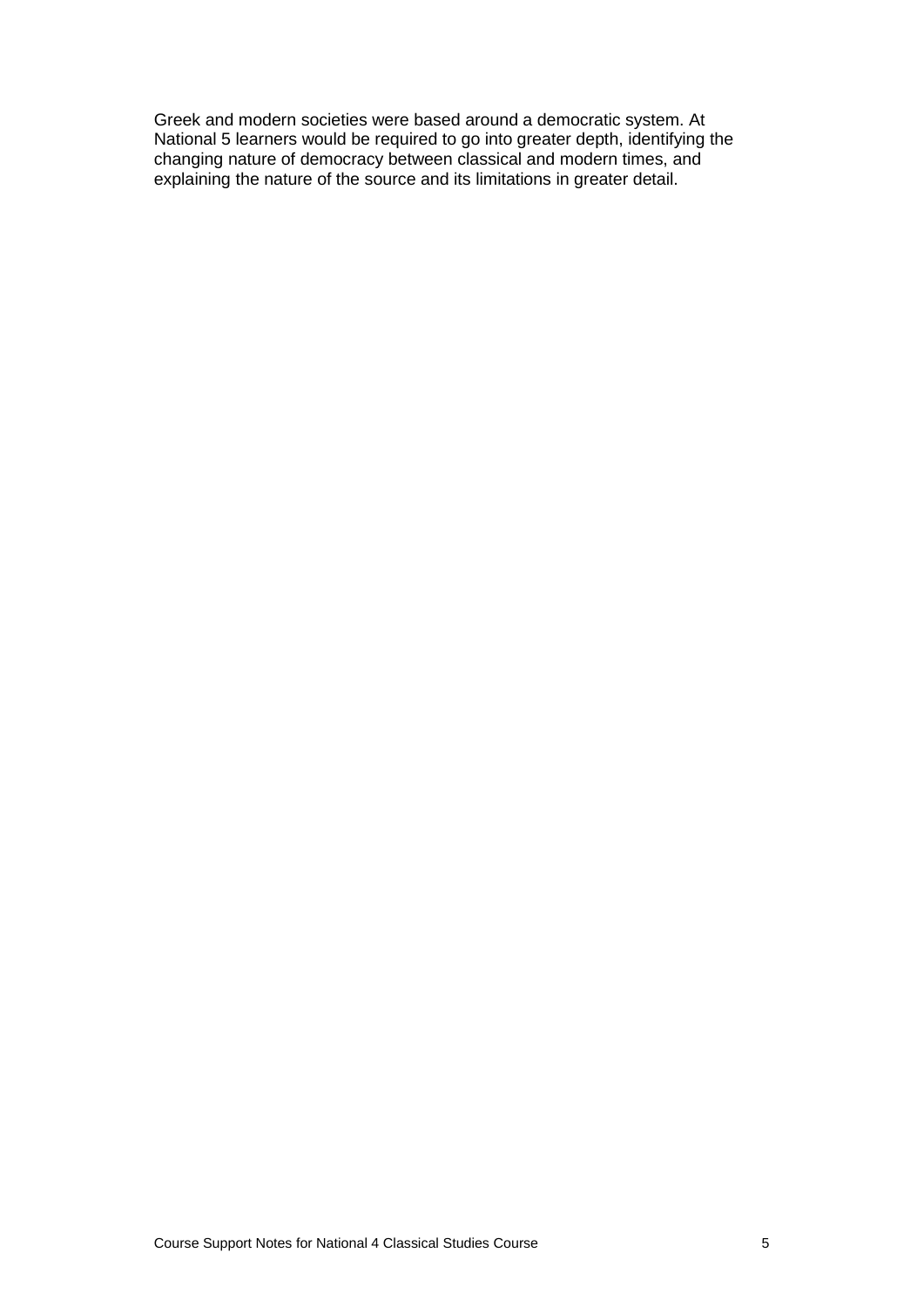## <span id="page-8-0"></span>**Approaches to learning, teaching and assessment**

Detailed advice and exemplification of approaches to generating evidence through teaching and learning can be found in the *Unit Support Notes* for National 4 Classical Studies:

- ♦ Life in Classical Greece
- **Classical Literature**
- Life in the Roman World

The Classical Studies Course should be seen as a coherent study of aspects of the religious, political, social, moral and cultural values and practices of classical Greek and Roman societies. There will be opportunities throughout the Course to reinforce and deepen learning by making links between aspects of knowledge and understanding across Units, depending on the particular topics and issues studied. For example:

- ♦ Understanding Greek religious practices within the *Life in Classical Greece*  Unit may be enhanced by integrating this study with examining the Medea as part of the *Classical Literature* Unit
- ♦ Studying Roman archaeological remains from Pompeii may provide useful knowledge about the social make-up of the Roman world. For example, the various sizes of buildings provide clues to the relative status of their owners. Although this particular knowledge may be firmly located in the context of the Roman world, the ability to learn from sources, and the knowledge about Roman society, may well be helpful when learners compare the classical and modern worlds within the *Life in Classical Greece* Unit.

Learning about Scotland and Scottish culture will enrich the learner's learning experience and help them to develop the skills for learning, life and work they need to prepare them for taking their place in a diverse, inclusive and participative Scotland and beyond. Where there are opportunities to contextualise approaches to learning and teaching to Scottish contexts, teachers and lecturers should do this.

### **Allocation of skills to Units for assessment purposes**

Each Unit has a specific skills focus for assessment purposes, as described in the table below. This approach is designed to avoid over-assessment. Allocating skills to particular Units in this way means that where a learner completes this Course they will not have to repeat assessment for the same skill more than once.

It is important to stress that particular skills have been allocated to individual Units for assessment purposes only. The skills should be developed and practiced across all the Units and are transferable to all three Units.

| Life in Classical Greece    | Comment on the usefulness of sources of evidence.   |  |
|-----------------------------|-----------------------------------------------------|--|
| <b>Classical Literature</b> | Describe and comment on universal ideas, themes     |  |
|                             | or values.                                          |  |
| Life in the Roman World     | Use evidence, including archaeological evidence, to |  |
|                             | compare the classical and modern worlds.            |  |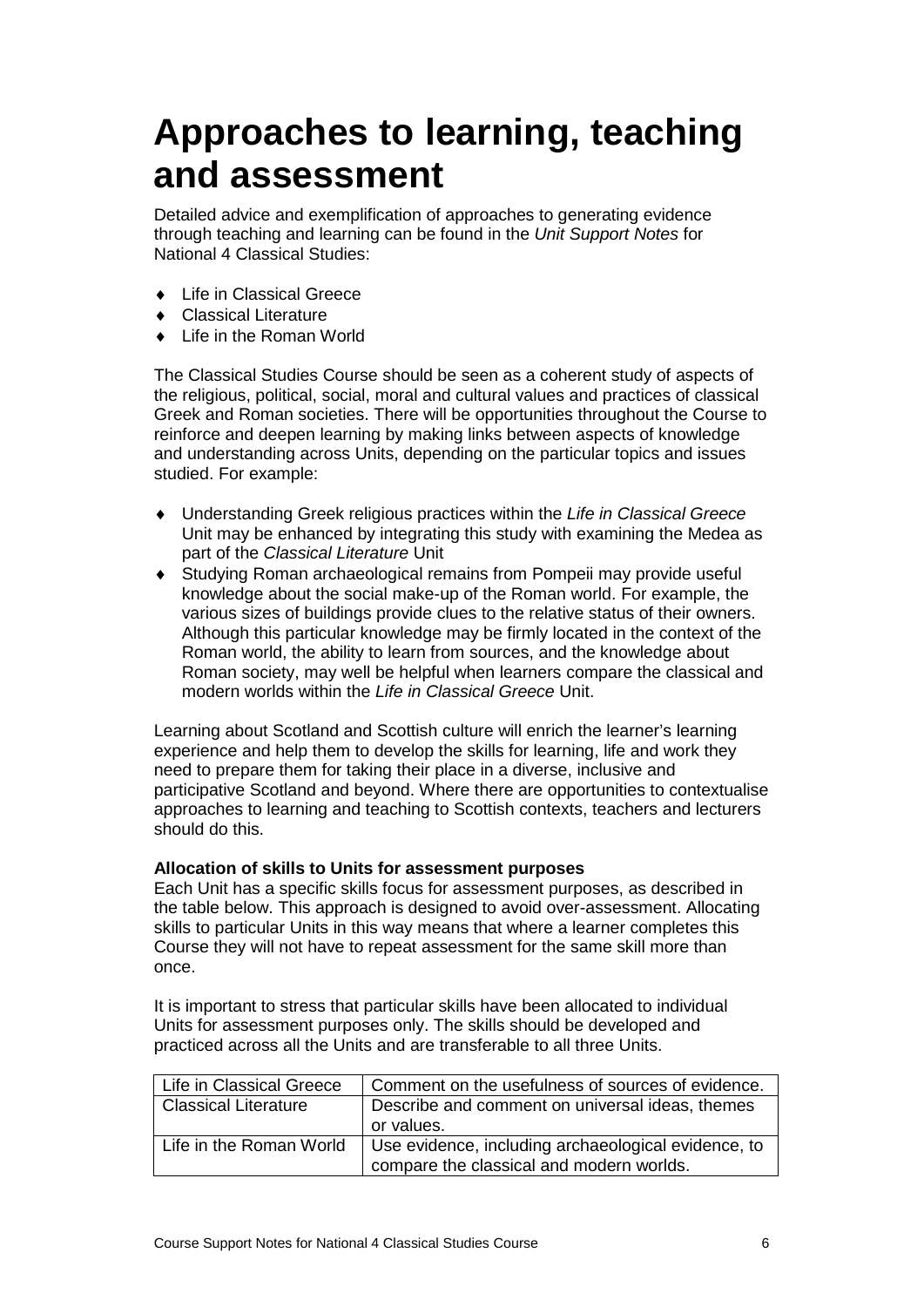### **Sequence of delivery**

There is no recommended teaching order for the Units in this Course. Course planners may wish to consider the how best to introduce the Classical Studies assignment. One approach is to wait until learners have covered a range of topics before making a decision about the topic or issue to be studied. However, the development of skills should be a part of teaching and learning from the outset and learners will progressively build up the skills and retain evidence of these skills throughout the Course.

### **Assessment and gathering evidence**

There are likely to be opportunities in the day-to-day delivery of the Units in a Course to generate evidence which satisfies completely or partially a Unit or Units. This is naturally occurring evidence and may be recorded as evidence for the Units or parts of the Units.

Considerable flexibility exists in the method and form of Unit assessment. For Unit assessment purposes, a variety of methods could be used to gather evidence such as limited written responses, use of sources, presentations, role play, research activities and creation of various media.

Assessment is an integral part of learning and teaching in Curriculum for Excellence. This Course should encourage and support independent learning. Students should have a clear understanding of the requirements of the Course. Learners should be encouraged to set their own learning objectives, assess the extent of their existing knowledge and be encouraged to review their own progress.

Learners learn best when they: understand clearly what they are trying to learn, and what is expected of them, are given feedback about the quality of their work, and what they can do to make it better, are given advice about how to make improvements and are fully involved in deciding what needs to be done next, and understand who can give them help if they need it. To this end:

- ♦ Teachers and lecturers should share learning/assessment criteria.
- ♦ Teachers and lecturers should deliver effective feedback.
- ♦ Teachers and lecturers should encourage peer and self-assessment.
- ♦ Teachers and lecturers should question effectively using higher order questioning when appropriate.

Assessment can provide an important role in raising attainment by:

- $\bullet$  giving feedback
- ♦ detailing progress
- outlining learner strengths and areas for development

Group work approaches can be used within Units and across Courses where it is helpful to stimulate real-life situations, share tasks and promote team working skills. However, there must be clear evidence for each learner to show that the learner has met the required assessment standards for the Unit or Course.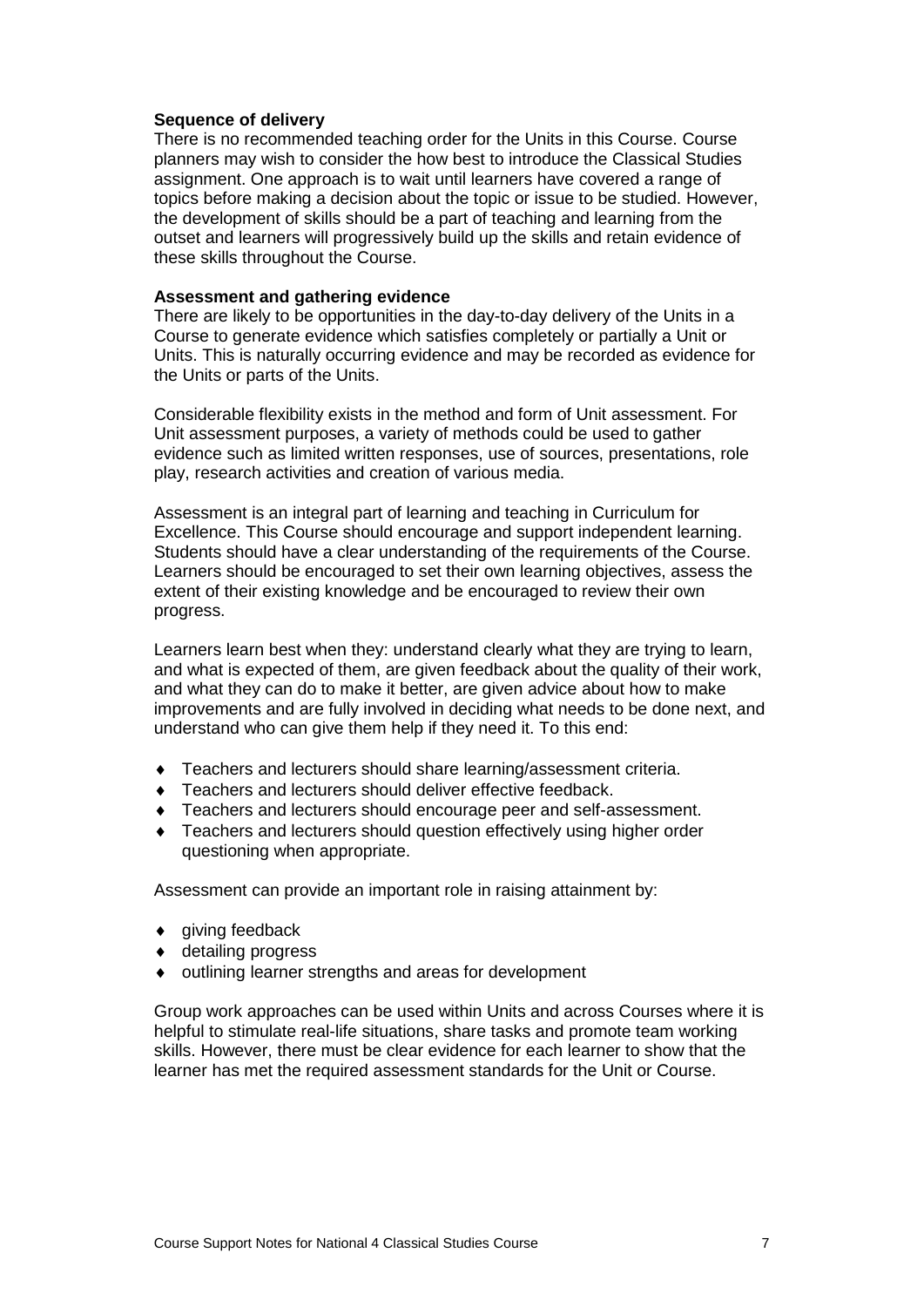### **Understanding the assessment standards and making assessment judgements**

The following information aims to provide advice and guidance to centres when developing activities which may be used to generate evidence that learners have achieved the Outcomes and Assessment Standards for the Units. These activities may be ones which allow the identification of naturally occurring evidence as part of teaching and learning to determine whether the learner has achieved the Outcome or more formal occasions when centres use a specific assessment item.

The explanations given aim to provide greater detail and complement the terminology used in the Outcomes and Assessment Standards which are based upon the Scottish Credit and Qualifications Framework (SCQF). Centres should note that the Unit Outcomes and Assessment Standards describe a minimum level of competence for the achievement of the Unit and that learners will demonstrate a range of levels of ability at a particular SCQF level.

Centres should note that flexibility exists in creating assessment items and that a range of factors needs to be considered in determining the level of demand. For example, while in general increasing the number of sources used in a question may increase the level of demand upon the learner, increasing the complexity of a single source will also increase the level of demand.

The following terms are used in the Unit Specifications for this Course:

- ♦ **Straightforward terms/ factual terms** involves a learner being able to identify and describe the obvious features of a topic. For example, when studying types of Greek architectural structure they would be able to summarise the main purposes of different structures (temples, houses, civic spaces etc).
- ♦ **Describing** involves a greater degree of detail than simply outlining (required at lower levels). It involves a learner communicating an understanding of some of the implications and interrelationships within a theme or topic, but without doing this fully, and without fully itemising all the relevant information. For example, a learner may describe how the voyage of Odysseus illustrates the theme of leadership but not go on to explain the complexities and uncertainties which the story raises due to the negative consequences of some of his actions.
- **Straightforward conclusions/comments** will involve learners describing, mostly accurately, some of the key pertinent features of a topic and/or giving a conclusion which includes most of the key points expected. They need not demonstrate a full or thorough level of understanding of the main elements, and there may be discrepancies or omissions in their conclusion. Their conclusion need not be original, nor need it be the learner's personal view.
- ♦ **Straightforward comparisons** will involve the learner identifying single points of either similarity or difference relating to aspects of life in the classical and modern worlds. This is in contrast to the level of demand at National 5 and Higher. At these levels learners are required to compare and also contrast. This will require a greater level of knowledge and understanding, and the ability to appreciate and explain an idea, practice, value etc in detail, taking into account its complexities.

On making assessment judgements between levels the following guidance aims to provide high level advice on the characteristics of typical learner responses. Further advice and guidance will be provided in the Specimen question paper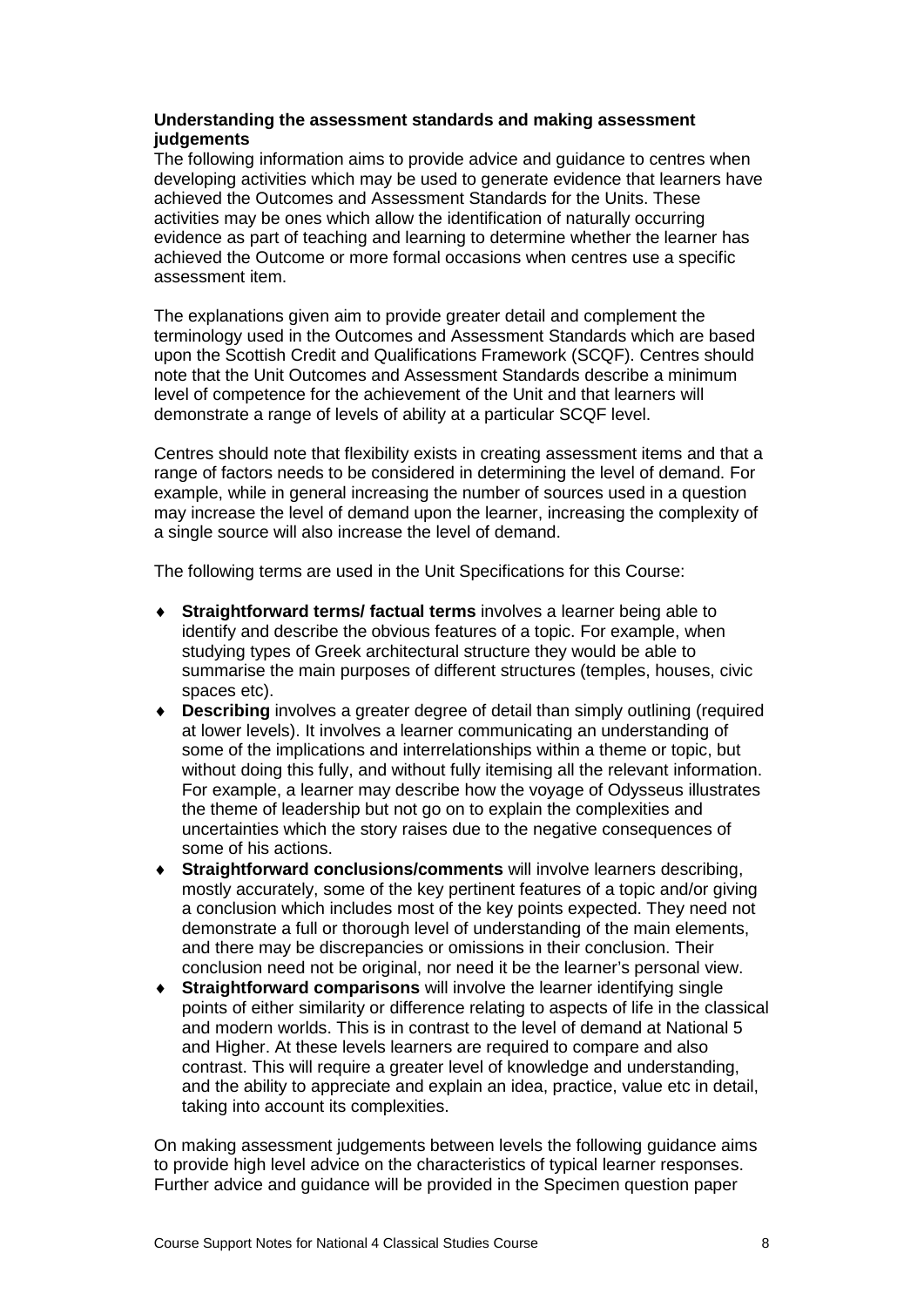and marking instructions (National 5 and Higher), Specimen Coursework and marking instructions (National 5 and Higher), Added Value Unit assessment support (National 4 only) and Unit Assessment Support (all levels).

| Level      | <b>Possible learner responses</b>          | <b>Possible question</b> |  |
|------------|--------------------------------------------|--------------------------|--|
|            |                                            | types                    |  |
| Higher     | Extended response                          | Discuss                  |  |
|            | Explanation and analysis required          | To what extent           |  |
|            | Clear and structured expression of         | How far $\dots$          |  |
|            | complex ideas                              | Assess                   |  |
|            | Extensive and sophisticated use of         | Critically examine       |  |
|            | evidence                                   | Comment on               |  |
|            | Able to consider different perspectives on |                          |  |
|            | an issue                                   |                          |  |
|            | Able to make judgements                    |                          |  |
| National 5 | Detailed response                          | Describe, in detail,     |  |
|            | Description and explanation required with  | Explain, in detail,      |  |
|            | some analysis                              | To what extent           |  |
|            | Clarity in expression of ideas             | How important            |  |
|            | Insightful use of evidence                 |                          |  |
|            | Use of appropriate exemplification         |                          |  |
| National 4 | Limited response                           | Describe                 |  |
|            | Descriptions and brief explanations        | Comment on               |  |
|            | Some clarity and structure in response     |                          |  |
|            | Limited use of evidence                    |                          |  |
|            | Use of obvious exemplification             |                          |  |
| National 3 | Short response/outline                     | Outline                  |  |
|            | Ability to make limited use of simple      | Comment on               |  |
|            | evidence                                   |                          |  |
|            | Ability to consider consequences           |                          |  |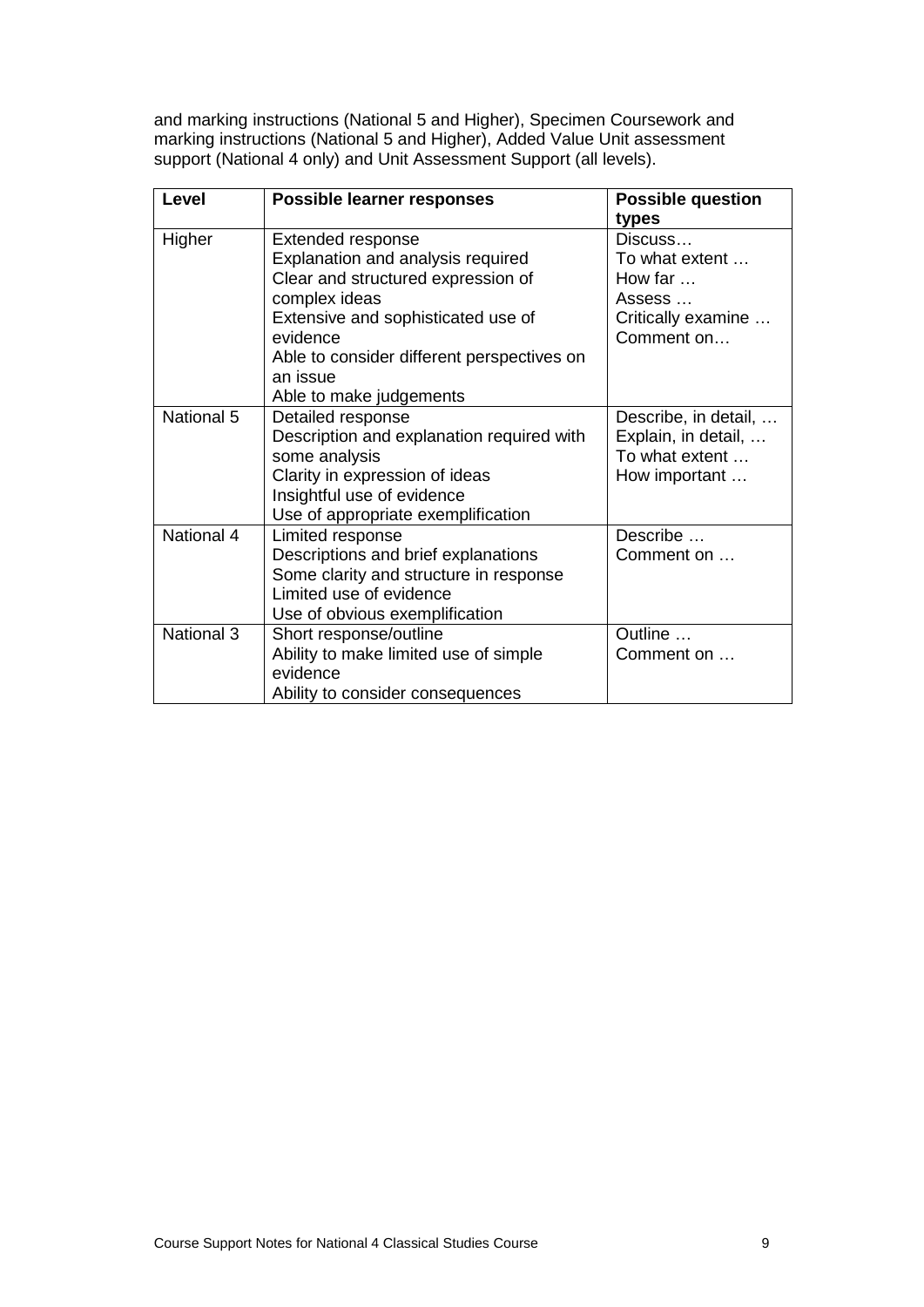## <span id="page-12-0"></span>**Developing skills for learning, skills for life and skills for work**

Through the successful completion of this Course, important skills for learning, skills for life and skills for work are developed. A full list of these is contained in the *Course Specification*. Further advice of how these skills may be developed is included in the *Unit Support Notes*.

The skills for learning, skills for life and skills for work will not be formally assessed. However, Course planners should identify opportunities to enhance these skills throughout the Course. Learners should be aware of the skills they are building and teachers/lecturers can provide advice on opportunities to practice and improve them.

These skills will be developed across all the Units of the Course. The Unit Support Notes for each Unit will provide further advice on how Units within the Course may provide opportunities to develop particular skills.

There may also be opportunities for other, additional skills for learning, skills for life and skills for work to be developed in the Course. However, this could vary across centres depending on approaches being used to deliver the Course in a centre and this is for centres to manage.

### **Reading**

Throughout the Course and while undertaking the assignment, learners will have the opportunity to develop reading skills. They may read a variety of texts, including historical accounts of Greek and Roman life, extracts of classical plays, or epic poems or modern historical writings. This means that they will also be able to consider many different types of text. They will also learn to consider the usefulness of sources in terms of providing information. This will develop the ability to read critically and apply knowledge and understanding to a written source.

### **Citizenship**

Issues of citizenship permeate Classical Studies at all levels. At National 4 the Course will develop knowledge and understanding of religious, political, social, moral or cultural aspects of life in classical Greek and Roman societies. For example the opportunity to study the Athenian democratic system, or ways of life in Roman Britain, or the role of women in classical Greece, will all help learners build up an appreciation of the role of the citizen in a complex society. Furthermore, the requirement to compare the classical and modern worlds (in the Units and in the assignment) provides a clear opportunity for learners to build up understanding of the changing nature of citizenship over time, and to gain a greater appreciation of its value in the contemporary world.

### **Understanding and applying**

The Course will involve learners in using different sources of information including literature, archaeological evidence and written historical sources. Any piece of information, or source, is capable of yielding more or less relevant input to a study, depending on the skills of the learner. However, it is reasonable to expect teachers or tutors to direct more able learners to more complex, and potentially richer sources of information. This will be for the individual teacher or lecturer to judge. It will be important to maintain a balance between individual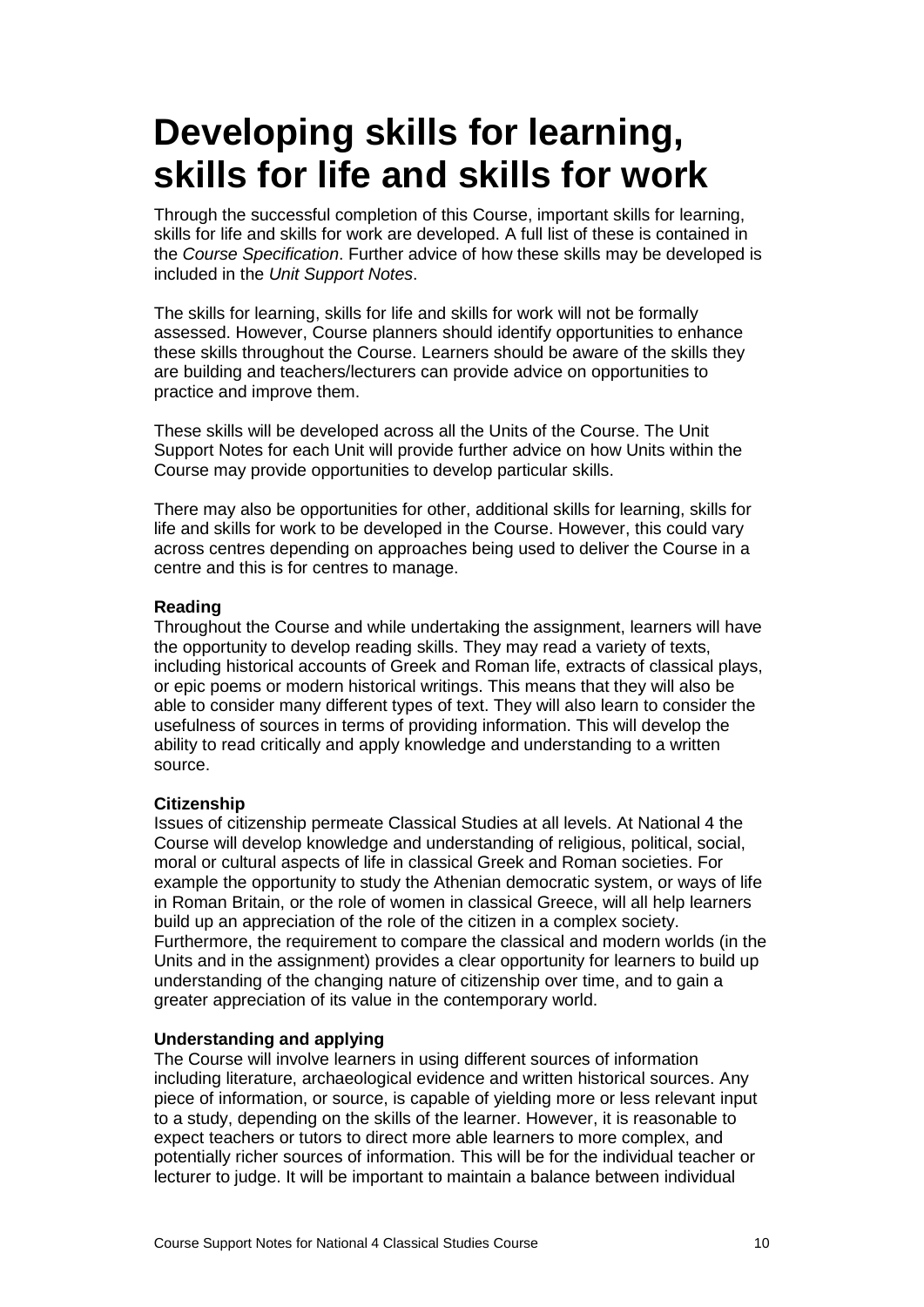research and directing learners towards valuable sources that allow them to demonstrate and practice their individual skills.

Examples which demonstrate understanding and application likely to found within a National 4 Course may include the following:

- ♦ Assessing and commenting on the usefulness of an extract from Thucydides' account of the war with Sparta in providing information to compare warfare in modern and classical times.
- ♦ Describing the actions of characters within the Medea and their consequences, and how these are relevant to an understanding of people's motivations and characters today.

### **The assignment**

Completing the Added Value Unit (the assignment) will also provide opportunities for developing skills for learning, skills for life and skills for work. Learners will have the opportunity to develop reading and writing as they research the assignment topic and write up the outcomes of the activity.

They will develop personal learning as they work independently to identify and refine a topic or issue and carry out research. They will develop citizenship through deepening their understanding of the continued impact and significance of the classical world to contemporary society. The assignment also allows for considerable scope for the development of writing skills. Although learners need not present the evidence for assessment in written form, it is likely that it will involve at least some written work. Learners may describe and summarise the research they have carried out, assess the usefulness of different sources, and express opinions and viewpoints, as well as personally reflect upon what has been learned. The range of styles of written response to the topic or issue is very wide.

### **Added value and gathering evidence**

At National 4 the added value will be assessed in the Added Value Unit.

Information given in the *Course Specification* and the *Added Value Unit Specification* about the assessment of added value is mandatory.

The learner will draw upon, extend and apply the skills, knowledge and understanding they have learned during the Course. This will be assessed by a Classical Studies assignment.

The Classical Studies **assignment** will require the learner to demonstrate challenge and application related to an appropriate classical studies topic or issue. The learner will choose an appropriate topic or issue for study, with support and collect evidence from at least two sources of information. They wi**ll**  organise and use the evidence collected to address the topic or issue. They will demonstrate knowledge and understanding of key features of the topic or issue and provide a straightforward comparison between at least one aspect of the classical and modern worlds.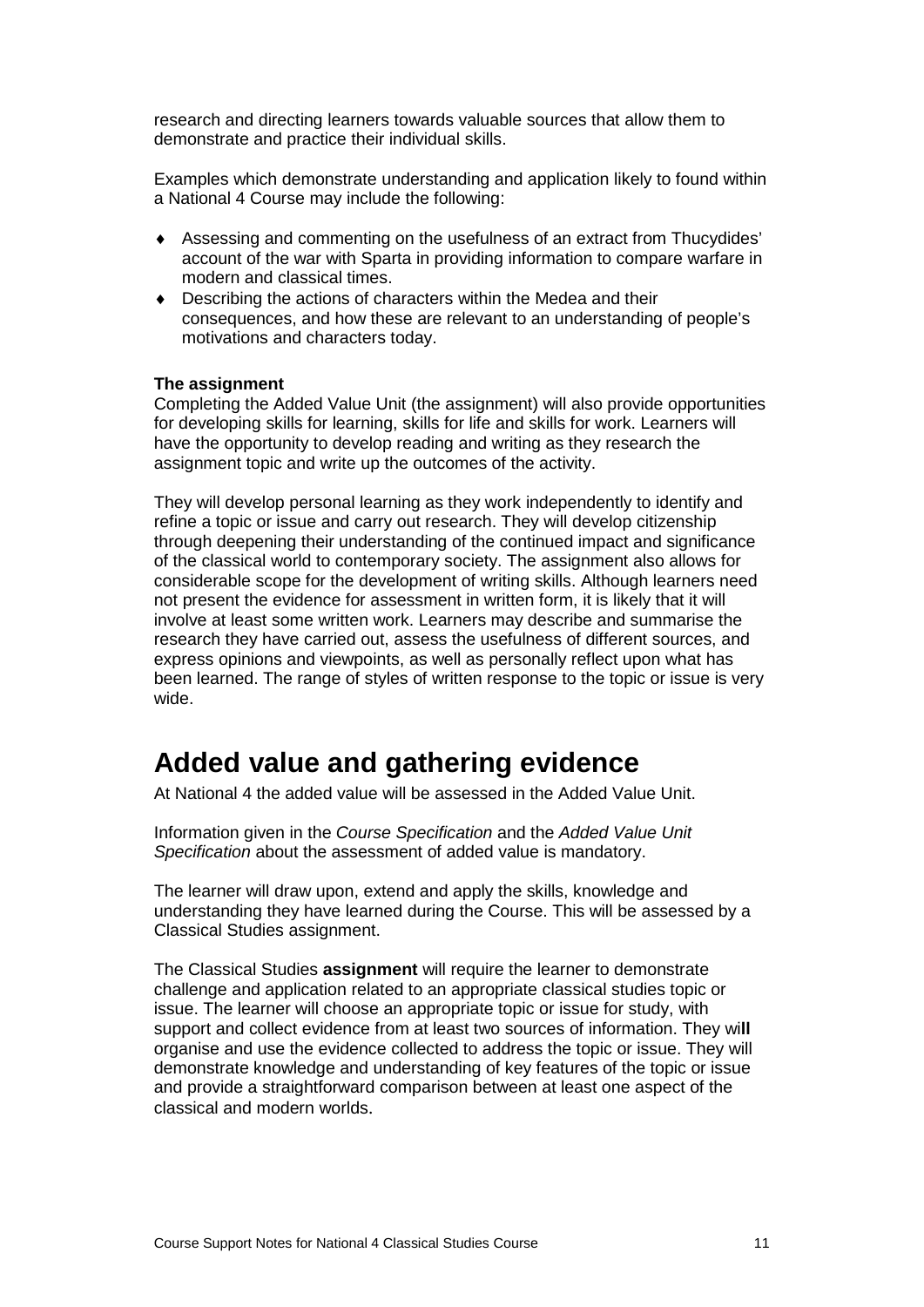### **Mentoring**

The teacher/learner should engage in a mentoring process with the learner. This will involve offering advice and guidance on an appropriate choice of topic or issue, directing the learner to potential sources of information and helping the learner structure their work. The teacher/lecturer should offer guidance on an appropriate choice of topic or issue that allows the learner potential to extend and apply their skills, knowledge and understanding. For example, a learner may be interested in the topic of Roman Britain but may need guidance to decide on an appropriate focus within the broad topic. Many issues will be relevant to more than one of the Course Units, and this is acceptable.

While the learner should choose the question to be researched, the teacher/lecturer will provide guidance on access to available resources. It would be reasonable for the choice the learner makes to be one where the teacher/lecturer has some expertise and has resources available to enable the learner to more successfully meet the Assessment Standards.

The teacher/lecturer may also give learners advice and guidance on how to structure the assignment. This should involve advice on a range of factors, such as possible approaches to research and research questions and possible methods of presenting their findings.

### **Time allocation**

The Classical Studies assignment need not be seen as an end-of-Course activity. It can be prepared for, carried out and assessed at any point within the National 4 Classical Studies Course. Learners should be given sufficient time to generate the required evidence to meet the Assessment Standards.

Each Course has 6 SCQF credit points to allow additional time for preparation for assessment. This time may be used throughout the Course for consolidation and support, preparation for Unit assessment, for further integration, enrichment and preparation for next steps.

### **Evidence**

Learners should communicate their findings in a form that shows evidence of the skills they have used, demonstrates knowledge and understanding of the topic or issue studied and clearly communicates their findings. They may present their findings in a variety of ways. The aim of the presentation of findings is to assess the quality of the learner's research and understanding of the topic or issue.

### **Authentication**

Assessment of the National 4 Added Value Unit may raise particular concerns about authentication of candidate work. However the following advice is relevant to all Unit assessment.

Authenticating learner evidence is more challenging when the teacher/lecturer does not have the opportunity to observe the learner carrying out activities or producing evidence at first hand. When the teacher/lecturer does not have this *direct evidence*, he/she will need to take steps to confirm that the learner's evidence was genuinely produced by them. This process is often referred to as authentication. A rigorous authentication system can minimise the number of malpractice cases encountered.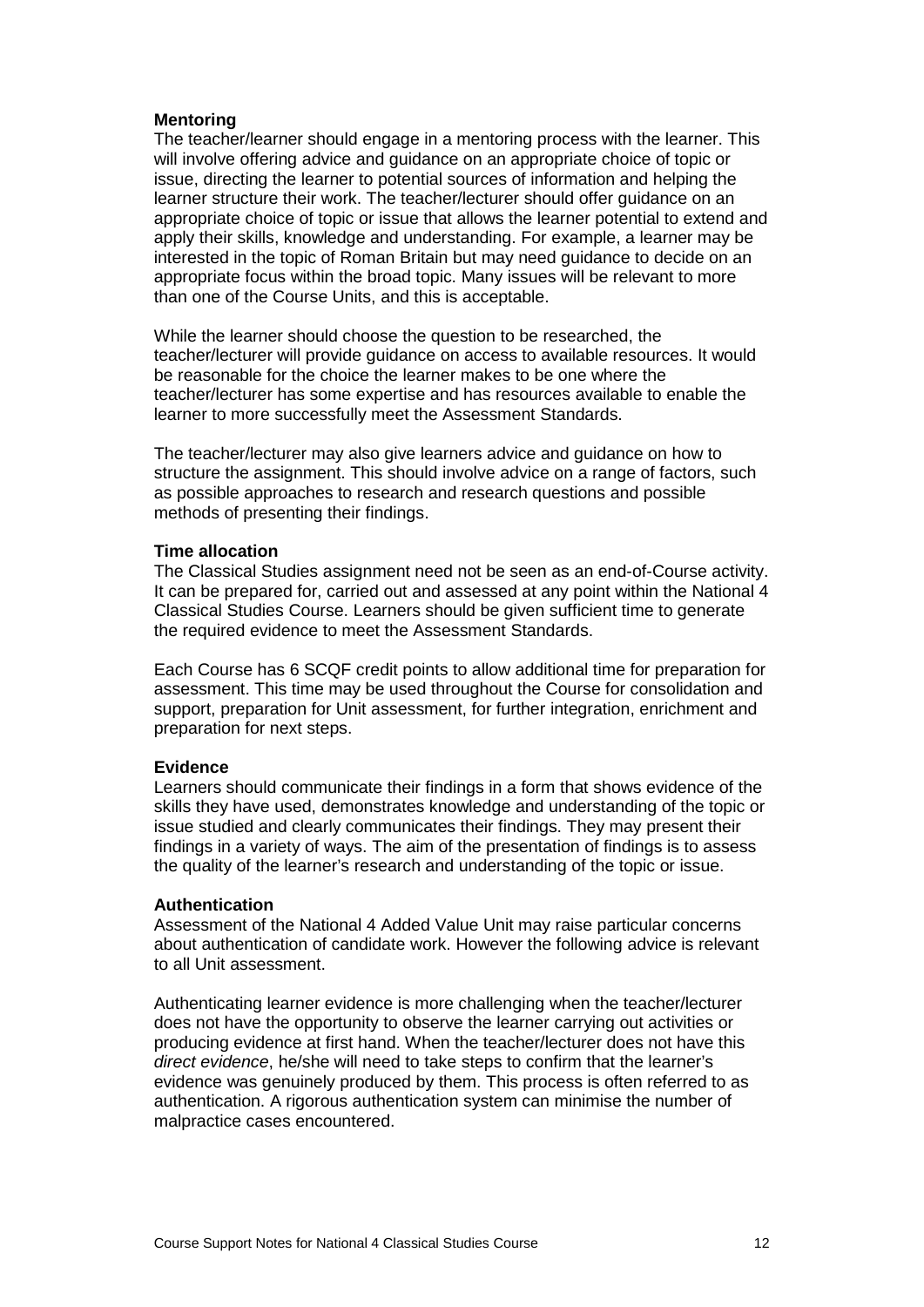Authentication can be achieved by using one or more of:

- ♦ use of personal logs
- ♦ questioning
- ♦ observation
- ♦ software programmes for detecting plagiarism
- ♦ producing evidence under controlled conditions

### **Personal logs**

Where learners are producing evidence over an extended period of time, a diary or 'log' of the activities they do in the course of the assessment can be maintained. The log can be used to record success and problems, and can provide the teacher/lecturer with a basis for questioning. The log can also be used for authentication. The log could include dates and times for the events described.

### **Questioning**

When the teacher/lecturer has not been able to see the learner perform activities at first hand, it will be useful to ask questions about what they did and why they did it. This will help the teacher/lecturer to confirm that the learner has done the work presented as their own.

### **Observation**

Where learners are producing evidence within a centre, teachers/lecturers can gather evidence and authenticate evidence through direct observation of learners. Checklists can be a helpful resource in doing this. Particularly where learners are producing evidence orally, this methodology can help in the gathering of naturally occurring evidence

### **Software programmes for detecting plagiarism**

A range of commercially produced software programmes is available to detect plagiarism.

### **Producing evidence under controlled conditions**

Producing evidence under controlled conditions may provide an appropriate way of authenticating learner evidence.

### **Re-assessment**

Normally learners should be given one, or in exceptional cases, two reassessment opportunities. Re-assessment should be carried out under the same conditions as the original assessment. It is also the centre's responsibility to decide the nature of the reassessment which is most appropriate for each learner on each occasion.

While it is recommended that assessment should take place when the learner is ready, the teacher/lecturer is responsible for monitoring the learner's progress and in the majority of circumstances support should be provided so that the centre is confident that the learner is secure in their learning before they complete the assessment. It is the centre's responsibility to ensure appropriate learning and teaching, and to provide support for learners, including opportunities for appropriate consolidation and support for learning both before and, if necessary, after the assessment

Tasks should be created that allow for personalisation and choice. Learners should be given the opportunity to choose a topic that has interest for them and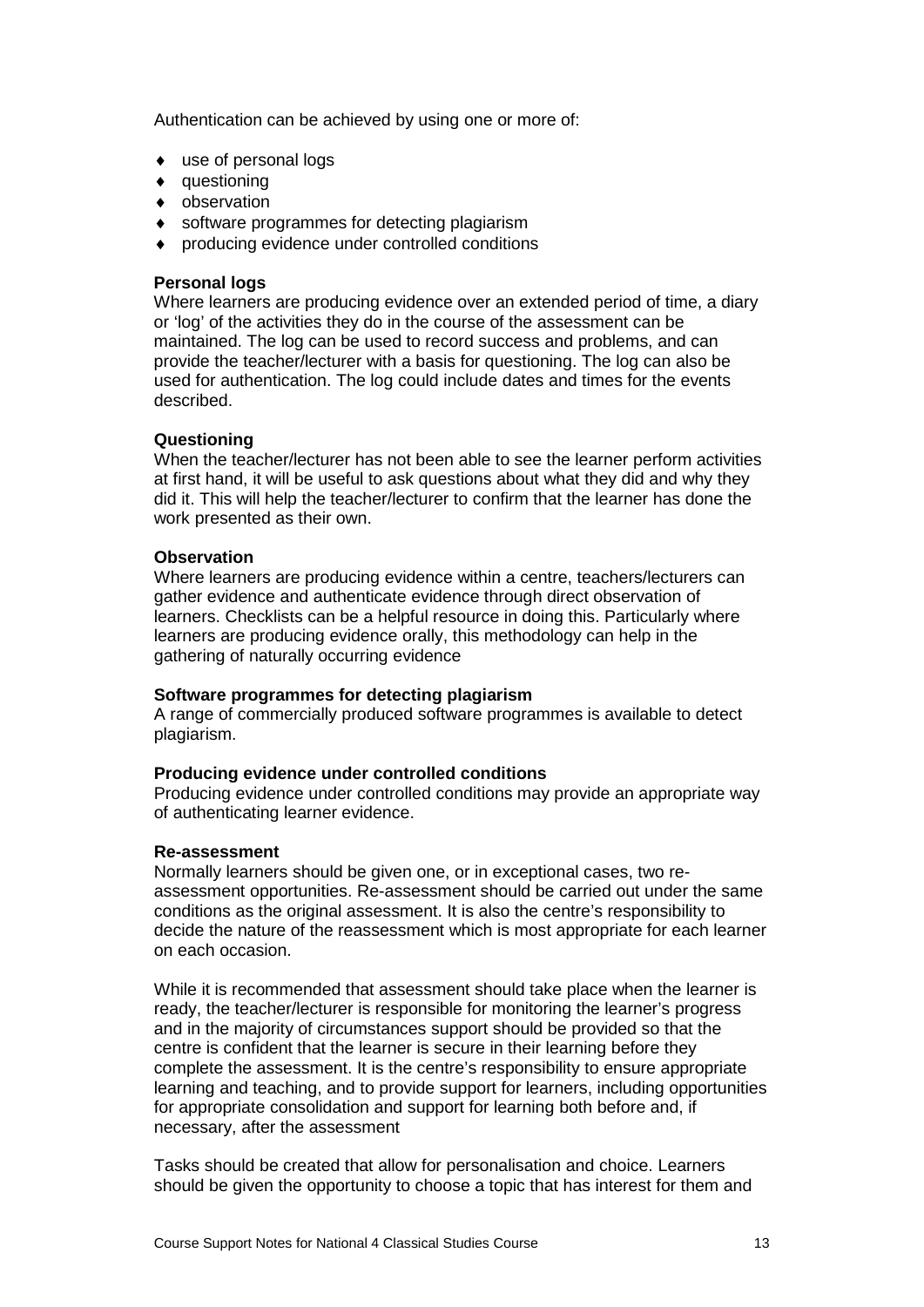they should be encouraged to choose a variety of relevant sources for research. Learners should also choose a method of presentation that suits them.

Flexibility in the choice of topic and method of presenting evidence within Unit assessments allows learners to choose the method of study and form of assessment that allows them to best demonstrate their capabilities. This flexibility provides more opportunities to demonstrate attainment in a variety of ways for all learners and reduces barriers to achievement.

This flexibility can aid in the delivery of the National 4 Classical Studies Course as the teacher/lecturer could use personalisation and choice as a vehicle for differentiation in terms of the expected success criteria for each learner.

### **Combining assessment across Units**

If an integrated or thematic approach to Course delivery is used then there may be opportunities for combining assessment across Units.

This can:

- ♦ enrich the assessment process for the learner by linking assessment more closely to teaching and learning
- ♦ make more sense to the learner and avoid duplication of assessment
- allow for evidence for particular Units to be drawn from a range of activities
- allow more time for time for learning

Within this Course, combined assessment could bring together aspects of content from across two or more Units. For example it may deepen learners' understanding of classical Greece if study of the *Iliad* within the *Classical Literature* Unit is closely integrated with the *Life in Classical Greece* Unit. The evidence of Greek society, values, culture, religion etc, provided by the text can be compared with historical accounts, architecture etc studied within the *Classical Greece* Unit.

Care should be taken when using combined assessment that those aspects of the Assessment Standard not achieved by the combined assessment are covered by a further assessment. Therefore, when designing an assessment to cover multiple Units, deliverers must ensure that they track and record where evidence of individual Units appears.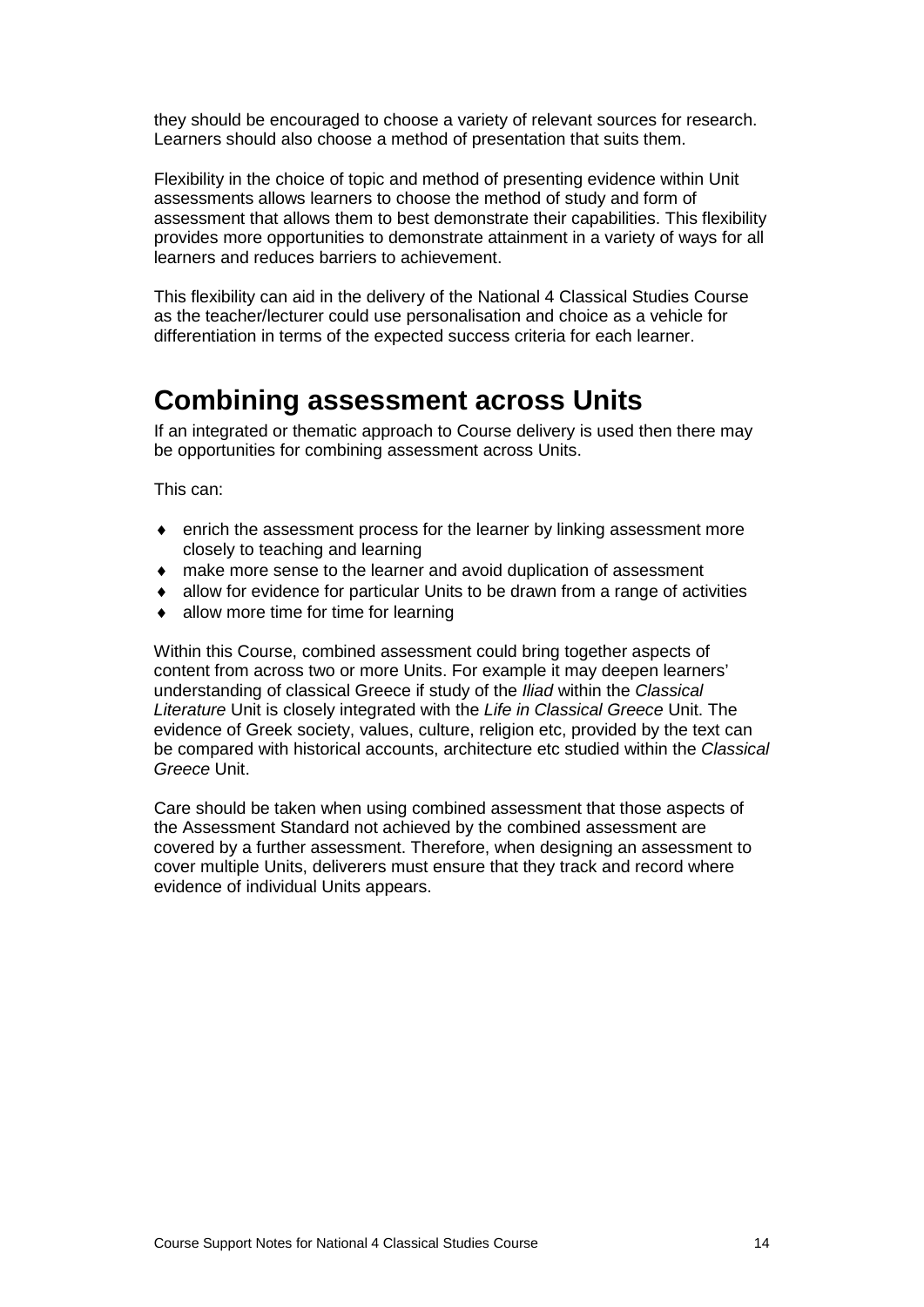# <span id="page-17-0"></span>**Equality and inclusion**

The high degree of flexibility within this Course in terms of possible approaches to Unit assessment means that Course and Unit planners can consider and remove potential barriers to learning and assessment. Alternative assessment arrangements and reasonable adjustments can be made to Course assessment requirements in order that the Course is accessible to all learners.

It is recognised that centres have their own duties under equality and other legislation and policy initiatives. The guidance given in these *Course Support Notes* is designed to sit alongside these duties but is specific to the delivery and assessment of the Course.

It is important that centres understand SQA's assessment arrangements for disabled learners, and those with additional support needs, when making requests for adjustments to published assessment arrangements. Centres will find more guidance on this in the assessment arrangements section of SQA's website: [www.sqa.org.uk/sqa//14977.html.](http://www.sqa.org.uk/sqa/14977.html)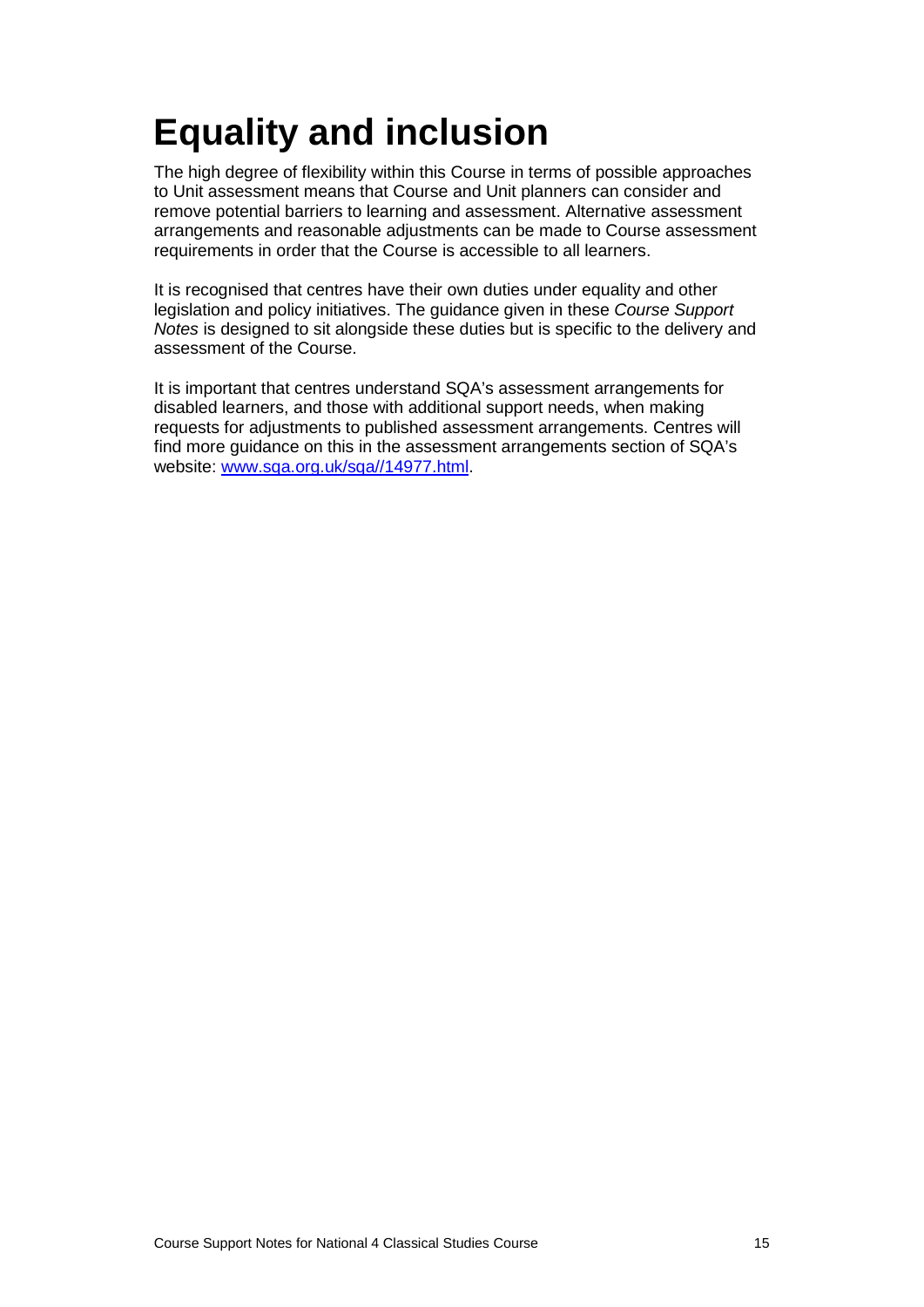# <span id="page-18-0"></span>**Appendix 1: Reference documents**

The following reference documents will provide useful information and background.

- ♦ Assessment Arrangements (for disabled candidates and/or those with additional support needs) — various publications are available on SQA's website at: [www.sqa.org.uk/sqa//14977.html.](http://www.sqa.org.uk/sqa/14977.html)
- ♦ *[Building the Curriculum 4: Skills for learning, skills for life and skills for work](http://www.ltscotland.org.uk/buildingyourcurriculum/policycontext/btc/btc4.asp)*
- **[Building the Curriculum 5: A framework for assessment](http://www.ltscotland.org.uk/buildingyourcurriculum/policycontext/btc/btc5.asp)**
- ♦ [Course Specifications](http://www.sqa.org.uk/sqa/46327.2947.html)
- ♦ [Design Principles for National Courses](http://www.sqa.org.uk/sqa/42135.2629.html)
- ♦ *[Guide to Assessment](http://www.sqa.org.uk/files_ccc/GuideToAssessment.pdf)* (June 2008)
- ♦ [Overview of Qualification Reports](http://www.sqa.org.uk/sqa/42467.2792.html)
- ♦ Principles and practice papers for curriculum areas
- ♦ *[SCQF Handbook: User Guide](http://www.scqf.org.uk/Resources)* (published 2009) and SCQF level descriptors (to be reviewed during 2011 to 2012): [www.sqa.org.uk/sqa/4595.html](http://www.sqa.org.uk/sqa/4595.html)
- ♦ *[SQA Skills Framework: Skills for Learning, Skills for Life and Skills for Work](http://www.sqa.org.uk/sqa/45395.html)*
- ♦ *[Skills for Learning, Skills for Life and Skills for Work: Using the Curriculum](http://www.sqa.org.uk/sqa/45395.html)  [Tool](http://www.sqa.org.uk/sqa/45395.html)*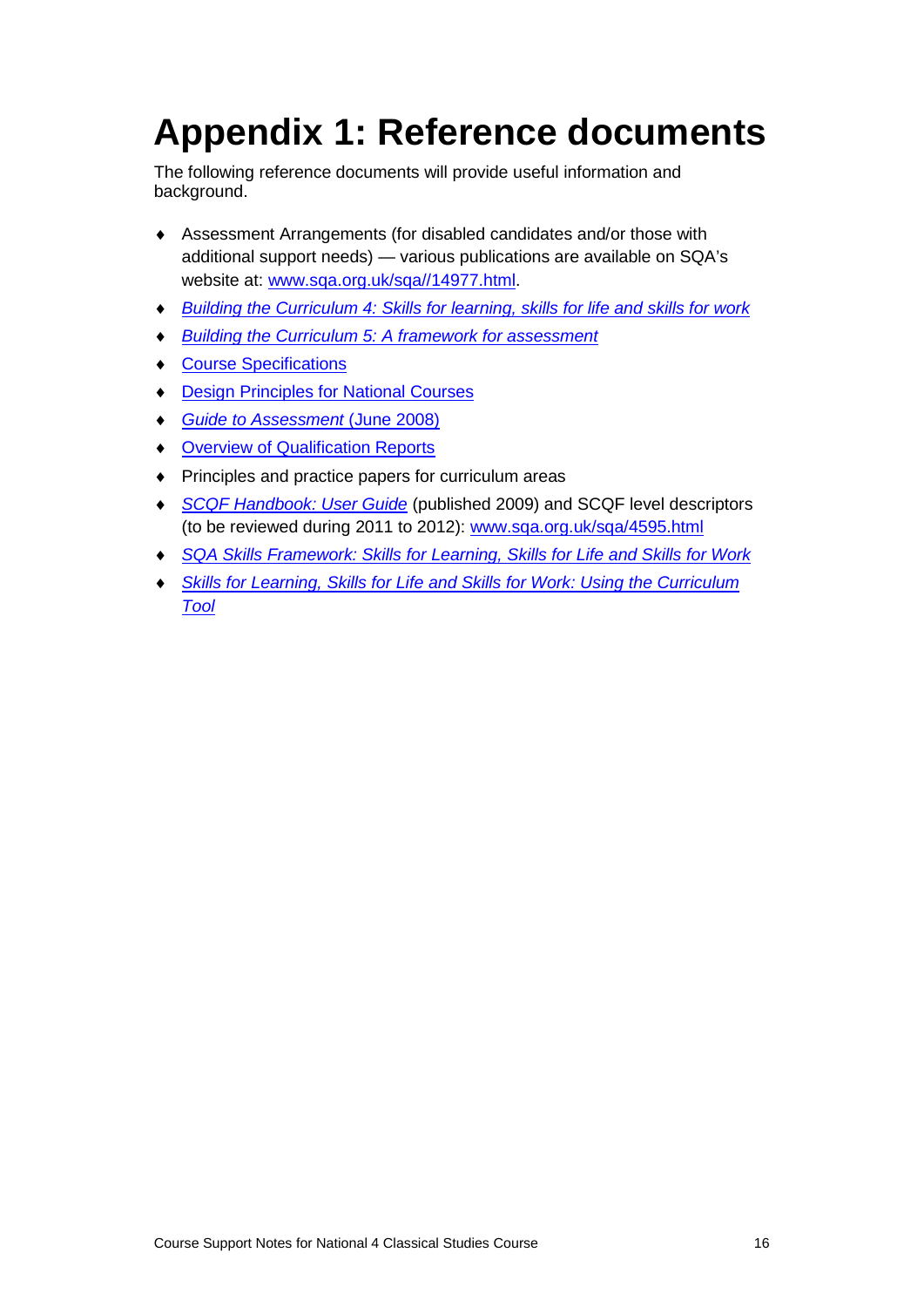## <span id="page-19-0"></span>**Administrative information**

**Published:** April 2012 (version 1.0)

**Superclass:** to be advised

### **History of changes to Course Support Notes**

| <b>Course</b><br>details | Version   Description of change | <b>Authorised</b><br>by | <b>Date</b> |
|--------------------------|---------------------------------|-------------------------|-------------|
|                          |                                 |                         |             |
|                          |                                 |                         |             |
|                          |                                 |                         |             |
|                          |                                 |                         |             |

© Scottish Qualifications Authority 2012

This document may be reproduced in whole or in part for educational purposes provided that no profit is derived from reproduction and that, if reproduced in part, the source is acknowledged. Additional copies can be downloaded from SQA's website at **[www.sqa.org.uk](http://www.sqa.org.uk/)**.

Note: You are advised to check SQA's website (**[www.sqa.org.uk](http://www.sqa.org.uk/)**) to ensure you are using the most up-to-date version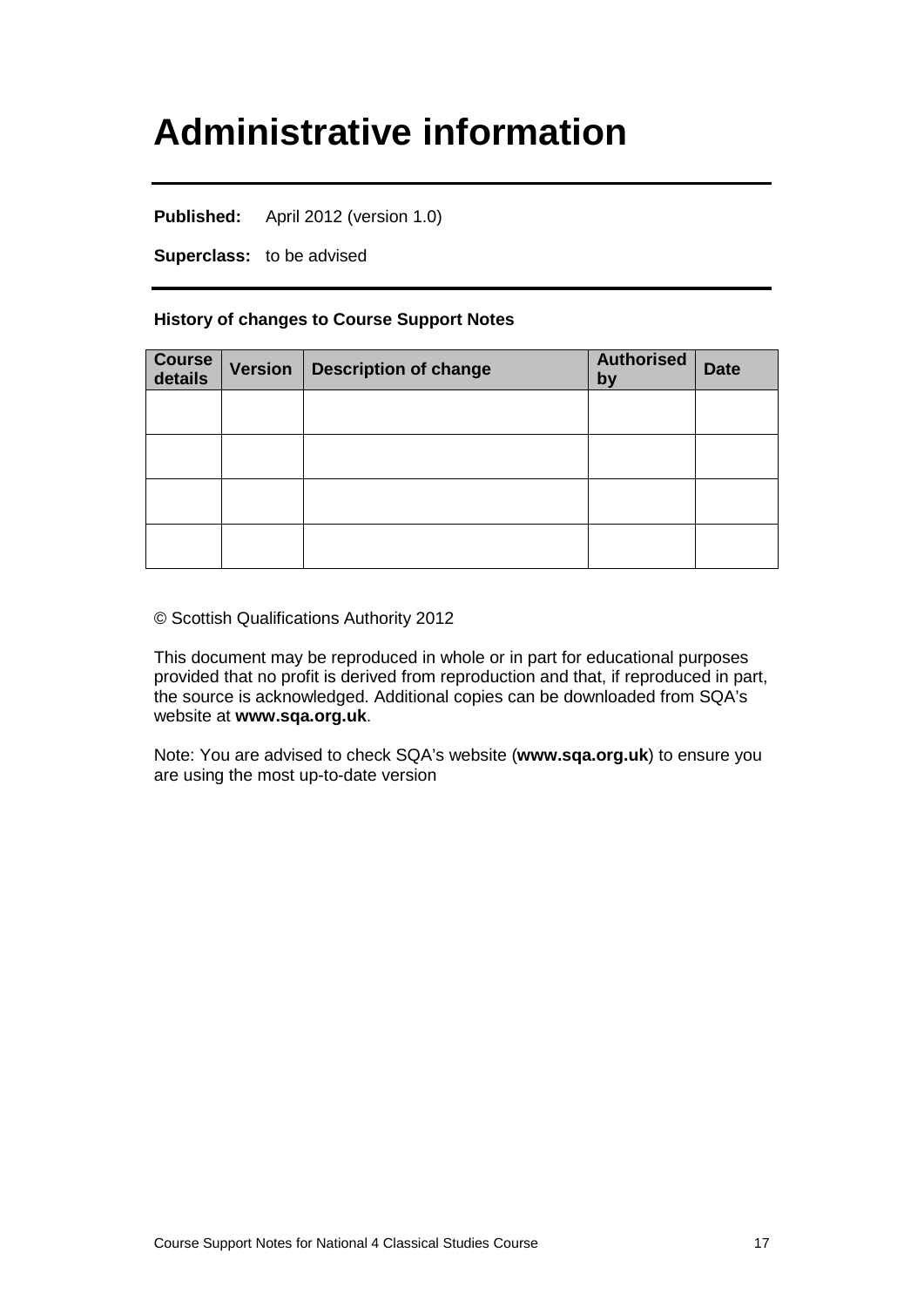



## <span id="page-20-0"></span>**Unit Support Notes — Life in Classical Greece (National 4)**



This document may be reproduced in whole or in [part for educational p](http://www.sqa.org.uk/)urposes provided that no profit is derived from reproduction and that, if reproduced in part, the source is acknowledged. Additional copies of these *Unit Support Notes* can be downloaded from SQA's website: **www.sqa.org.uk**.

Please refer to the note of changes at the end of this document for details of changes from previous version (where applicable).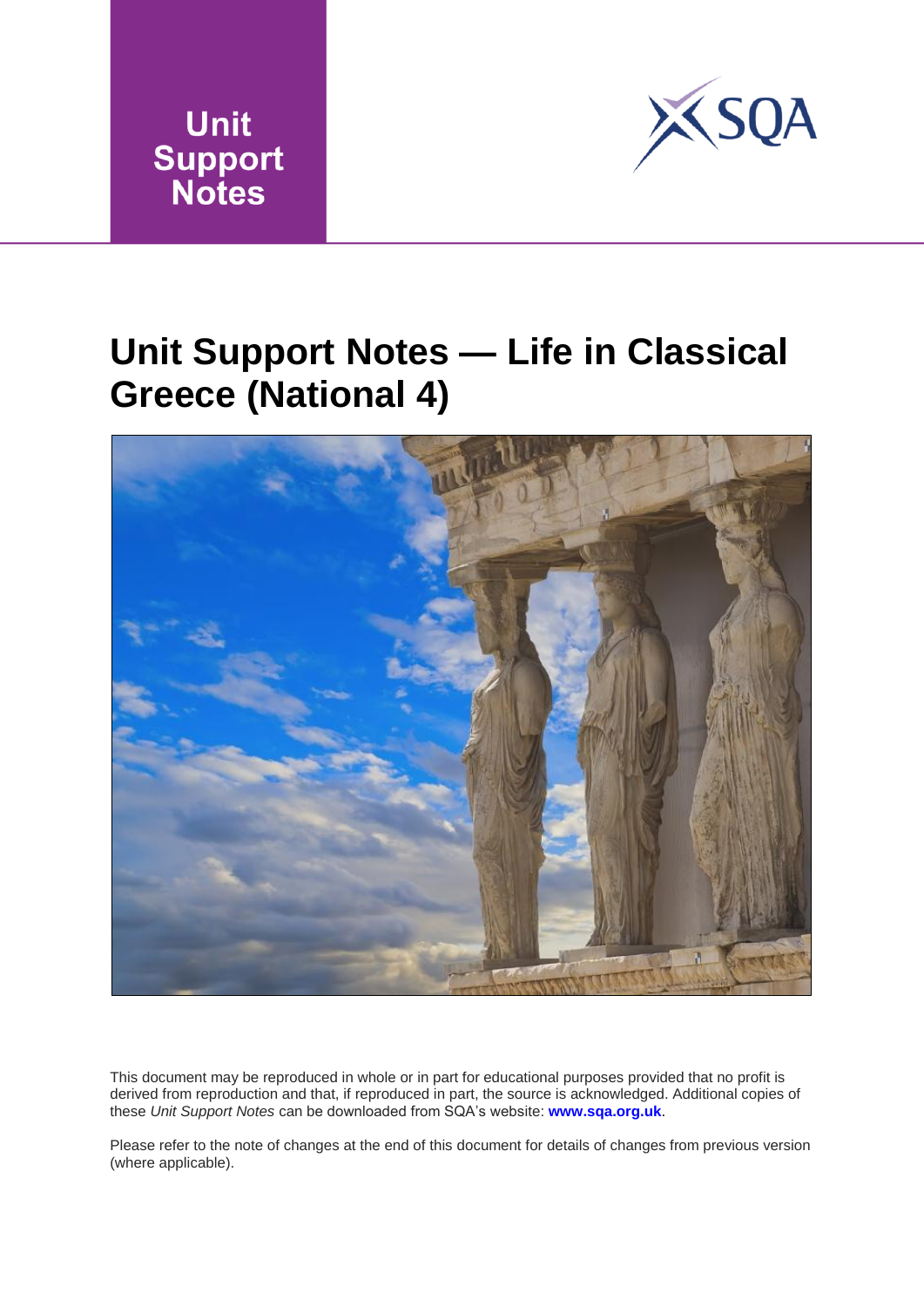# <span id="page-21-0"></span>**Introduction**

These support notes are not mandatory. They provide advice and guidance on approaches to delivering and assessing the *Life in Classical Greece* (National 4) Unit. They are intended for teachers and lecturers who are delivering this Unit. They should be read in conjunction with:

- ♦ the *Unit Specification*
- ♦ the *Course Specification*
- ♦ the *Course Support Notes*
- ♦ appropriate assessment support materials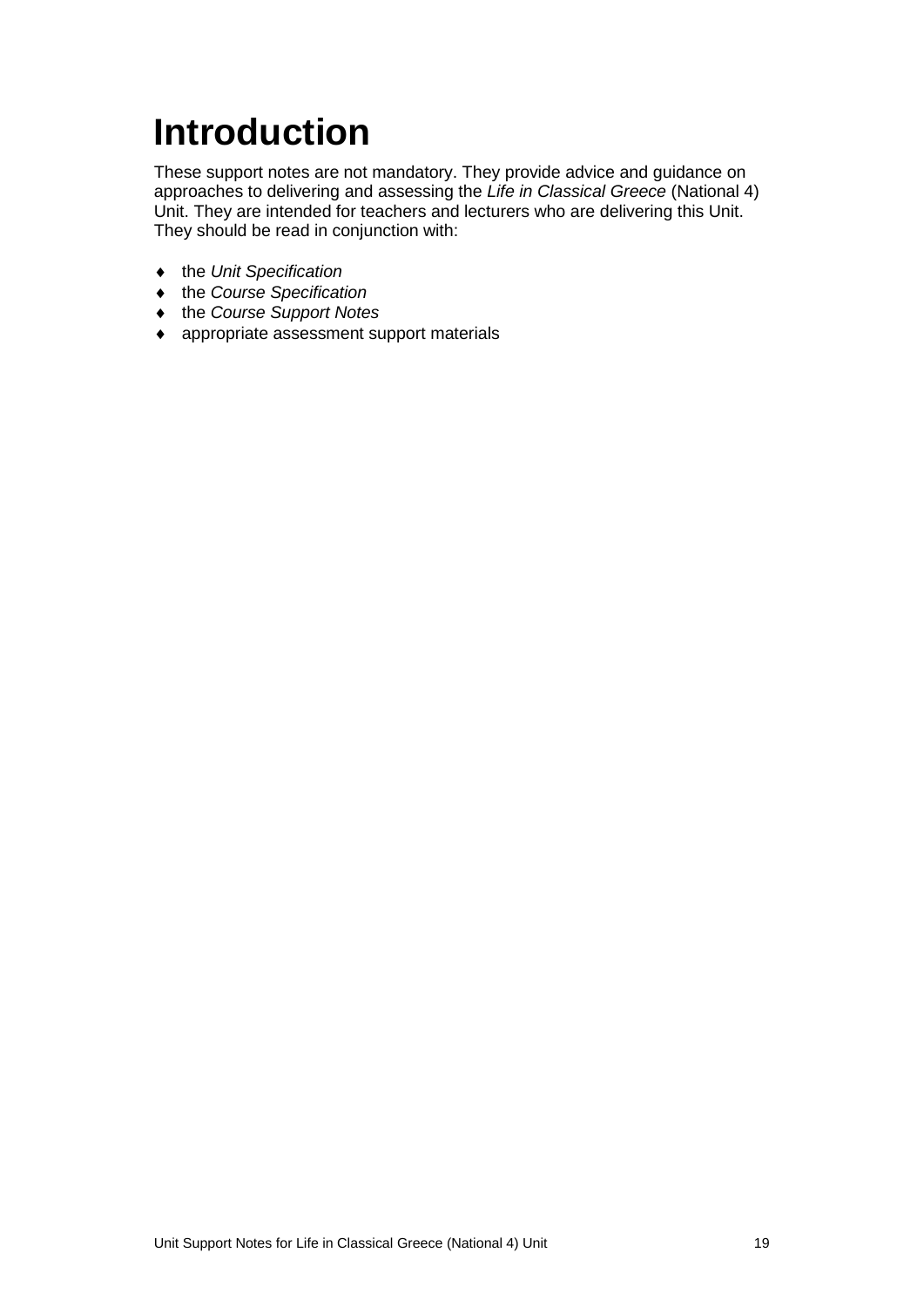# <span id="page-22-0"></span>**General guidance on the Unit**

### **Aims**

The general aim of this Unit is to develop the learner's skills in understanding and commenting on the usefulness of sources of evidence in comparing the classical Greek and modern worlds. Learners will develop straightforward factual knowledge and understanding of religious, political, social, moral or cultural aspects of life in classical Greece.

In many cases, centres may wish to use this Unit in a 'stand-alone' capacity. This is an appropriate use of the Unit, and is for centres to manage. These support notes have been designed to support the use of the Unit both as part of the National 4 Classical Studies Course and in a stand-alone capacity.

### **Progression into this Unit**

Entry to this Unit is at the discretion of the centre. Many learners will benefit from having completed this Unit at the level below. Others will draw on comparable learning or experience. Learners will require appropriate literacy skills in order to overtake the requirements of this Unit.

When considering whether this Unit is appropriate for a particular learner, you should refer to the skills, knowledge and understanding for the Course, and the Outcomes and Assessment Standards. Taken together these provide an overall picture of the level of demand.

### **Skills, knowledge and understanding covered in this Unit**

Information about skills, knowledge and understanding is given in the National 4 Classical Studies *Course Support Notes*.

If this Unit is being delivered on a free-standing basis, teachers and lecturers are free to select the content and contexts for learning which are most appropriate for delivery in their centres. The content or contexts chosen must fulfil the mandatory skills, knowledge and understanding as described in the Course Specification and must enable learners to meet the requirements of the Outcomes and Assessment Standards.

### **Progression from this Unit**

This Unit may provide progression to Units or Courses in related social subjects. In particular it provides progression to Classical Studies at National 5.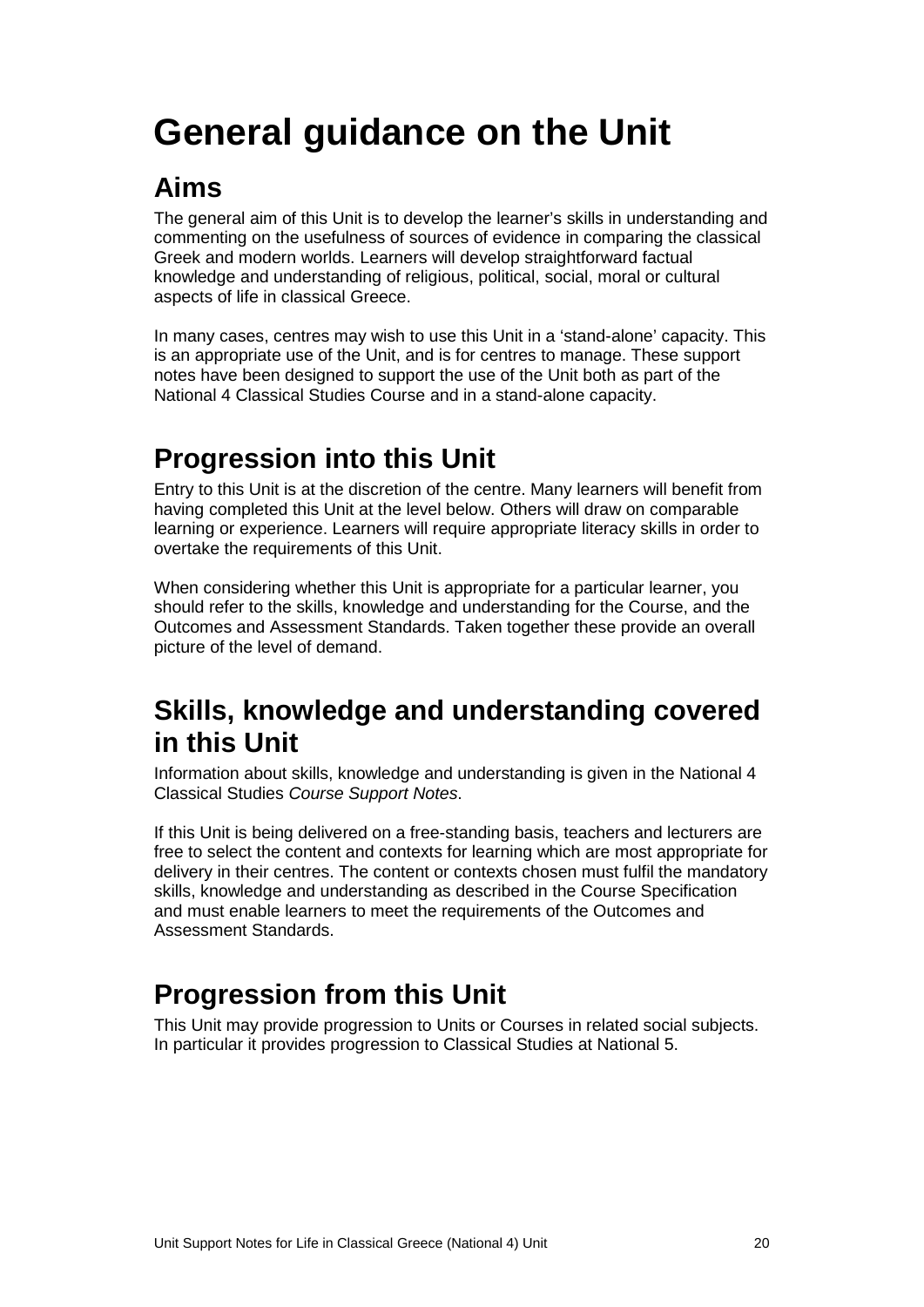## <span id="page-23-0"></span>**Approaches to learning, teaching and assessment**

The aim of this section is to provide advice and guidance to centres on:

- ♦ opportunities to generate naturally occurring evidence through a range of teaching and learning approaches
- ♦ approaches to added value
- $\bullet$  approaches to developing skills for learning, skills for life and skills for work

### **General guidance on the Unit**

This Unit provides a context for developing knowledge and understanding of key aspects of life in Classical Greece.

Within this Unit, learners are expected to demonstrate the skill of commenting on the usefulness of sources of evidence in comparing the classical and modern worlds. The contexts for study within the Unit are flexible, to provide scope for a range of possible approaches to this comparison. A range of relevant issues such as slavery, religion, democracy, family life, rites of passage etc are all relevant in different ways to contemporary life, and provide rich scope for drawing meaningful and imaginative comparisons between the classical and modern worlds. In so doing, this Unit contributes to one of the key aims of the National 4 Classical Studies Course; to develop learners' understanding of the continued significance of the classical world today.

In the examples that follow, deliberate attempts have been made to present similar approaches at both National 4 and National 5. This will support multi-level delivery and help illustrate the distinction in level of demand and the particular requirements of the two levels.

### **Potential approaches to learning and teaching**

Below are two examples of possible approaches to learning and teaching for this Unit, focusing on a theme and considering activities that will help learners develop their knowledge, understanding and skills.

Each of these examples represents a holistic approach to learning, teaching and assessment that can generate a range of evidence covering both the Outcomes and all the Assessment Standards of the Unit. They are adaptable, flexible approaches that can be used across a range of concepts and contexts in whole, or in part. Elements of these may be used independently to gather evidence of achieving some of the Outcomes and Assessment Standards for the Unit, or the Outcomes overall.

These examples focus on learning, teaching and assessment in the *Classical Greece* Unit. However, deep, broad and challenging learning and teaching across all the Units of the Course may develop the skills of learners in an effective way. These examples could easily be adapted to incorporate elements of both the *Classical Literature* and the *Life in the Roman World* Units.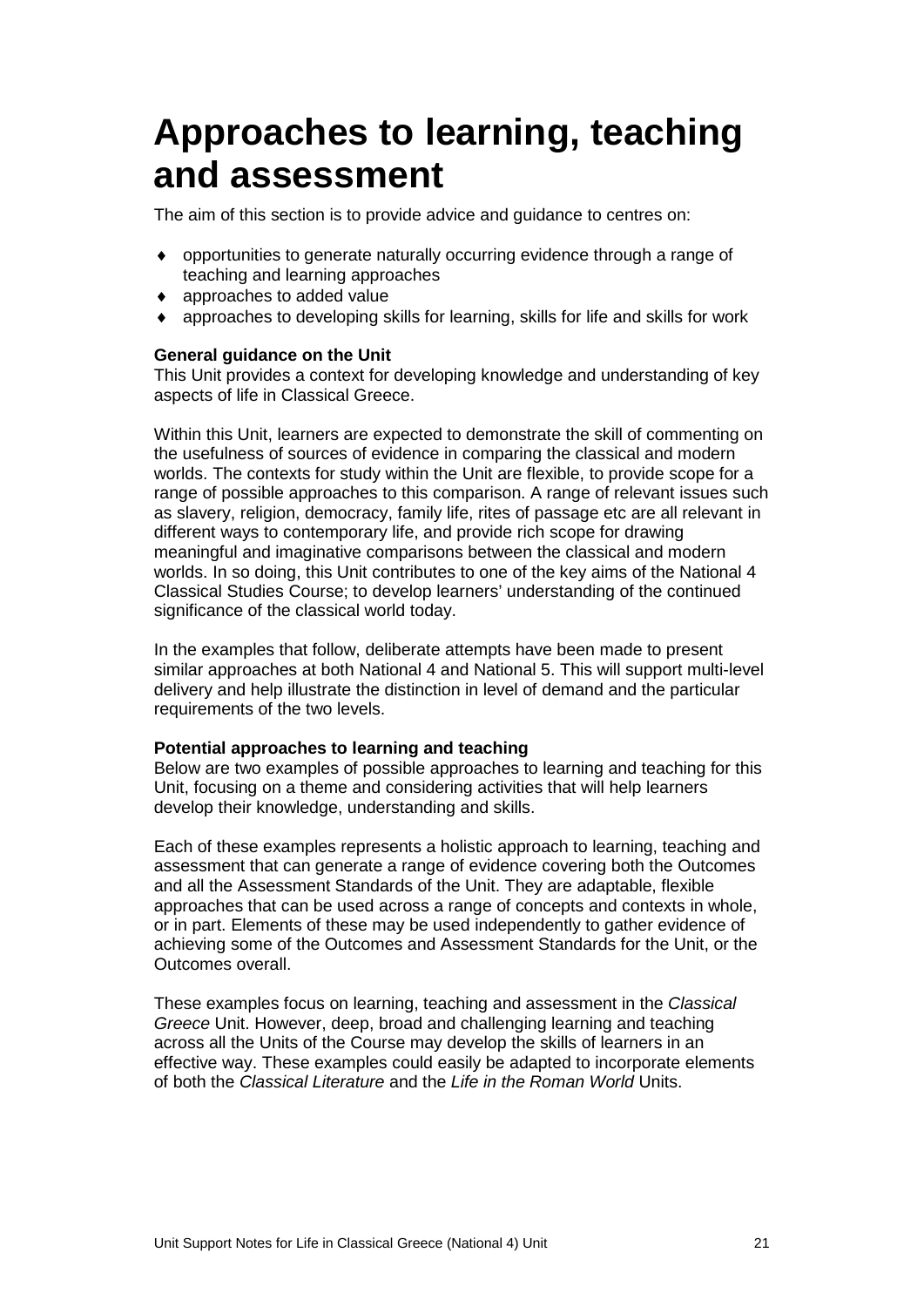### **Example 1 – debates about democracy in Classical Greece**

Debates and discussion groups, along with background research to prepare for the event, can provide a stimulating approach to study of this Unit. There are a number of possible questions that may provoke an interest and response in learners, and help bring the subject matter to life at this level. For example 'How is modern democracy similar to democracy in classical Greece?'; 'Was life for the poorest classes in 5th century Athens easier or harder than it is in modern society?'. These are suggestions; there will be many more possibilities.

As a method of active learning, the use of debating will help learners develop their own ideas. Debating may also present the learner with ideas that contradict and challenge their knowledge or understanding. Learning how to consider the usefulness of sources and develop the skills to put forward reasoned comments and respond to others' arguments can all help learners to build confidence and clarify their own thinking.

There are a number of good-quality websites that give guidelines concerning how to structure a debate. Consulting teachers of English/Communications would also be a good starting point.

Firstly, learners could engage in reading, discussion and investigation about different aspects of, for example, slavery in Classical Athens. This could involve learners working in teams to identify issues to research, carry out this research individually, and then return to the group to pool what they have learned. The group could then work together to use all this information to prepare for a classroom debate about the issues involved.

For a successful debate there should be two well-balanced teams who are able to research and develop their arguments. Teams may need to be kept relatively small in order to ensure that there is evidence of each learner having met the Outcomes and Assessment Standards of the Unit.

The teacher/lecturer could propose a motion, based on the research and the topics involved, and designate one team to argue on one side and one team to argue on another. It is important that learners understand they do not need to personally believe what they are debating for, but need to argue for the statement they are supporting. The teacher/lecturer should guide learners towards relevant materials allowing them to access information which will help them produce their arguments, and respond to those of the other team.

Points to consider when constructing a good argument would include:

- 1. What is the main point of the argument being made?
- 2. Producing a transcript of the arguments that the team will present may well be useful as this can act as an aide mémoire and also provide evidence, if this task is being used for assessment.
- 3. When presenting their arguments the learners should be encouraged to present their ideas with confidence.
- 4. Each team should attempt to second guess the arguments the other team will present so that they will be ready to counter their arguments.

### **Generating evidence for assessment**

The preparation for the debate and the debate itself could provide evidence for Unit assessment in a range of ways including: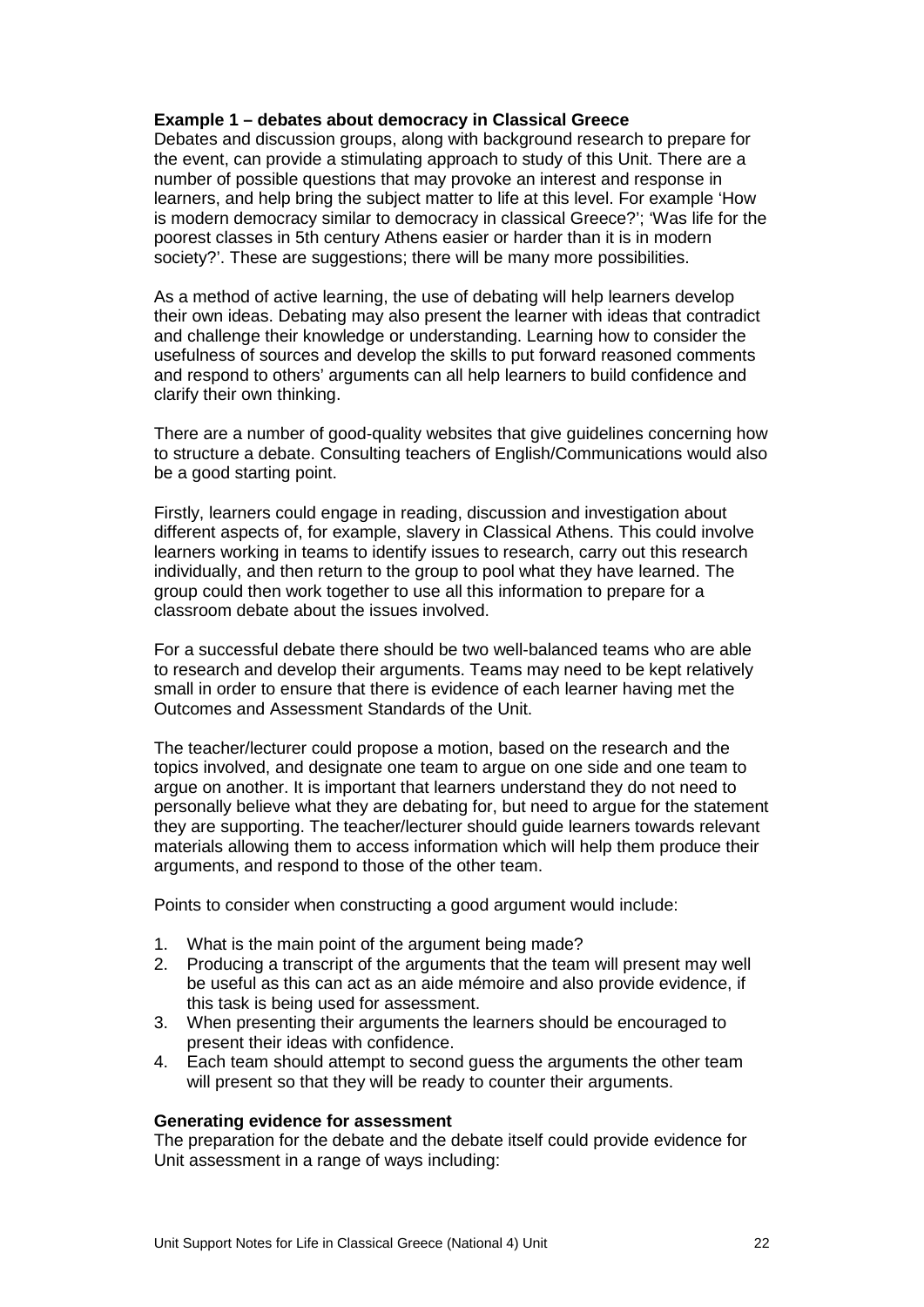- ♦ a learning log may provide evidence of the learner's developing understanding as they have researched the topic and prepared for the debate
- ♦ notes taken demonstrating initial knowledge and understanding
- ♦ teacher observation of discussions demonstrating initial knowledge and understanding
- ♦ annotated materials and notes demonstrating knowledge and understanding and the ability to understand/comment on sources
- ♦ poster presentation demonstrating knowledge, understanding and the ability to explain and comment on sources
- ♦ pro forma for preparing for debate, recording/observation of debate, feedback from debate all demonstrating knowledge, understanding and the ability to explain and comment on sources
- ♦ the class debate could be recorded or filmed

### **Example 2 — Presentations on the aspects of Greek religious belief**

This Unit provides an ideal opportunity to help learners develop presentation skills whilst working individually as well as in groups as described in example 1 above. Producing a presentation on a particular aspect of Greek religion provides a possible example of how this approach may work. This can develop personal learning, communication and organising skills at the same time as developing knowledge and understanding of the significance of the content. A particular aspect of the learner's presentation should be to show that they have thought about and commented on the usefulness of the sources they have used. This approach may also provide a starting point for further study within a learner's assignment.

In this example, learners are asked to research the cult of Dionysus.

Initially the teacher/lecturer leads lessons introducing the nature of the Greek pantheon, focusing on the Olympian gods, particularly Dionysus.

Learners then work independently to research some of the detail of the cult of Dionysus, including the Dionysia, buildings, myths/stories etc. Potential sources could include extracts from the Iliad or Odyssey. As part of this work, learners could be directed to look at some sources describing how or Dionysus was worshipped in the city. Material sources can be used if appropriate.

Learners would be encouraged to compare the religious practices and traditions associated with Dionysus with contemporary religious practices in the UK, and describe how these compare. They would then be encouraged to consider their own comment on the usefulness of the sources they have used. They could be prompted in this to consider such things as practices, places of worship, or the difference between a modern monotheistic religion and the range of deities in classical Greece.

Presentations may take a wide range of forms from simply spoken presentations supported by notes, using ICT, video or images, involving role play, demonstrations, etc. Learner's final presentations may thus end up covering quite different ground in different ways, despite stemming from the same initial stimulus. Evidence of considering the usefulness of sources may be explicitly included in the final presentation or contained in supporting notes or written work.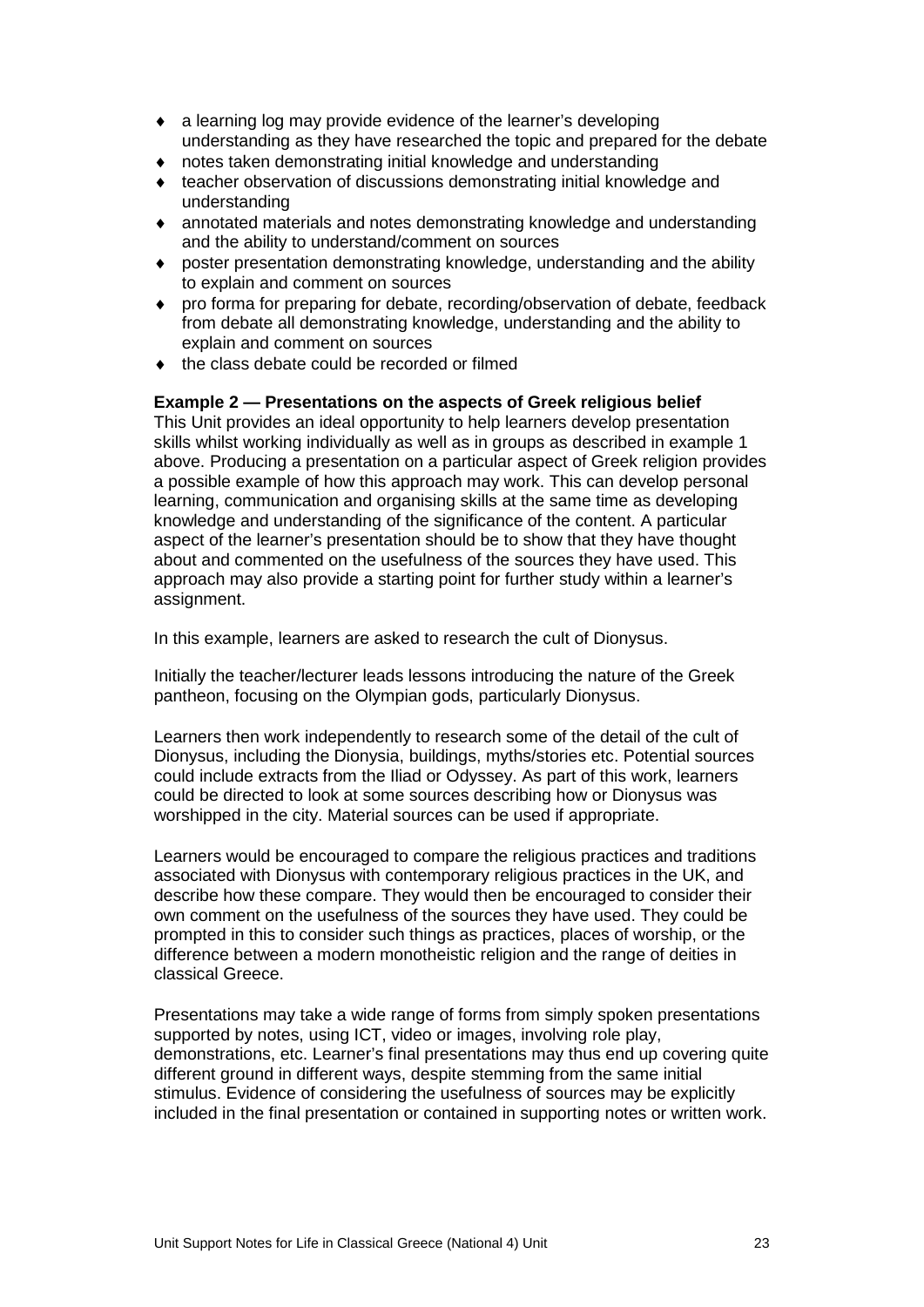### **Generating evidence for assessment**

These activities could provide evidence for Unit assessment in a number of ways, including:

- ♦ notes and written summary demonstrating knowledge and understanding of sources and the religions studied
- ♦ tracked changes and comment balloons in electronic documents, perhaps demonstrating knowledge and understanding of sources and their usefulness
- ♦ presentations (possibly recorded) and feedback (could be recorded on a pro forma) demonstrating comment on sources
- ♦ summaries, edits to summaries, questions and presentations (with feedback) — further demonstrating knowledge, understanding and the ability to explain and comment on comparisons between religions in the classical and modern worlds
- ♦ teacher observations which could be recorded in a written record and could be followed up with progress interviews
- ♦ written piece, possibly with follow up discussion with teacher (in class or online) — this could be self-assessed, peer assessed, followed by teacher/lecturer review

### **Added Value Unit — Classical Studies assignment**

The assignment works best when learner and teacher are operating in a collaborative manner. Areas of suitable scope for a National 4-level piece of research could be highlighted and attempts should be made to provide initial stimulus to the learner.

It may be appropriate to consider creating a form of 'contract' with the learner, so that the learner (and teacher/lecturer) knows exactly what he/she is expected to do and what type of support will be provided. The nature of resources, expertise, and topic or issue, as well as the presence or absence of specific learning needs, will dictate the terms of 'contract' agreed upon.

It is a requirement of the National 4 Classical Studies assignment that the learner draw relevant comparisons between the classical and modern worlds. If a teacher/lecturer has difficulty seeing where effective comparison can be made with the modern world then it would be appropriate to discuss with the learner how to amend the focus of the study. Learners and teachers/lecturers are encouraged to be imaginative in finding appropriate topics or issues for study that invite comparisons between the classical and modern worlds. The following are possible examples of topics that may be suitable for the assignment at National 4:

- ♦ Athenian Democracy
- ♦ The Role of an Athenian Citizen
- ♦ Athenian Religious Festivals
- ♦ Athena on the Acropolis
- ♦ A Woman's Life in Classical Athens
- Slaves in Classical Athens

The titles illustrated above are for guidance only and would draw upon knowledge and understanding primarily from the *Life in Classical Greece* Unit. Further challenge and application could involve a comparative aspect by drawing upon knowledge and understanding of events or themes developed in the *Classical Literature* or *Life in the Roman World* Unit.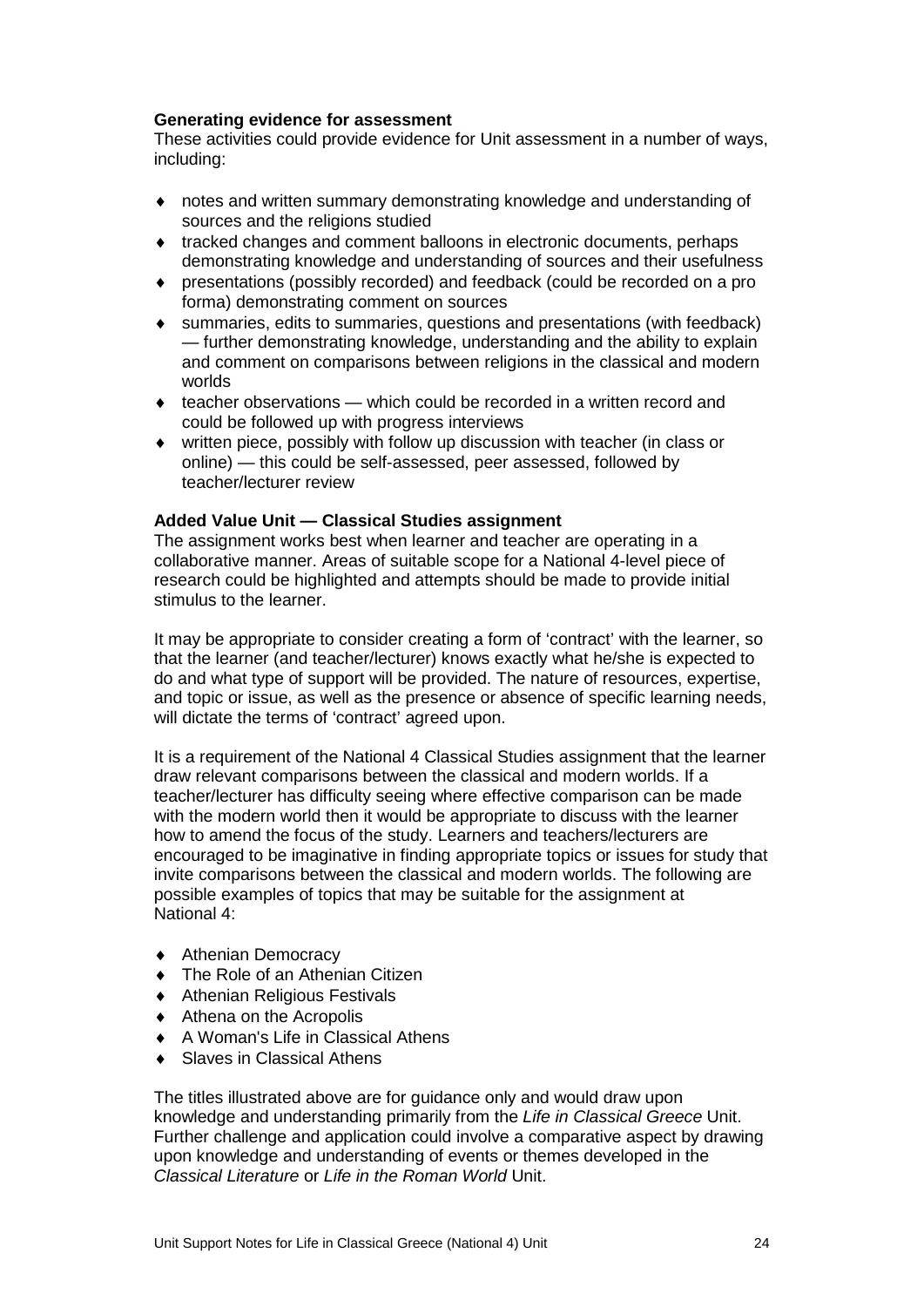### **Understanding the Assessment Standards and making assessment judgements**

The following information aims to provide advice and guidance to centres when developing activities which may be used to generate evidence that learners have achieved the Outcomes and Assessment Standards for this Unit. These activities may be ones which allow the identification of naturally occurring evidence as part of teaching and learning to determine whether the learner has achieved the Outcome or more formal occasions when centres use a specific assessment item.

The explanations given aim to provide greater detail and complement the terminology used in the Outcomes and Assessment Standards which are based upon the Scottish Credit and Qualifications Framework (SCQF). Centres should note that the Unit Outcomes and Assessment Standards describe a minimum level of competence for the achievement of the Unit and that learners will demonstrate a range of levels of ability at a particular SCQF level.

Centres should note that flexibility exists in creating assessment items and that a range of factors needs to be considered in determining the level of demand. For example, while in general increasing the number of sources used in a question may increase the level of demand upon the learner, increasing the complexity of a single source will also increase the level of demand.

The following terms are used in the Unit Specifications for this Unit.

- ♦ **Straightforward/factual terms** involves a learner being able to identify and describe the obvious features of a topic. For example, when studying types of Greek architectural structure they would be able to summarise the main purposes of different structures (temples, houses, civic spaces etc).
- ♦ **Describing** involves a greater degree of detail than simply outlining (required at lower levels). It involves a learner communicating an understanding of some of the implications and interrelationships within a theme or topic, but without doing this fully, and without fully itemising all the relevant information. For example, a learner may provide evidence of understanding the practical operation of democracy within classical Athens, but not go on to explain how the concept of democracy was different compared with the contemporary world.
- **Straightforward conclusions/comments** will involve learners describing, mostly accurately, some of the key pertinent features of a topic and/or giving a conclusion which includes most of the key points expected. They need not demonstrate a full or thorough level of understanding of the main elements, and there may be discrepancies or omissions in their conclusion. Their conclusion need not be original, nor need it be the learner's personal view.
- ♦ **Straightforward comparisons** will involve the learner identifying single points of either similarity or difference relating to aspects of life in the classical and modern worlds. This is in contrast to the level of demand at National 5 and Higher. At these levels learners are required to compare and also contrast. This will require a greater level of knowledge and understanding, and the ability to appreciate and explain an idea, practice, value etc in detail, taking into account its complexities.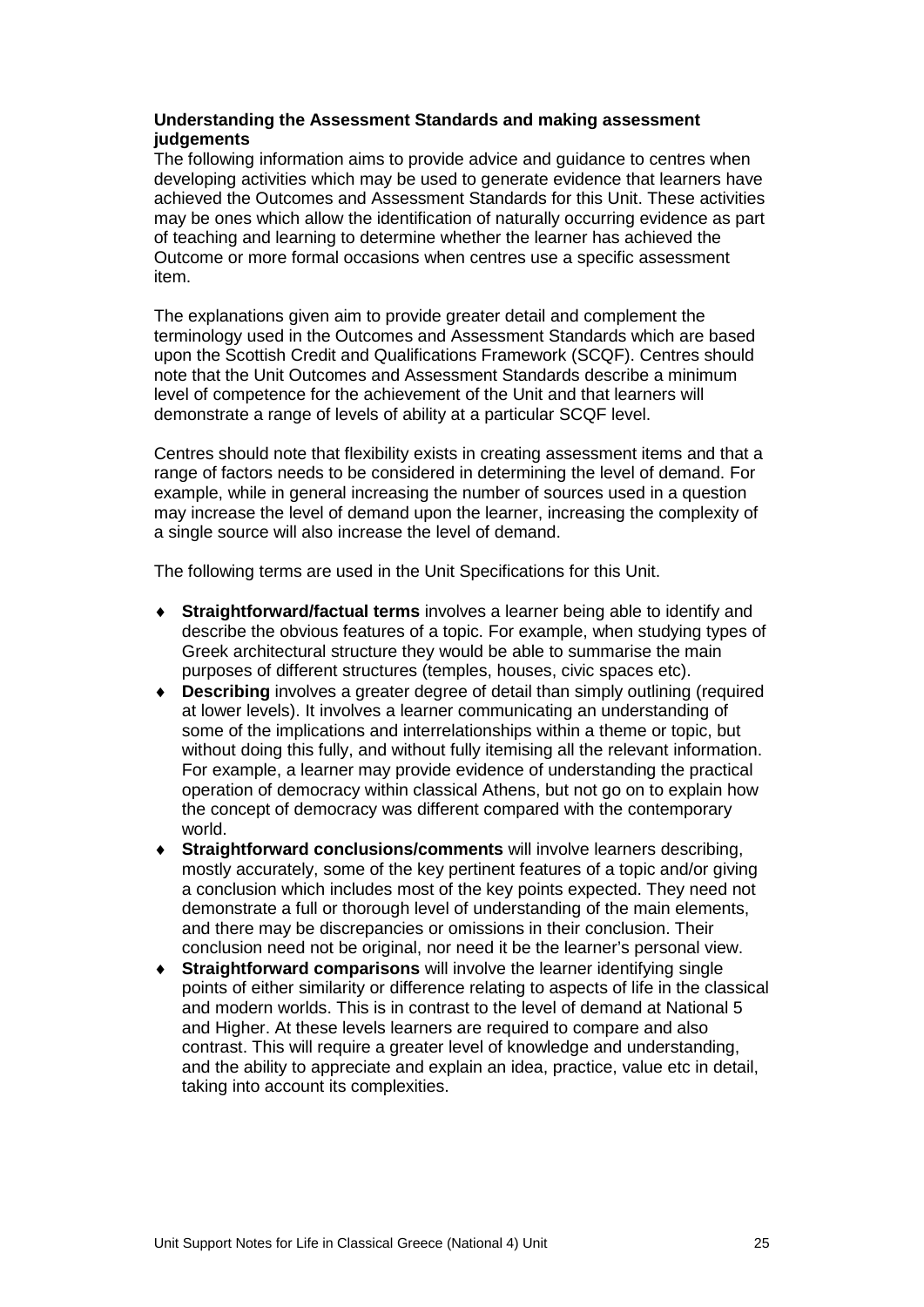### **Developing skills for learning, skills for life and skills for work**

Information about developing skills for learning, skills for life and skills for work across the Course, is given in the relevant *Course Support Notes*. This Unit will provide many opportunities to develop skills for learning, skills for life and skills for work.

As the specific skills focus of the Unit is 'consider and express views about the usefulness of sources of evidence', learners will develop literacy and thinking skills as they engage with sources critically, identifying where there is useful information, where this may be limited, biased or incomplete and so on. In comparing and contrasting the classical and modern worlds they will develop the ability to apply what they have learned.

The Unit will also provide rich and varied opportunities for learners to develop personal learning, by providing rich and varied contexts for extended personal study in the Classical Studies assignment.

### **1 Literacy**

Learners should be encouraged to read widely and produce extended writing where appropriate in order to facilitate progression to National 5 and the world of work. The Unit provides opportunities for learners to undertake a wide variety of written tasks. They are also likely to experience listening and talking skills during class discussions and debates.

### 1.1 Reading

Within this Unit, learners will develop their literacy skills in many significant ways by reading a range of possible types of source including, for example:

- ♦ Extracts from historical accounts, eg Herodotus or Thucydides (can also develop the skill of assessing the usefulness of a source).
- ♦ Modern historical accounts of classical Greek society (can also develop the skill of assessing the usefulness of a source).
- ♦ Online resources.
- ♦ Summaries or introductions to archaeological evidence.
- ♦ Classical literature (may be in a range of forms such as poetry, prose or drama).

### **4 Employability, enterprise and citizenship**

### 4.6 Citizenship

Issues of citizenship permeate Classical Studies. Modern views of citizenship have been shaped by our culture's understanding of citizenship in the classical world. Teachers can help learners appreciate how citizens and non-citizens played their role in the society. This will illuminate for learners the issues of contribution to society which mattered then and matter now.

Learners may develop their understanding and appreciation of citizenship in a range of ways, for example:

♦ Comparing aspects of daily life between the classical Greek and modern worlds (eg slavery, the make-up of the household, or the role of women).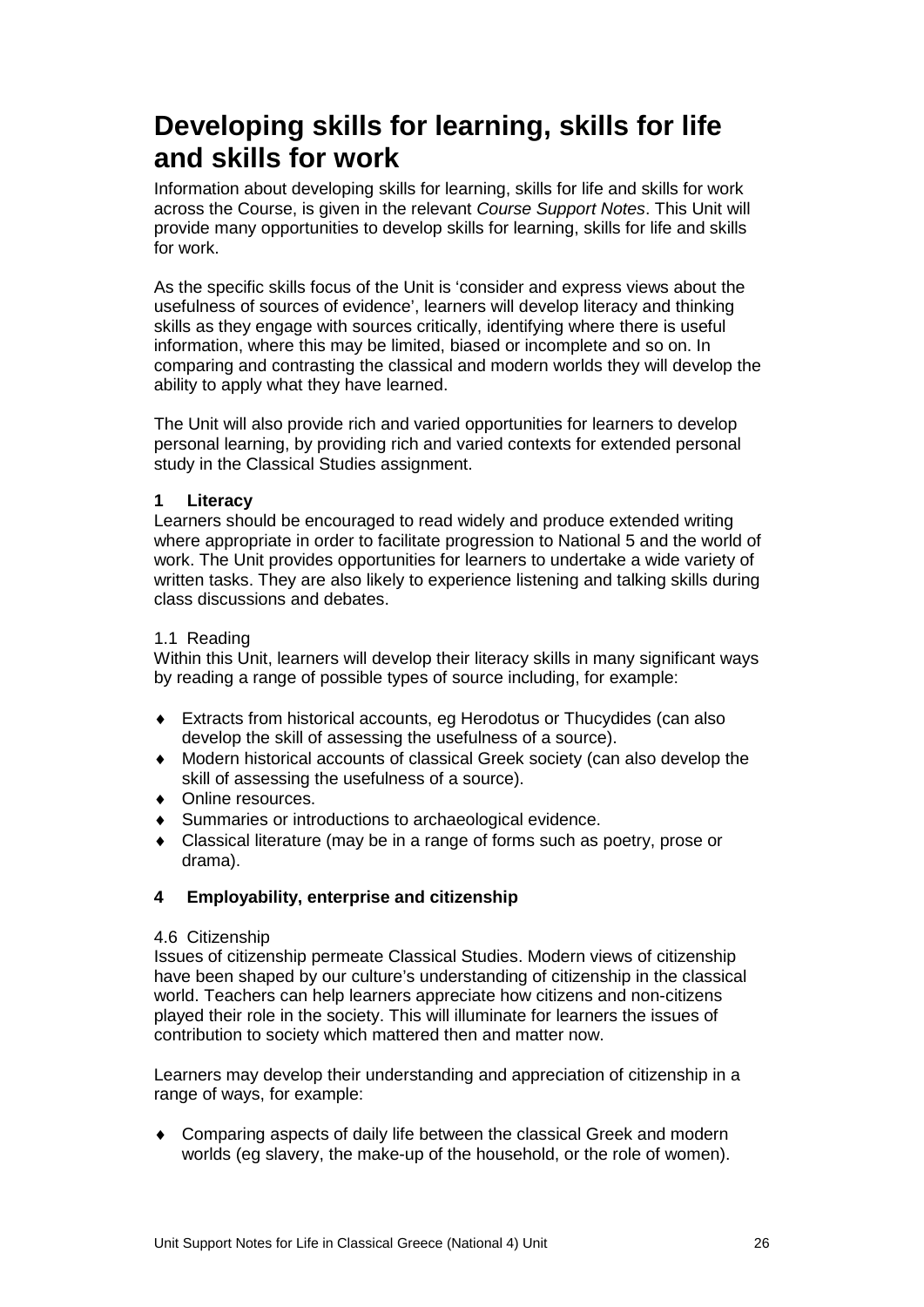- ♦ Focusing on issues explicitly related to citizenship, eg slavery, or the democratic system in classical Greece.
- ♦ participating in debates/delivering speeches.
- work as part of a team.

### **5 Thinking skills**

Thinking skills will be developed in this Unit. Learners will develop their knowledge and understanding of classical Greek society and will be able to apply this to make comparisons with the modern world. Learners will also develop the skill of commenting on the usefulness of sources of evidence in assisting with this comparison.

Learners will demonstrate these skills through class work and formally assessed tasks.

### 5.2 Understanding

Giving brief explanations and providing reasons will develop skills of understanding in a range of contexts.

### 5.3 Applying

Useful verbs for compiling questions/activities for 'applying' type of thinking skills include: 'solve, show, use, illustrate, construct, complete, examine'.

### **Combining assessment within Units**

Assessment evidence can be gathered in a holistic manner, covering all elements of the Outcomes for the Unit. Flexibility is provided in terms of the range of evidence that can be used to demonstrate that a learner has met the Outcomes of the Unit.

If centres are using a holistic approach to assessment of the Unit it is advisable to track where evidence of the achievement of individual Outcomes appears so that learners who do not achieve the complete assessment can still have recognition for the Outcome/s they have achieved and do not have to be reassessed on both of the Outcomes.

It may be helpful to build a record of evidence for each learner. This could be kept electronically/online and could contain scanned copies of any written work (including annotated notes, summaries etc); teacher records of observations, learner interviews, question and answer sessions; videos of discussions, group work, presentations and debates (it may be appropriate to keep only a sample of video evidence to back up the teacher record); learning log; records of visits, interviews, experiences; pictures of posters and/or displays; and any other evidence generated by the learner.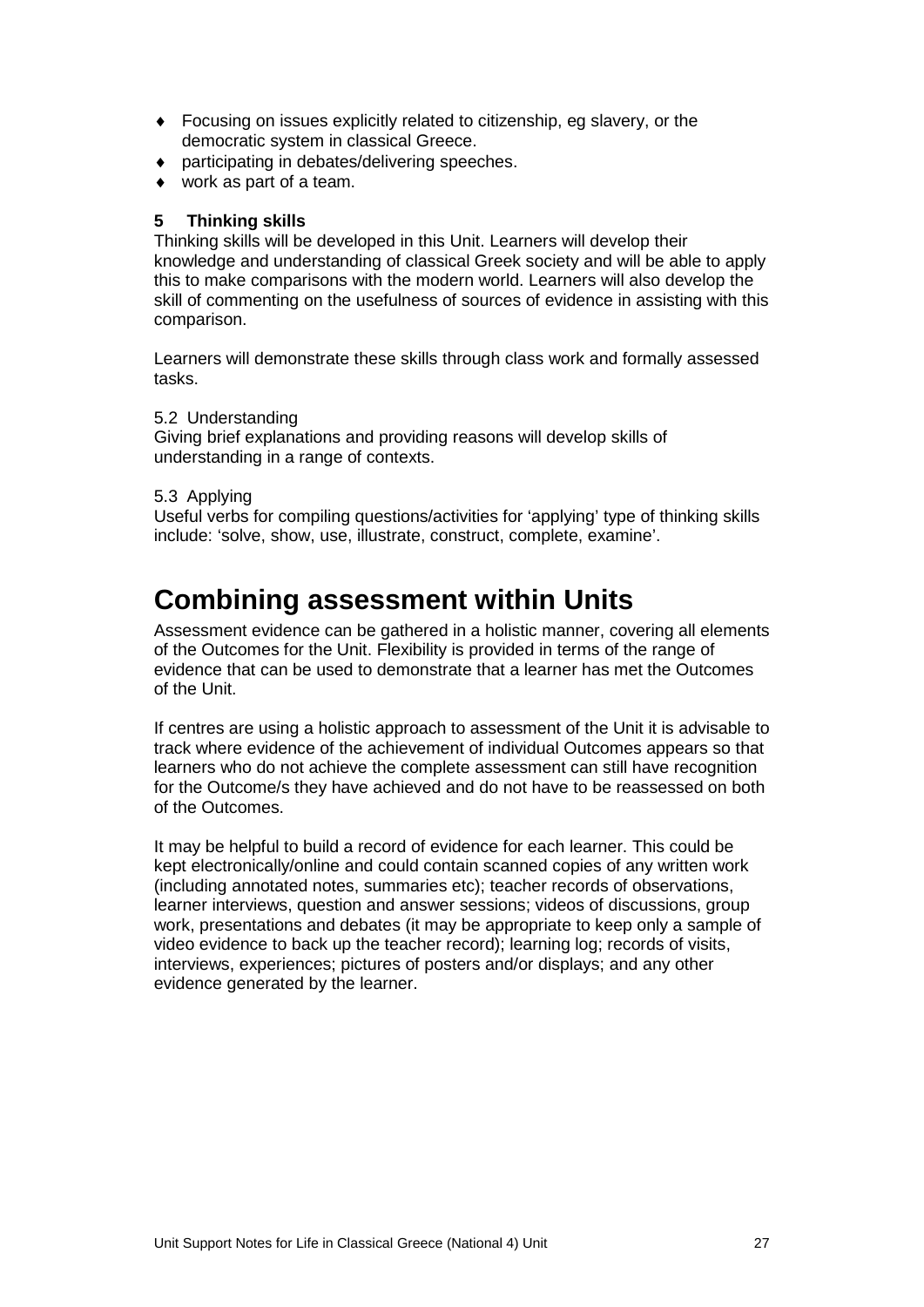# <span id="page-30-0"></span>**Equality and inclusion**

The high degree of flexibility within this Unit in terms of possible approaches to assessment means that Course and Unit planners can consider and remove potential barriers to learning and assessment. This Unit should be accessible to all learners.

It is recognised that centres have their own duties under equality and other legislation and policy initiatives. The guidance given in this document is designed to sit alongside these duties but is specific to the delivery and assessment of the Unit.

Alternative approaches to Unit assessment to take account of the specific needs of learners can be used. However, the centre must be satisfied that the integrity of the assessment is maintained and where the alternative approach to assessment will, in fact, generate the necessary evidence of achievement.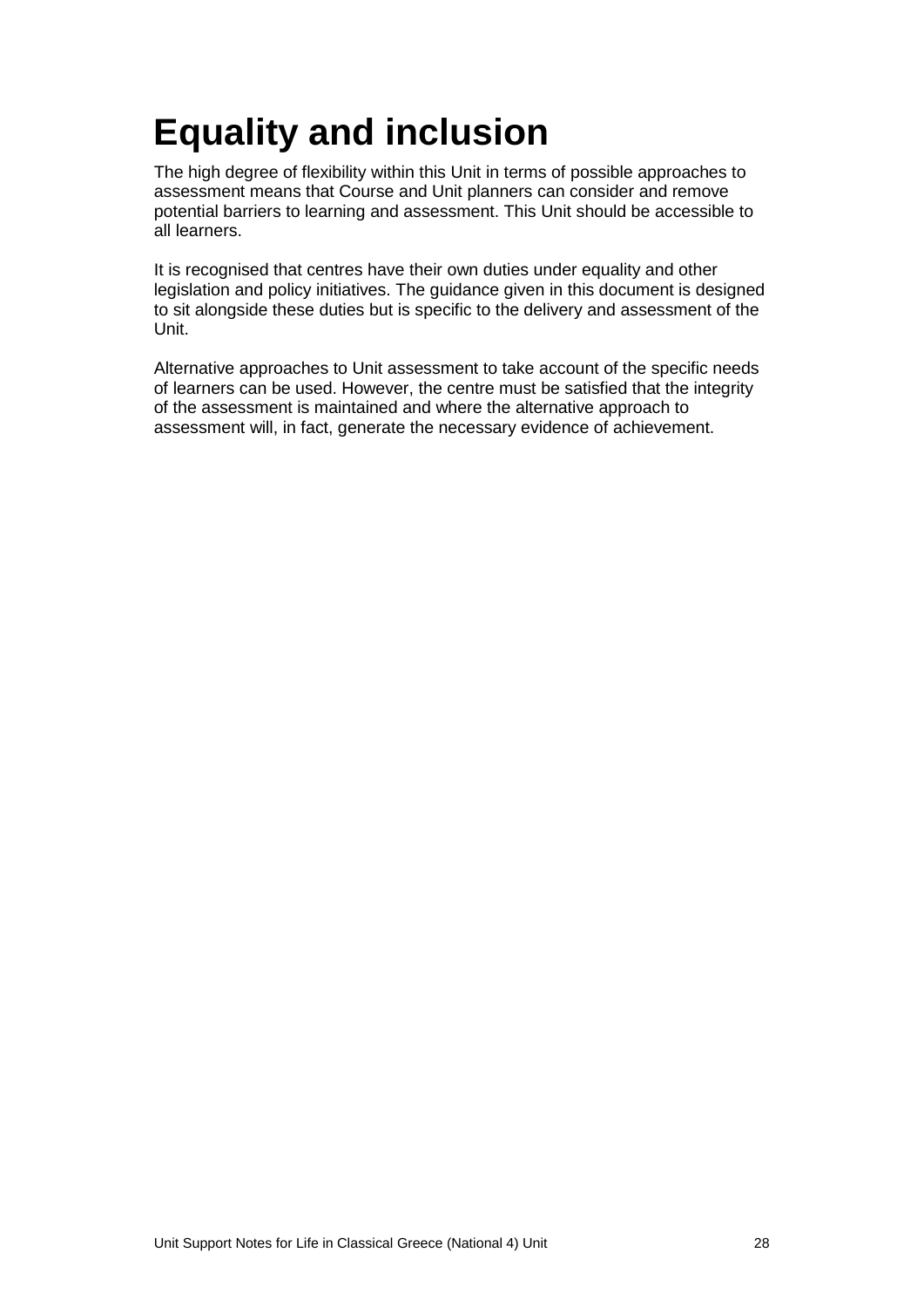# <span id="page-31-0"></span>**Appendix 1: Reference documents**

The following reference documents will provide useful information and background.

- ♦ Assessment Arrangements (for disabled candidates and/or those with additional support needs) — various publications on SQA's website: <http://www.sqa.org.uk/sqa/14976.html>
- ♦ *[Building the Curriculum 4: Skills for learning, skills for life and skills for work](http://www.ltscotland.org.uk/buildingyourcurriculum/policycontext/btc/btc4.asp)*
- *[Building the Curriculum 5: A framework for assessment](http://www.ltscotland.org.uk/buildingyourcurriculum/policycontext/btc/btc5.asp)*
- ♦ [Course Specifications](http://www.sqa.org.uk/sqa/46327.2947.html)
- **[Design Principles for National Courses](http://www.sqa.org.uk/sqa/42135.2629.html)**
- ♦ *[Guide to Assessment](http://www.sqa.org.uk/files_ccc/GuideToAssessment.pdf)* (June 2008)
- ♦ [Overview of Qualification Reports](http://www.sqa.org.uk/sqa/42467.2792.html)
- ♦ Overview of Qualification Reports
- ♦ Principles and practice papers for curriculum areas
- ◆ Research Report 4 Less is More: Good Practice in Reducing Assessment Time
- ♦ Coursework Authenticity a Guide for Teachers and Lecturers
- **[SCQF Handbook: User Guide](http://www.scqf.org.uk/Resources) (published 2009) and** SCQF level descriptors (to be reviewed during 2011 to 2012): [www.sqa.org.uk/sqa/4595.html](http://www.sqa.org.uk/sqa/4595.html)
- ♦ [SQA Skills Framework: Skills for Learning, Skills for Life and Skills for Work](http://www.sqa.org.uk/sqa/45395.html)
- ♦ [Skills for Learning, Skills for Life and Skills for Work: Using the Curriculum](http://www.sqa.org.uk/sqa/45395.html)  [Tool](http://www.sqa.org.uk/sqa/45395.html)
- ♦ Template and Guidance for Unit Assessment Exemplification
- ♦ SQA Guidelines on e-assessment for Schools
- ♦ SQA Guidelines on Online Assessment for Further Education
- SQA e-assessment web page: [www.sqa.org.uk/sqa/5606.html](http://www.sqa.org.uk/sqa/5606.html)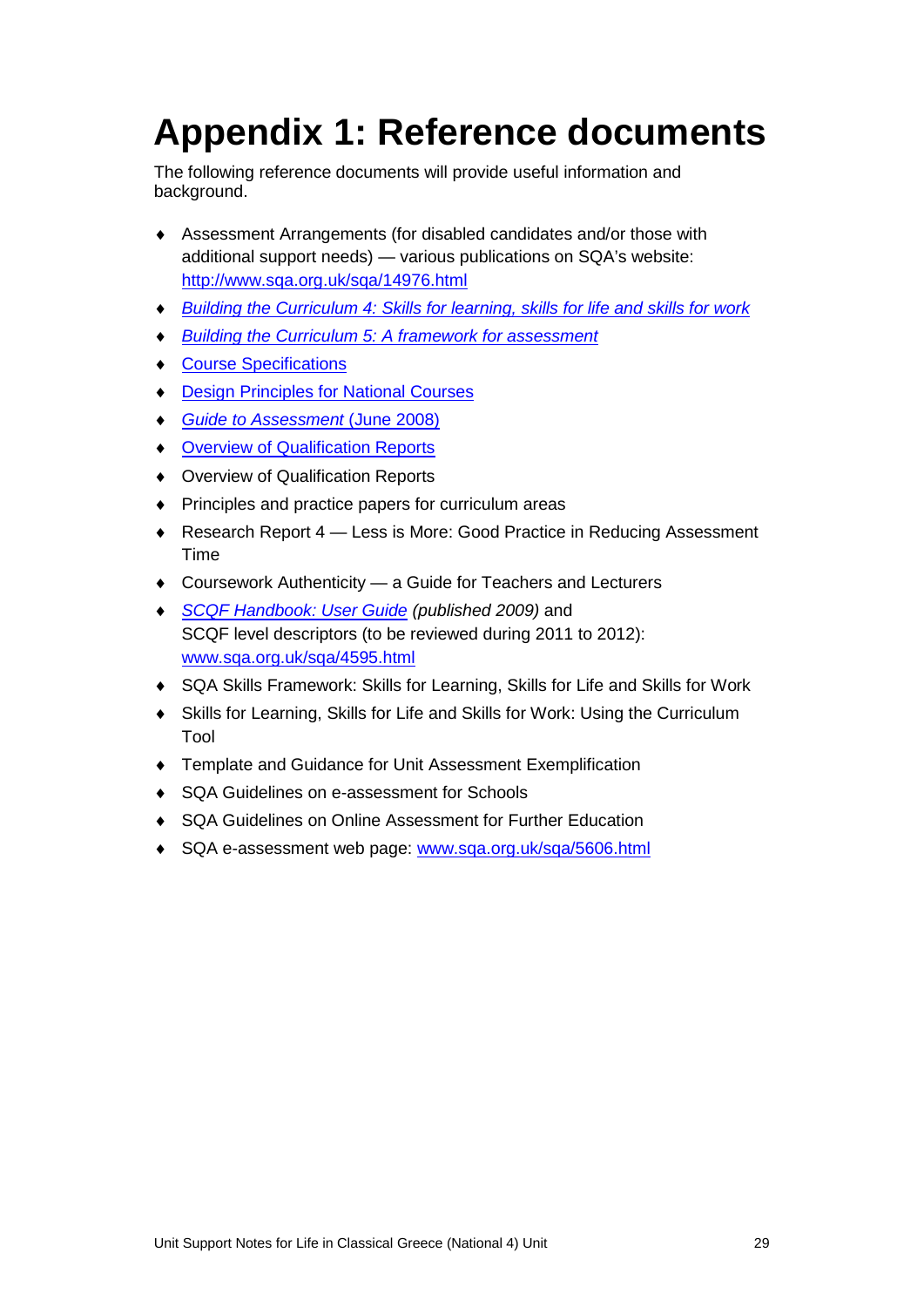## <span id="page-32-0"></span>**Administrative information**

**Published:** April 2012 (version 1.0)

**Superclass:** to be advised

### **History of changes to Unit Support Notes**

| Unit<br>details | Version   Description of change | <b>Authorised</b><br>by | <b>Date</b> |
|-----------------|---------------------------------|-------------------------|-------------|
|                 |                                 |                         |             |
|                 |                                 |                         |             |
|                 |                                 |                         |             |
|                 |                                 |                         |             |

© Scottish Qualifications Authority 2012

This document may be reproduced in whole or in part for educational purposes provided that no profit is derived from reproduction and that, if reproduced in part, the source is acknowledged. Additional copies can be downloaded from SQA's website at **[www.sqa.org.uk.](http://www.sqa.org.uk/)** 

Note: You are advised to check SQA's website (**[www.sqa.org.uk\)](http://www.sqa.org.uk/)** to ensure you are using the most up-to-date version.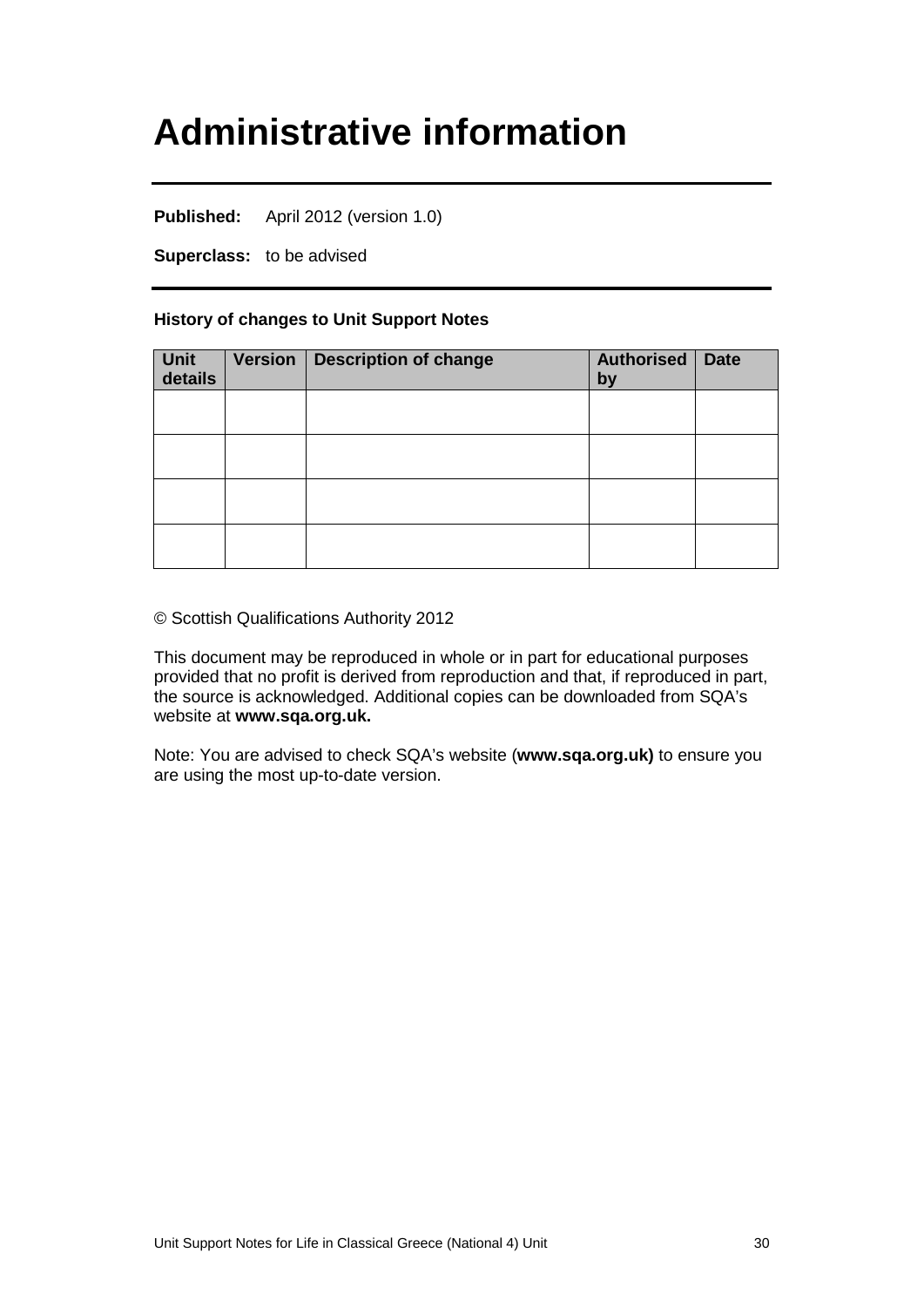



## <span id="page-33-0"></span>**Unit Support Notes — Classical Literature (National 4)**



This document may be reproduced in whole or in part for educational purposes provided that no profit is derived from reproduction and that, if reproduced in part, the source is acknowledged. Additional copies of these *Unit Support Notes* can be downloaded from SQA's website: **www.sqa.org.uk**.

Please refer to the note of changes at the end of this document for details of changes from previous version (where applicable).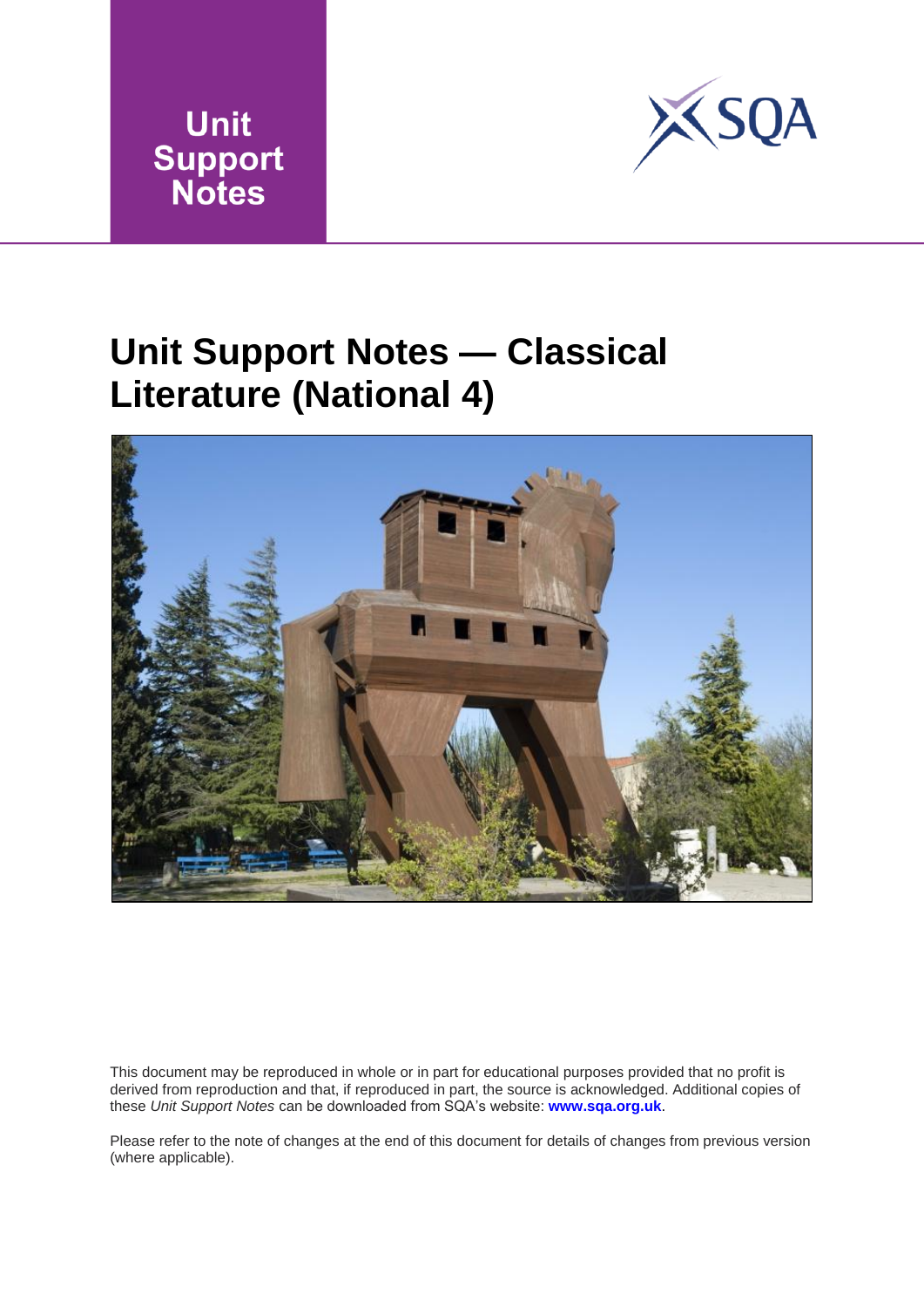# <span id="page-34-0"></span>**Introduction**

These support notes are not mandatory. They provide advice and guidance on approaches to delivering and assessing the *Classical Literature* (National 4) Unit. They are intended for teachers and lecturers who are delivering this Unit. They should be read in conjunction with:

- ♦ the *Unit Specification*
- ♦ the *Course Specification*
- ♦ the *Course Support Notes*
- ♦ appropriate assessment support materials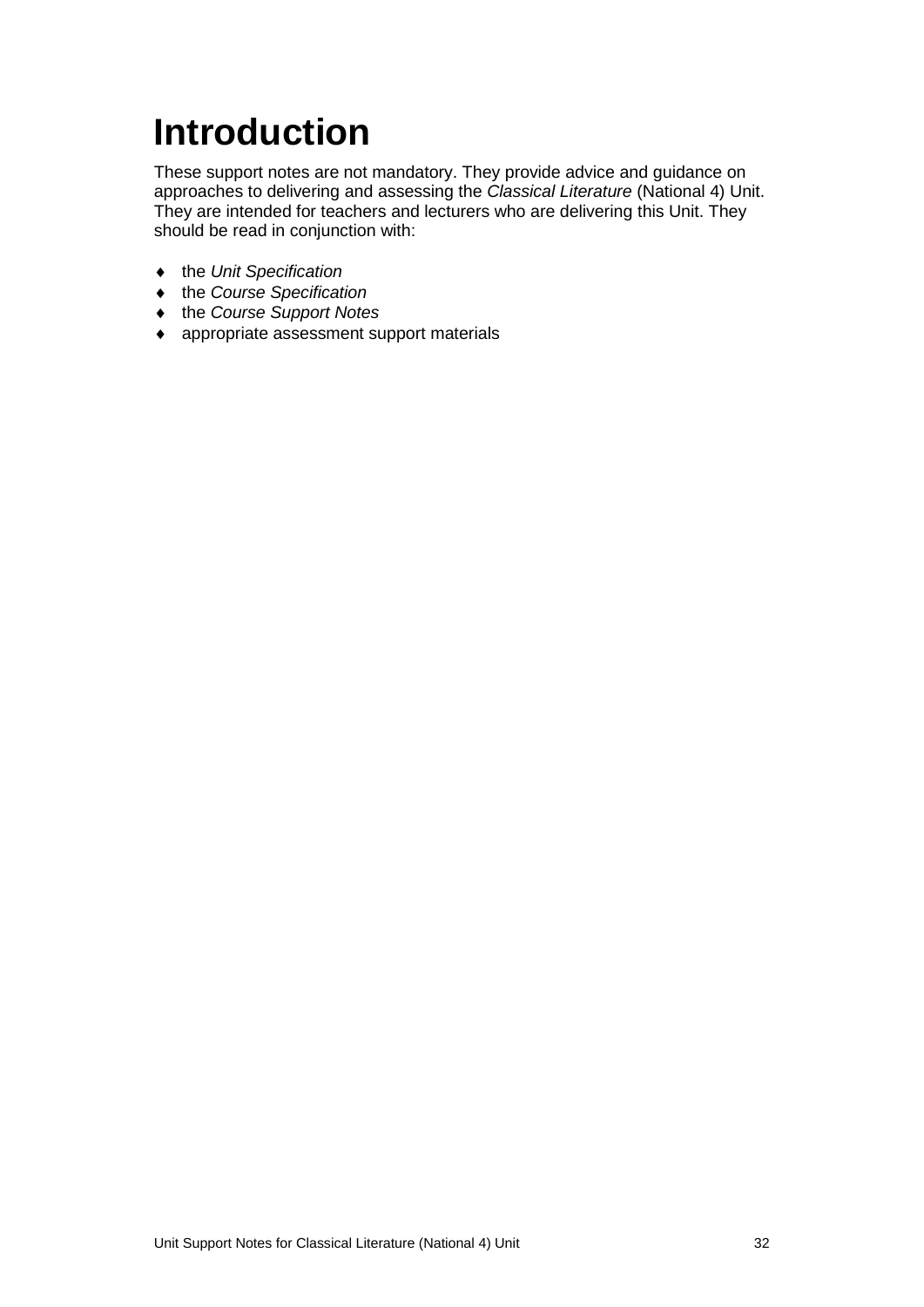# <span id="page-35-0"></span>**General guidance on the Unit**

### **Aims**

The general aim of this Unit is to develop the learner's skills in commenting on universal ideas, themes or values revealed by classical literature. Learners will be required to study classical literature from either the classical Greek or classical Roman worlds. Learners will develop straightforward factual knowledge and understanding of universal ideas, themes or values which link the classical and modern worlds.

In many cases, centres may wish to use this Unit in a 'stand-alone' capacity. This is an appropriate use of the Unit, and is for centres to manage. These support notes have been designed to support the use of the Unit both as part of the National 4 Classical Studies Course and in a stand-alone capacity.

### **Progression into this Unit**

Entry to this Unit is at the discretion of the centre. Many learners will benefit from having completed this Unit at the level below. Others will draw on comparable learning or experience. Learners will require appropriate literacy skills in order to overtake the requirements of this Unit.

When considering whether this Unit is appropriate for a particular learner, you should refer to the skills, knowledge and understanding for the Course, and the Outcomes and Assessment Standards. Taken together these provide an overall picture of the level of demand.

### **Skills, knowledge and understanding covered in this Unit**

Information about skills, knowledge and understanding is given in the National 4 Classical Studies *Course Specification* 

If this Unit is being delivered on a free-standing basis, teachers and lecturers are free to select the content and contexts for learning which are most appropriate for delivery in their centres. The content or contexts chosen must fulfil the mandatory skills, knowledge and understanding as described in the Course Specification and must enable learners to meet the requirements of the Outcomes and Assessment Standards

### **Progression from this Unit**

This Unit may provide progression to Units or Courses in related social subjects. In particular it provides progression to Classical Studies at National 5.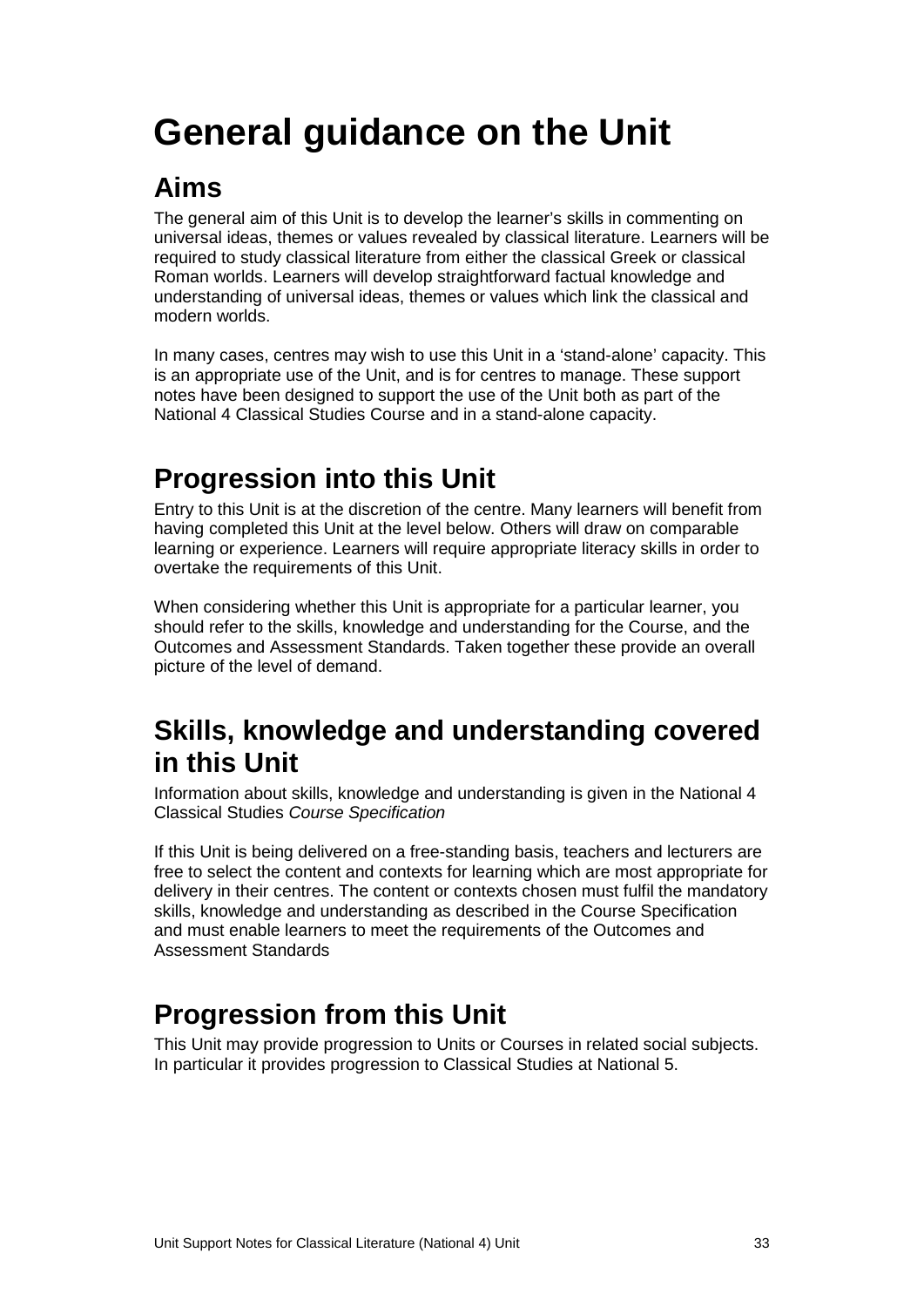## <span id="page-36-0"></span>**Approaches to learning, teaching and assessment**

The aim of this section is to provide advice and guidance to centres on:

- ♦ opportunities to generate naturally occurring evidence through a range of teaching and learning approaches
- ♦ approaches to added value
- ♦ approaches to developing skills for learning, skills for life and skills for work

### **General guidance on the Unit**

This Unit is intended to approach classical literature primarily as a source for acquiring evidence about the classical world. However, by explaining both factual elements of a text (in terms of the narrative involved and the actions of characters) and the themes these illustrate, learners will be encouraged to develop an appreciation and understanding of classical literature which goes beyond simply using the text as a source of information.

The unique contribution of the Unit is both to focus on literature as a historical source and, within that, to identify themes which illustrate the continuity of human experience across the classical and modern worlds. By commenting on the continued significance of a theme within the contemporary world, learners will gain valuable experience in making connections between societies which may at first appear widely different.

In the examples that follow, deliberate attempts have been made to present similar approaches at both National 4 and National 5. This will support multi-level delivery and help illustrate the distinction in level of demand and the particular requirements of the two levels.

### **Potential approaches to learning and teaching**

Below are suggestions of possible approaches to learning and teaching for this Unit, focusing on a theme and considering activities that will help learners develop their knowledge, understanding and skills.

Each of these suggestions could support a holistic approach to learning, teaching and assessment that can generate a range of evidence covering all the Outcomes of the Unit. They are adaptable, flexible approaches that can be used across a range of concepts and contexts in whole, or in part. Elements of these may be used independently to gather evidence of achieving an aspect of the overall Outcome of the Unit or the Outcome in full.

These suggestions focus on learning, teaching and assessment in the *Classical Literature* Unit. However, deep, broad and challenging learning and teaching across all the Units of the Course may develop the skills of learners in an effective way. These examples could easily be adapted to incorporate elements of both the *Classical Greece* and the *Life in the Roman World* Units.

### **A thematic approach**

Classical texts offer ample scope for consideration of the themes of Leadership, Fate versus Free Will, Heroism, Conflict and so on. There is scope for considering these themes singly across texts and within individual texts.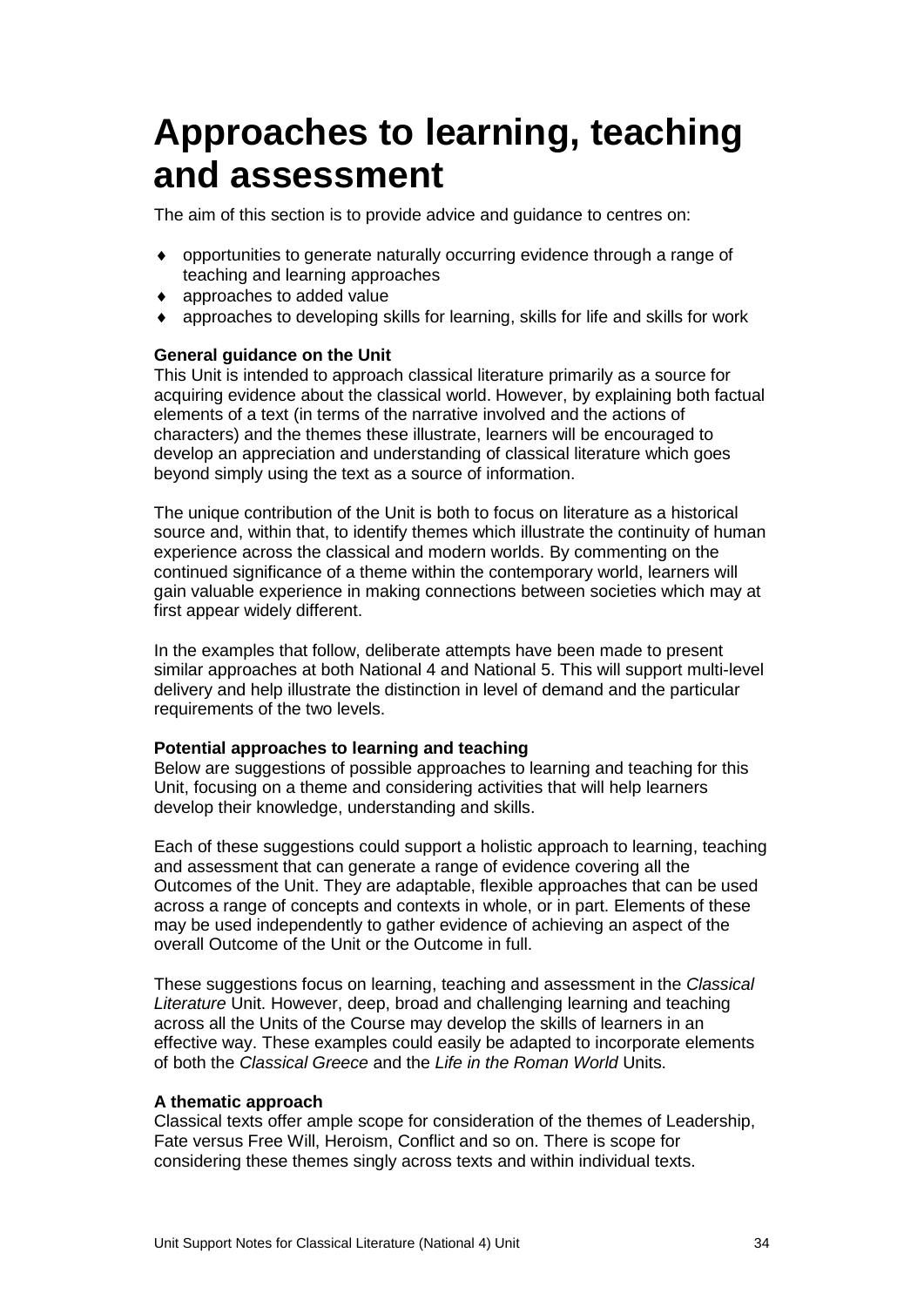As a result, the learner will be able to relate the themes from the fictional world which Oedipus, Medea and Odysseus inhabit, or the 'factional' world which Livy presents, to contemporary classical Greek and Roman perspectives and, at the same time, to develop their perspective into comparison/contrast with the modern world.

The texts to be studied can be treated individually. There are various examples of the texts available, suitable for a wide range of reader ability, from relatively simple versions to exact, academic translation. Each of these levels of version will be appropriate for learners at different levels of competence.

There are a number of non-literary versions (visual or audio-book), of varying degrees of accuracy, which can provide an interesting and stimulating introduction to the study of the written text.

#### **Description and introduction**

For example, the teacher/lecturer may start by introducing a text, say the Odyssey. At this initial stage it may be important for the teacher/lecturer to provide an overall description of the narrative, the characters and the storylines involved. The aim of this stage would be to ensure that learners have a secure grasp of the basics of the text.

It may be appropriate to use good-quality films, TV productions, online videos or other sources at this point, to bring scenes or sections from the text to life and make the overall text more accessible.

#### **Identifying human themes**

Learners could then be asked, with support and prompting from the teacher/lecturer as necessary, to identify certain themes within the text which they are interested in. These themes will then provide the focus of further study into the text.

For example, the teacher/lecturer could propose a number of themes and ask learners to identify which they think are relevant to the story of the Odyssey. Or a group discussion could be used to ask learners to identify what words they associate with a scene from the text. This might identify a range of possible themes; love, heroism, violence, revenge, loss etc. The themes identified are less important than the extent to which they allow learners a way to understand the text.

The group could then take a vote on a theme which they want to investigate in more detail. The teacher/lecturer identifies questions relating to the theme, and the group then agrees on a single question to focus further study. For example, the following questions may all be appropriate to consider at this stage:

- ♦ what kind of leader is he in the Cyclops episode predatory, wily, daring, rash?
- ♦ at the Aeolus episode, is he too trusting, naive or does he just display simple human weakness?
- ♦ is ancient Heroism to be seen as something rather different from modern heroism?

Similarly, in relation to other texts, the following questions may be appropriate:

♦ what would an ancient have made of a dominant female (Medea)?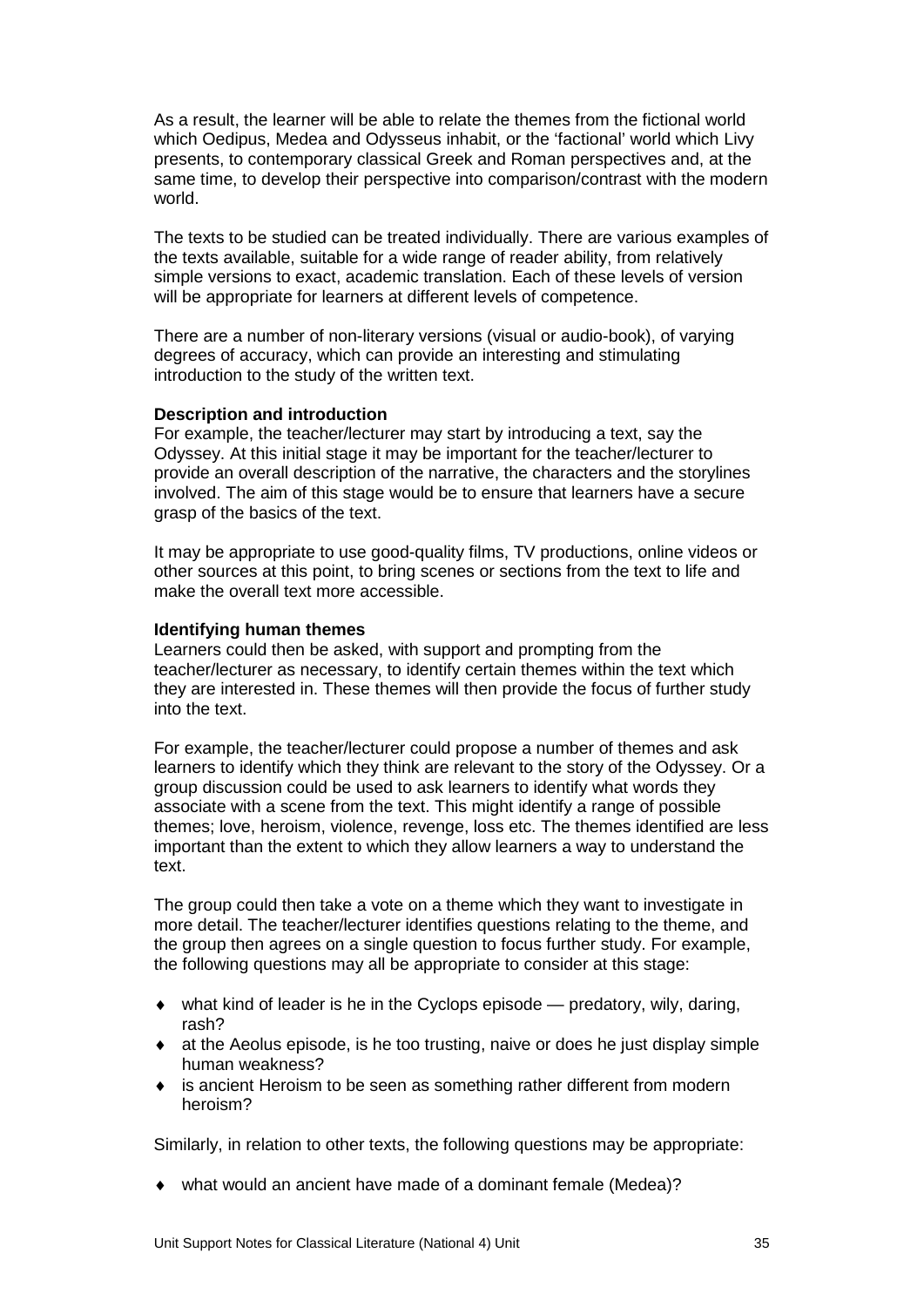♦ do characters such as Medea, Jocasta or Lucretia strike a chord today? In what way(s)?

As a result of this exercise, a group may be interested in the themes of leadership and love that run throughout the text. Following discussion they agree to focus on the question: is Odysseus a good role-model today?

### **Example 1 — Debates/discussion groups**

This question could provide substantial material for debates within the group. The group could be split into teams, each arguing on one side of the question. Learners' could be asked to take the part of 'witnesses', for example soldiers from Odysseus' ship. This could then include an element of role play in the debate, as these witnesses describe various features of Odysseus' leadership, for example one witness could testify to his toughness and wisdom in advising them not to eat the Helios' cattle despite their pleas, another to his recklessness in endangering their lives when encountering Cyclops.

Group discussion or individual feedback is likely to enhance understanding of the text and of the themes under consideration. Different approaches are to be encouraged. The teacher/lecturer will be able to distinguish the thread of ideas being developed by the individual learner and to support or direct them further.

### **Example 2 — Creative written work**

To further develop the idea of the relevance of the theme to contemporary life, learners could produce imaginary newspaper reports or blogs about the story, offering their comment on Odysseus' leadership of his men, his desire to return home. This activity could produce posters, blogs, social media pages etc highlighting different positive and negative aspects of the Odysseus character. They might, for example, be tasked to produce a newspaper column as if the story were half-way through, either praising Odysseus as a role-model or criticising him. Alternatively they could be asked to assume the role of another character from the text (eg a suitor, or a member of his ship) and assess his character from their perspective.

Learners could compare Odysseus with well-known leaders or heroes from contemporary culture, and highlight similarities and/or differences.

### **Generating evidence for assessment**

These activities could provide evidence for Unit assessment in a number of ways, including:

- ♦ notes and written summary demonstrating knowledge and understanding of the text(s) studied
- ♦ tracked changes and comment balloons in electronic documents, perhaps demonstrating knowledge and understanding of the texts(s) and their usefulness as sources
- ♦ plays and role plays could be recorded or filmed
- ♦ the scripts, notes etc produced to support a play or role play may provide rich evidence of learners' understanding, and the skills of commenting on universal themes and making comparisons
- ♦ presentations (possibly recorded) and feedback (could be recorded on a pro forma) demonstrating comment on sources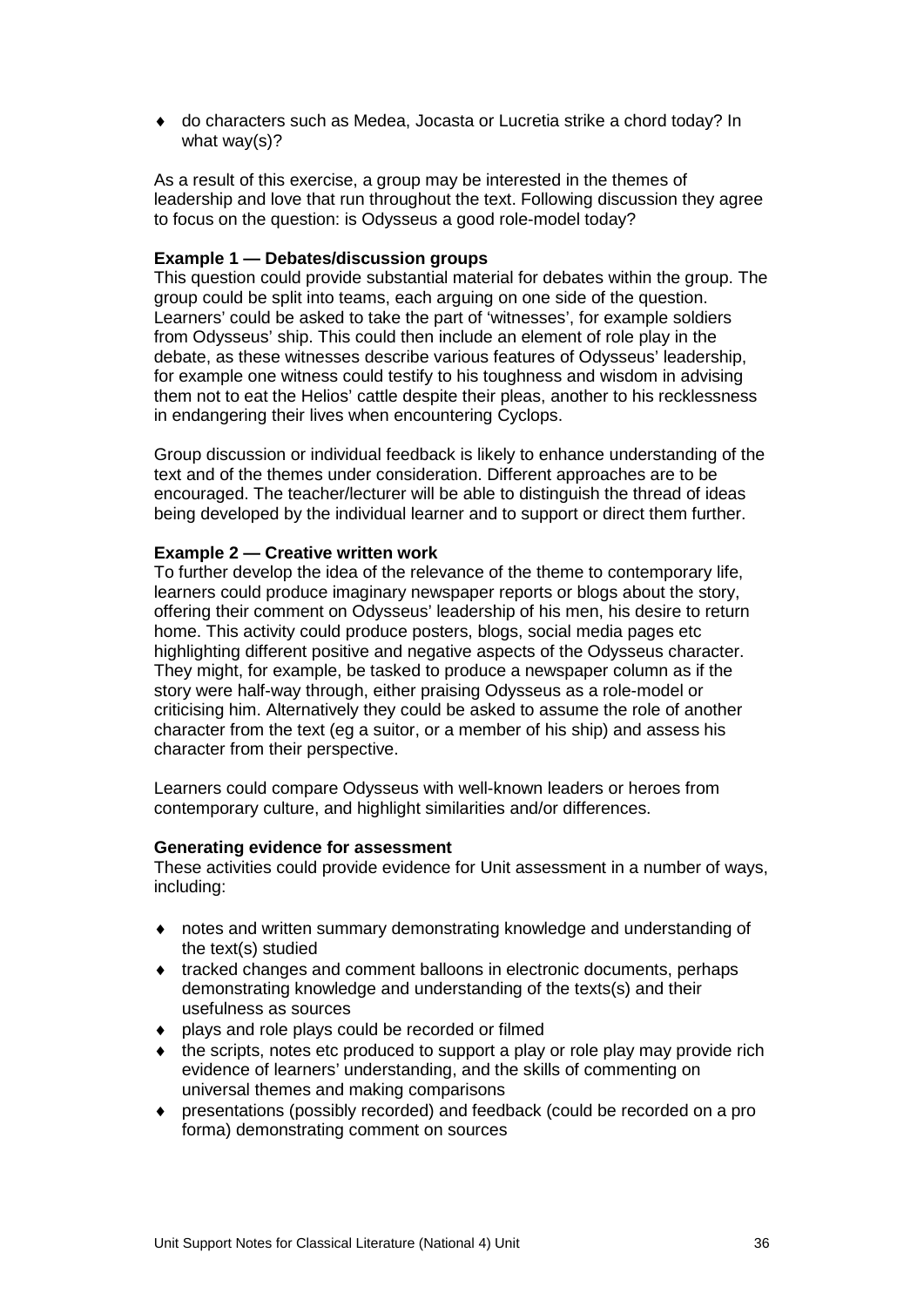- ♦ summaries, edits to summaries, questions and presentations (with feedback) — further demonstrating knowledge, understanding and the ability to explain and comment on comparisons the classical and modern worlds
- $\bullet$  teacher observations which could be recorded in a written record and could be followed up with progress interviews
- ♦ written pieces, possibly with follow up discussion with teacher (in class or online) — this could be self-assessed, peer assessed, followed by teacher/lecturer review

### **Accessing appropriate texts**

There are various examples of the texts available, suitable for a wide range of reader ability, from relatively simple versions to exact, academic translation. Each of these levels of version will be appropriate for learners at different levels of competence.

There are a number of non-literary versions (visual or audio-book), of varying degrees of accuracy, which can provide an interesting and stimulating introduction to the study of the written text.

When there is a range of ability in a class, a case may be made for adopting a 'middle-of-the-road' version to enable general appreciation of the subject matter. This can be supplemented by analysis at levels to suit the individual who may require an easier or more demanding version of the text.

Reading of the text may be achieved by private, quiet reading or by public, performance reading. Dramatised delivery of the text is likely to highlight aspects which will benefit from dialogue developing directly out of the reading.

The learner should be encouraged to recognise that the literature which is being read has lasted for a long time. It is important that the reader should be encouraged to consider that the successful survival of these texts may be due to the fact that the texts were always intended to be more than just individual stories. Some of the texts even formed part of a religious festival.

Often a visual display can enhance a sense of 'being in the action'. Care is of course needed to ensure that inaccuracies in representation are identified or clearly avoided for the learner who needs greater support: analysis of variation can of course be stimulating for a more advanced learner.

### **Added Value Unit — Classical Studies assignment**

The assignment works best when learner and teacher are operating in a collaborative manner. Areas of suitable scope for a National 4-level piece of research could be highlighted and attempt should be made to provide initial stimulus to the learner.

It may be appropriate to consider creating a form of 'contract' with the learner so that the learner (and teacher/lecturer) knows exactly what he/she is expected to do and what type of support will be provided. The nature of resources, expertise, and topic or issue, as well as the presence or absence of specific learning needs, will dictate the terms of 'contract' agreed upon.

It is a requirement of the National 4 Classical Studies assignment that the learner draw relevant comparisons between the classical and modern worlds. If a teacher/lecturer has difficulty seeing where effective comparison can be made with the modern world then it would be appropriate to discuss with the learner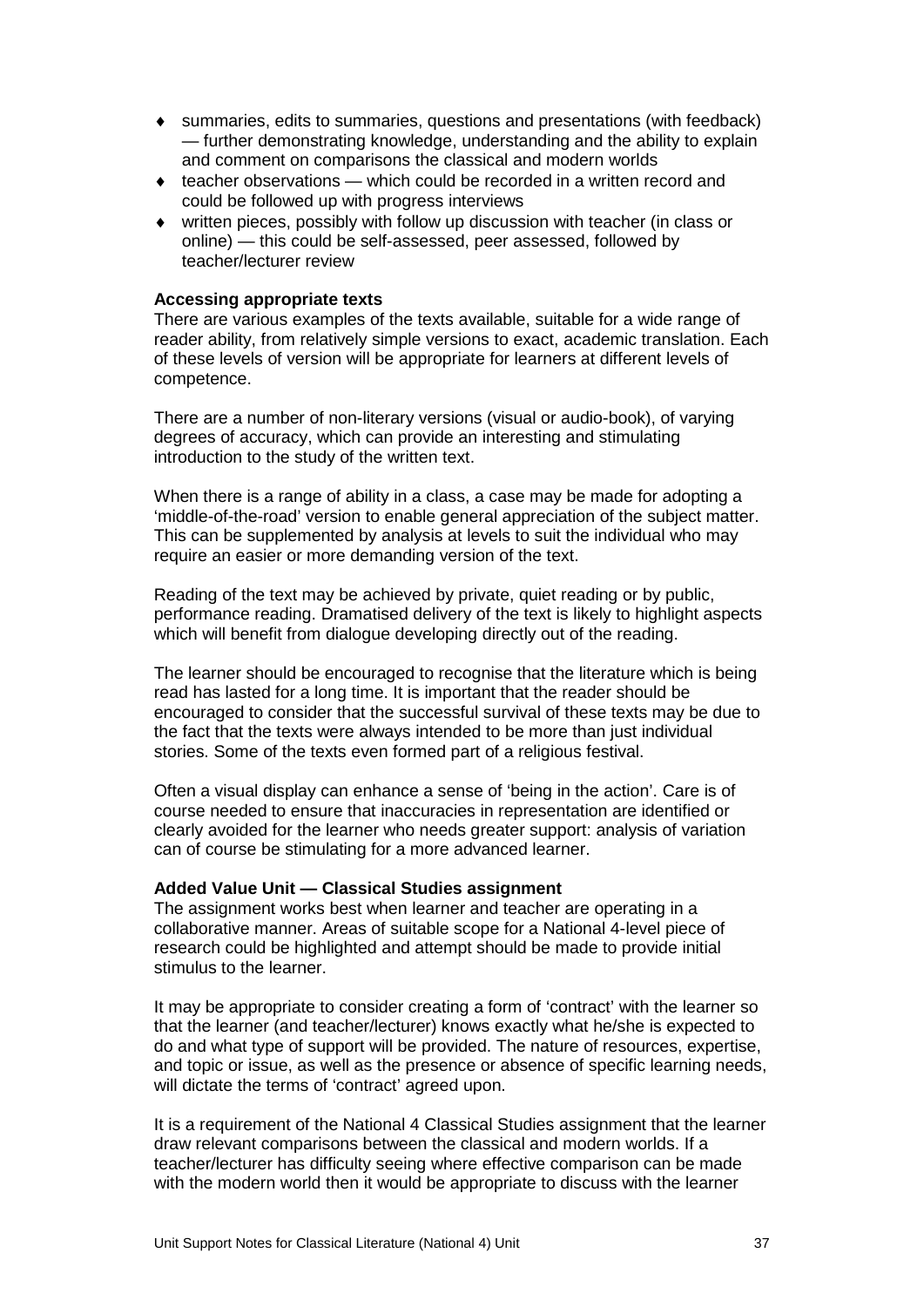how to amend the focus of the study. Learners and teachers/lecturers are encouraged to be imaginative in finding appropriate topics or issues for study that invite comparisons between the classical and modern worlds.

During the period of study of the Classical Literature texts the learner may well develop an interest in a scene, a character or an incident which can be developed further as the subject of the assignment.

The following are possible examples of topics that may be suitable for the assignment at National 4:

- ♦ A mind-map of Medea and the role of women in classical Greece.
- ♦ Building a model of a production in the Theatre of Dionysus (a mixture of *Life in Classical Greece* and *Classical Literature* Units).
- ♦ Public performance of a version of a production in the Theatre of Dionysus.
- ♦ A game written and developed around the theme of Odysseus (snakes-andladders: fate and free will).
- ♦ Heroes and Harry Potter using the world of myth and imagination to find links with the characters in the modern novels.
- ♦ The Rome of Romulus: visualising life in the early Roman world as developed in the *Life in the Roman World* and *Classical Literature* Units.
- ♦ Lucretia and Jocasta: silent women with a lot to say.

The titles illustrated above are for guidance only and would draw upon knowledge and understanding primarily from the *Classical Literature* Unit. Further challenge and application could involve a comparative aspect by drawing upon knowledge and understanding of events or themes developed in the *Life in Classical Greece* or *Life in the Roman World* Units.

### **Understanding the assessment standards and making assessment judgements**

The following information aims to provide advice and guidance to centres when developing activities which may be used to generate evidence that learners have achieved the Outcomes and Assessment Standards for this Unit. These activities may be ones which allow the identification of naturally occurring evidence as part of teaching and learning to determine whether the learner has achieved the Outcome or more formal occasions when centres use a specific assessment item.

The explanations given aim to provide greater detail and complement the terminology used in the Outcomes and Assessment Standards which are based upon the Scottish Credit and Qualifications Framework (SCQF). Centres should note that the Unit Outcomes and Assessment Standards describe a minimum level of competence for the achievement of the Unit and that learners will demonstrate a range of levels of ability at a particular SCQF level.

Centres should note that flexibility exists in creating assessment items and that a range of factors needs to be considered in determining the level of demand. For example, while in general increasing the number of sources used in a question may increase the level of demand upon the learner, increasing the complexity of a single source will also increase the level of demand.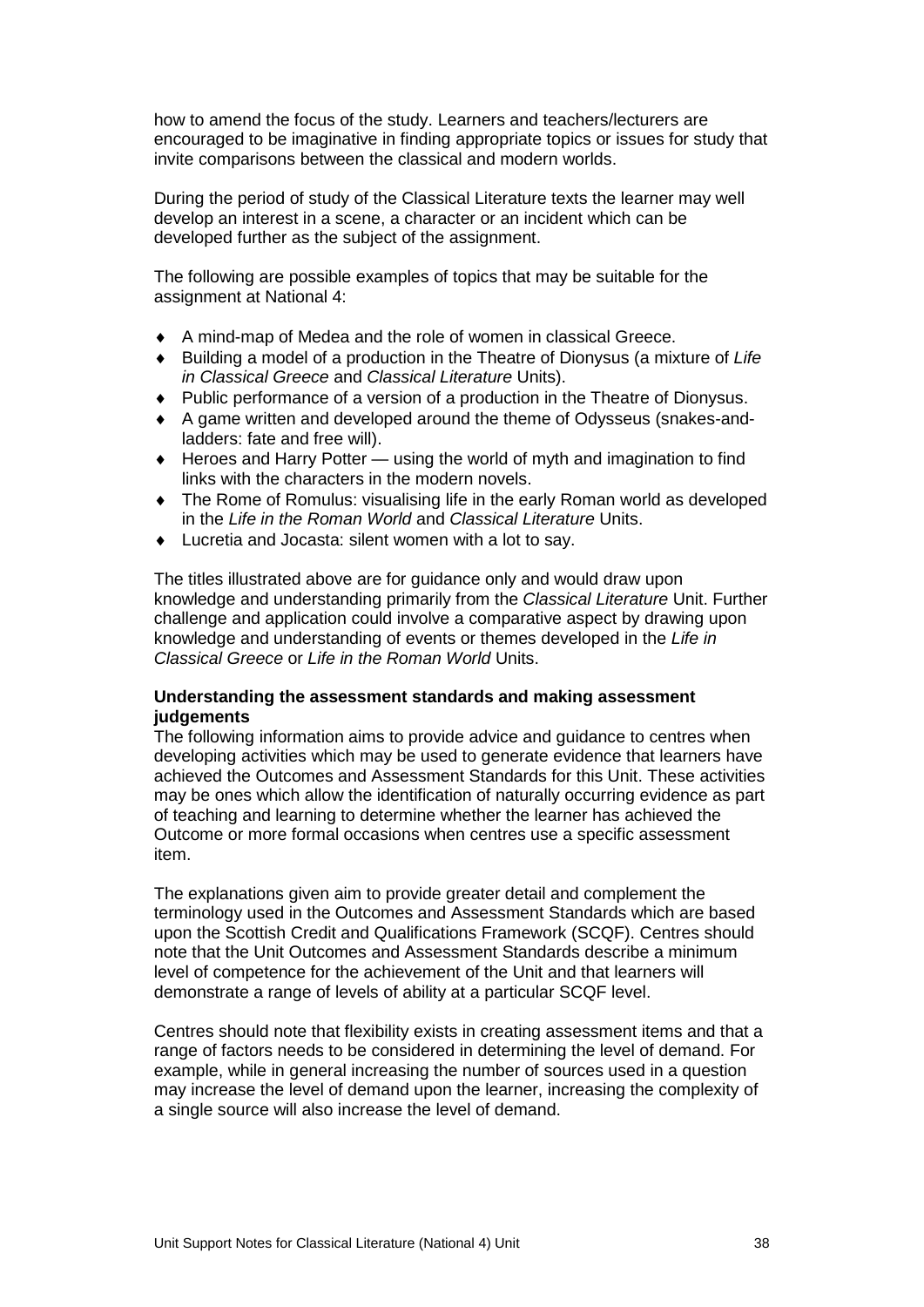The following terms are used in the Unit Specifications for this Unit.

- ♦ **Straightforward factual terms** involves a learner being able to identify and describe the obvious features of a topic. For example, when studying a classical text they would be able to communicate an understanding of factual elements of the narrative, the characters and their actions, but not go into detail about the universal themes these illustrate, or the complexities of subplot, etc.
- ♦ **Describing** involves a greater degree of detail than simply outlining (required at lower levels). It involves a learner communicating an understanding of some of the implications and interrelationships within a theme or topic, but without doing this fully, and without fully itemising all the relevant information. For example, a learner may describe how the voyage of Odysseus illustrates the theme of leadership but not go on to explain the complexities and uncertainties which the story raises due to the negative consequences of some of his actions.
- **Straightforward conclusions/commenting on** will involve learners describing, mostly accurately, some of the key pertinent features of a topic and/or giving a conclusion which includes most of the key points expected. They need not demonstrate a full or thorough level of understanding of the main elements, and there may be discrepancies or omissions in their conclusion. Their conclusion need not be original, nor need it be the learner's personal view.

### **Developing skills for learning, skills for life and skills for work**

Information about developing skills for learning, skills for life and skills for work across the Course, is given in the relevant *Course Support Notes*.

This Unit will provide many opportunities to develop skills for learning, skills for life and skills for work.

As the specific skills focus of the Unit is 'describe and respond to classical texts', learners will develop literacy skills in depth. Learners should be encouraged to have an appreciation for the texture of the language they are studying. Learners should be encouraged to read and undertake extended writing where appropriate.

Through this Unit, the learner will have the opportunity to develop a clear appreciation of how to understand the lessons and importance of different cultural sources, making links between literature and historical writings or archaeological evidence studied in the other two Units of the National 4 Classical Studies Course.

The Unit will also provide rich and varied opportunities for learners to develop personal learning, by providing rich and varied contexts for extended personal study in the Classical Studies assignment.

### **1 Literacy**

Learners should be encouraged to read widely and produce extended writing where appropriate in order to facilitate progression to National 5 and the world of work. The Unit provides opportunities for learners to undertake a wide variety of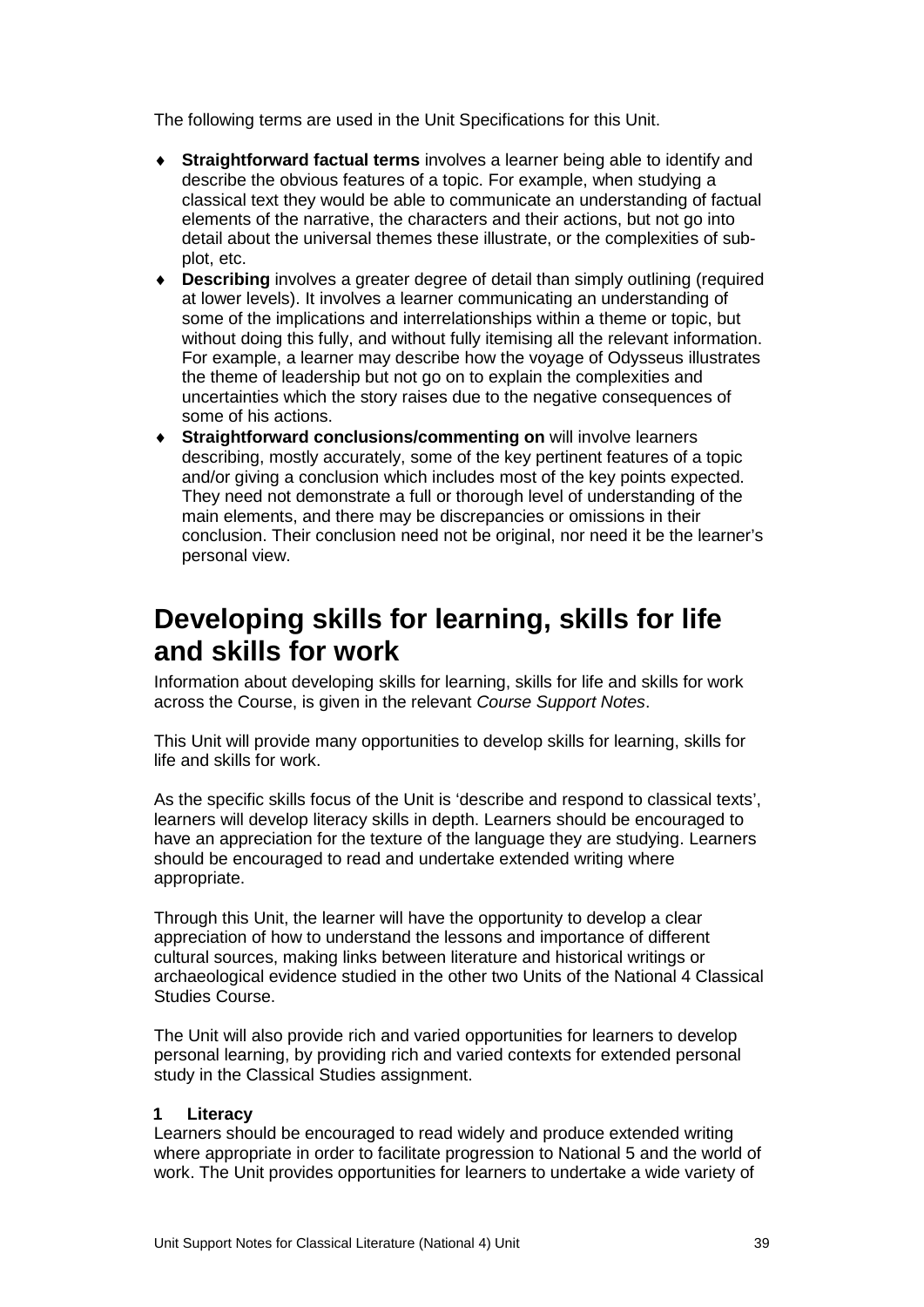written tasks. They are also likely to experience listening and talking skills during class discussions and debates.

### 1.1 Reading

Within this Unit, learners will develop their literacy skills in many significant ways by reading a range of possible types of source including, for example:

- $\bullet$  drama
- prose
- epic poems

The richness and complexity of much classical literature (even in abridged form) provides a unique opportunity for learners to develop their skills in reading. The texts studied can be read both for what they reveal about classical Greek or Roman societies and for their value in illuminating universal themes or values.

### **4 Employability, enterprise and citizenship**

### 4.6 Citizenship

Issues of citizenship permeate Classical Studies. Modern views of citizenship have been shaped by our culture's understanding of citizenship in the classical world. Teachers can help learners appreciate how citizens and non-citizens played their role in the society. This will illuminate for learners the issues of contribution to society which mattered then and matter now. Learners may develop their understanding and appreciation of citizenship in a range of ways, for example:

Within this Unit, learners will describe and comment on universal human themes which link the classical and modern worlds. This can help deepen their understanding of the continued relevance of the classical world today, and of the importance of values in supporting societies, both ancient and modern.

### **5 Thinking skills**

Thinking skills will be developed in this Unit. Learners will develop their knowledge and understanding of classical Greek and Roman societies and will be able to apply this to make comparisons with the modern world. Learners will also develop the skill of using literature as a source of evidence in assisting with this comparison.

Learners will demonstrate these skills through class work and formally assessed tasks.

### 5.2 Understanding

Giving brief explanations and providing reasons will develop skills of understanding in a range of contexts.

### 5.3 Applying

Useful verbs for compiling questions/activities for 'applying' type of thinking skills include: 'solve, show, use, illustrate, construct, complete, examine'.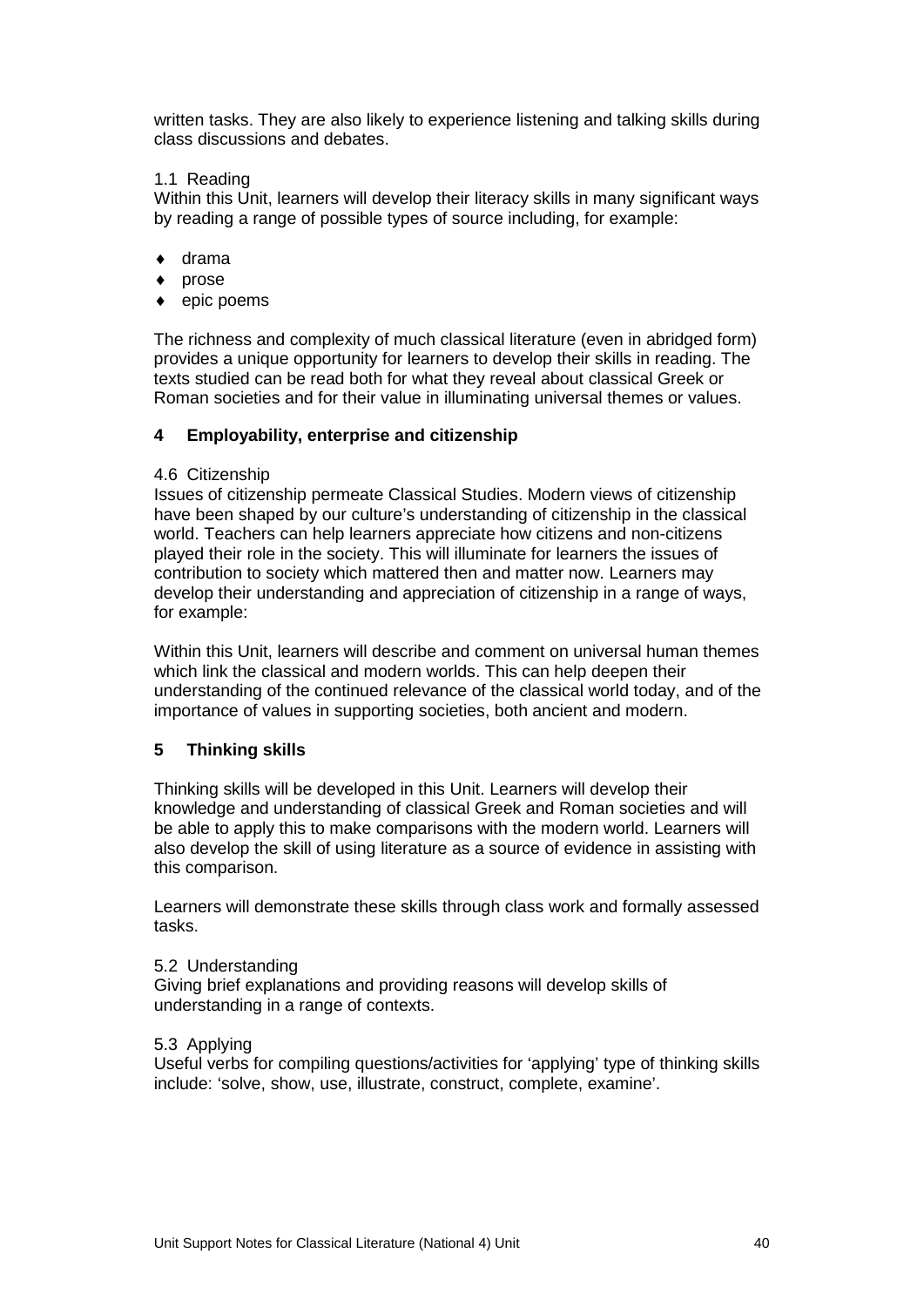### **Combining assessment within Units**

Assessment evidence can be gathered in a holistic manner, covering all elements of the Outcome for the Unit. Flexibility is provided in terms of the range of evidence that can be used to demonstrate that a learner has met the Outcome of the Unit.

If centres are using a holistic approach to assessment of the Unit it is advisable to track where evidence of the achievement of individual Outcomes appears so that learners who do not achieve the complete assessment can still have recognition for the Outcome/s they have achieved and do not have to be reassessed on all of the Outcomes.

It may be helpful to build a record of evidence for each learner. This could be kept electronically/online and could contain scanned copies of any written work (including annotated notes, summaries etc); teacher records of observations, learner interviews, question and answer sessions; videos of discussions, group work, presentations and debates (it may be appropriate to keep only a sample of video evidence to back up the teacher record); learning log; records of visits, interviews, experiences; pictures of posters and/or displays; and any other evidence generated by the learner.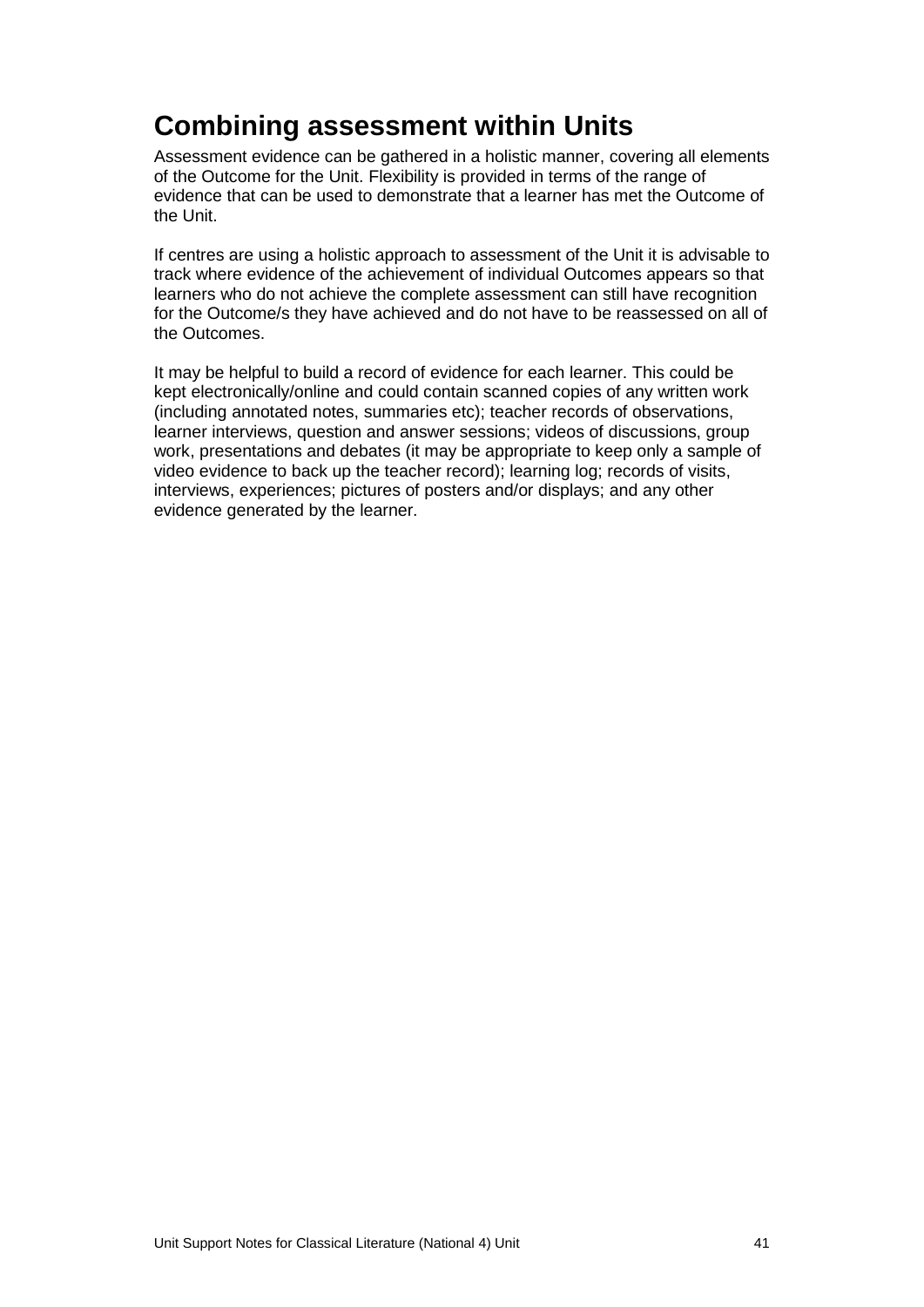# <span id="page-44-0"></span>**Equality and inclusion**

The high degree of flexibility within this Unit in terms of possible approaches to assessment means that Course and Unit planners can consider and remove potential barriers to learning and assessment. This Unit should be accessible to all learners.

It is recognised that centres have their own duties under equality and other legislation and policy initiatives. The guidance given in this document is designed to sit alongside these duties but is specific to the delivery and assessment of the Unit.

Alternative approaches to Unit assessment to take account of the specific needs of learners can be used. However, the centre must be satisfied that the integrity of the assessment is maintained and where the alternative approach to assessment will, in fact, generate the necessary evidence of achievement.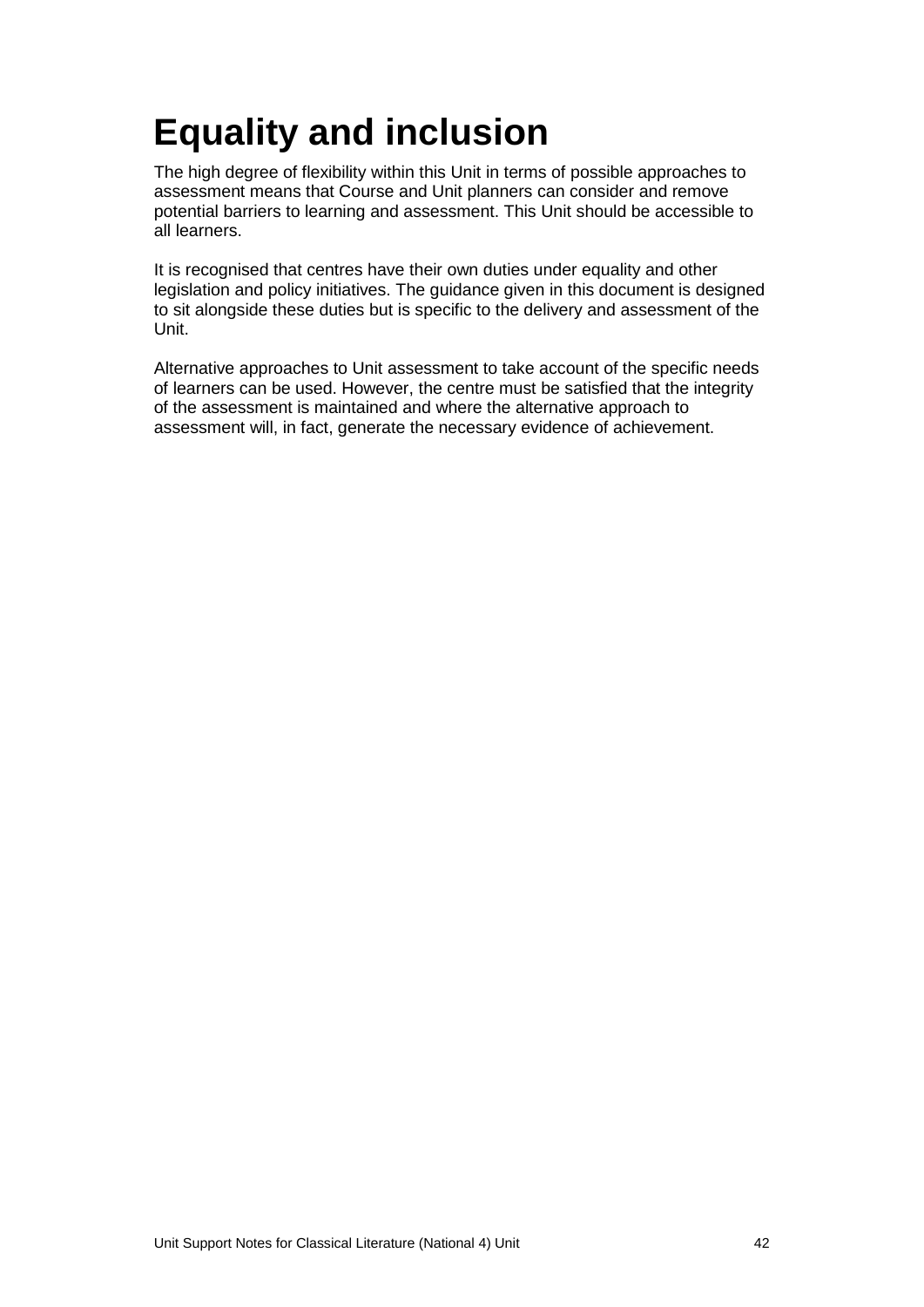# <span id="page-45-0"></span>**Appendix 1: Reference documents**

The following reference documents will provide useful information and background.

- ♦ Assessment Arrangements (for disabled candidates and/or those with additional support needs) — various publications on SQA's website: <http://www.sqa.org.uk/sqa/14976.html>
- *[Building the Curriculum 4: Skills for learning, skills for life and skills for work](http://www.ltscotland.org.uk/buildingyourcurriculum/policycontext/btc/btc4.asp)*
- **[Building the Curriculum 5: A framework for assessment](http://www.ltscotland.org.uk/buildingyourcurriculum/policycontext/btc/btc5.asp)**
- ♦ [Course Specifications](http://www.sqa.org.uk/sqa/46327.2947.html)
- **[Design Principles for National Courses](http://www.sqa.org.uk/sqa/42135.2629.html)**
- ♦ *[Guide to Assessment](http://www.sqa.org.uk/files_ccc/GuideToAssessment.pdf)* (June 2008)
- **[Overview of Qualification Reports](http://www.sqa.org.uk/sqa/42467.2792.html)**
- ♦ Overview of Qualification Reports
- ♦ Principles and practice papers for curriculum areas
- ♦ Research Report 4 Less is More: Good Practice in Reducing Assessment Time
- Coursework Authenticity a Guide for Teachers and Lecturers
- ♦ *[SCQF Handbook: User Guide](http://www.scqf.org.uk/Resources) (published 2009)* and SCQF level descriptors (to be reviewed during 2011 to 2012): [www.sqa.org.uk/sqa/4595.html](http://www.sqa.org.uk/sqa/4595.html)
- ♦ [SQA Skills Framework: Skills for Learning, Skills for Life and Skills for Work](http://www.sqa.org.uk/sqa/45395.html)
- ♦ [Skills for Learning, Skills for Life and Skills for Work: Using the Curriculum](http://www.sqa.org.uk/sqa/45395.html)  [Tool](http://www.sqa.org.uk/sqa/45395.html)
- ♦ Template and Guidance for Unit Assessment Exemplification
- ♦ SQA Guidelines on e-assessment for Schools
- ♦ SQA Guidelines on Online Assessment for Further Education
- ♦ SQA e-assessment web page: [www.sqa.org.uk/sqa/5606.html](http://www.sqa.org.uk/sqa/5606.html)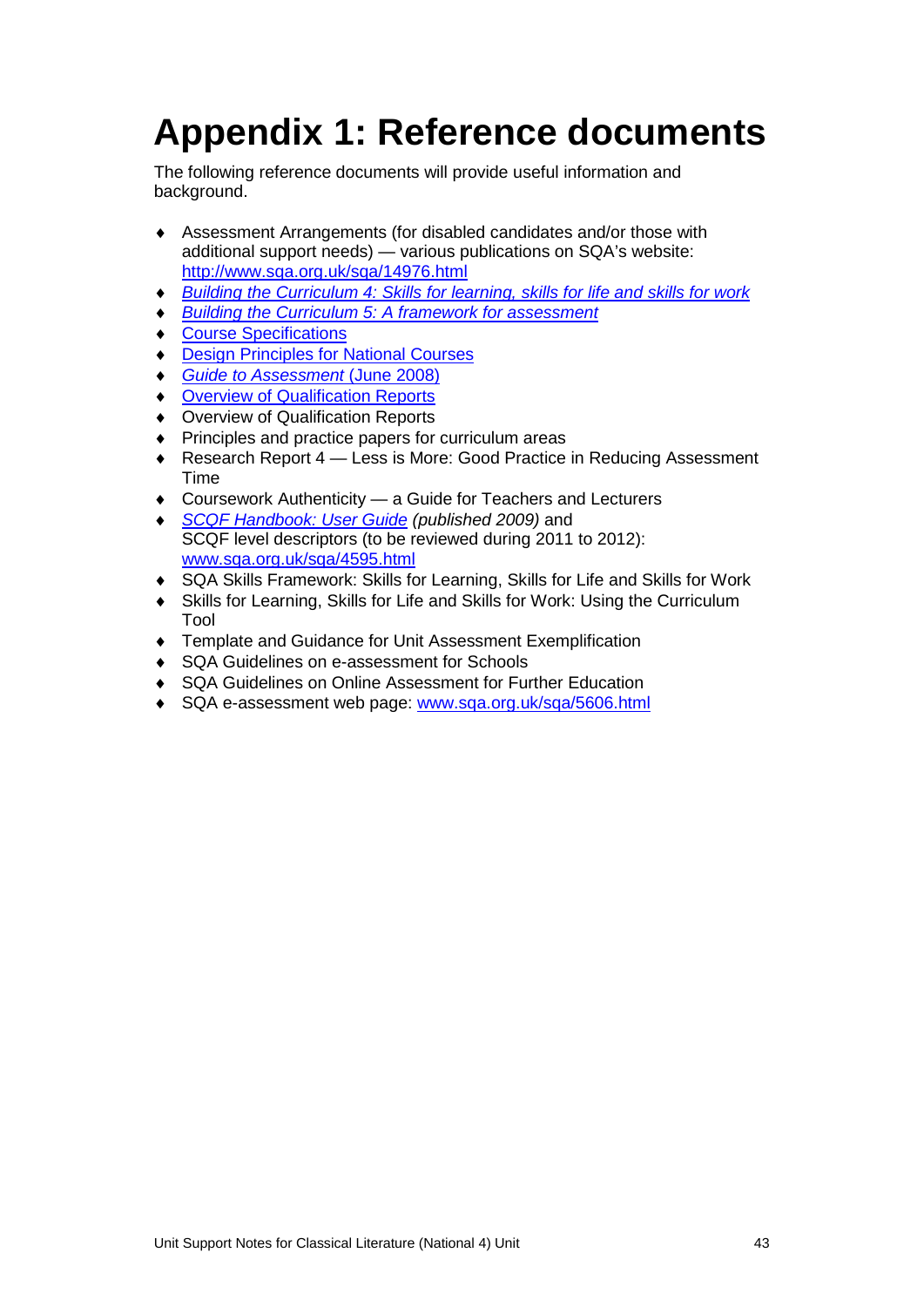## <span id="page-46-0"></span>**Administrative information**

**Published:** April 2012 (version 1.0)

**Superclass:** to be advised

### **History of changes to Unit Support Notes**

| Unit<br>details | Version   Description of change | <b>Authorised</b><br>by | <b>Date</b> |
|-----------------|---------------------------------|-------------------------|-------------|
|                 |                                 |                         |             |
|                 |                                 |                         |             |
|                 |                                 |                         |             |
|                 |                                 |                         |             |

© Scottish Qualifications Authority 2012

This document may be reproduced in whole or in part for educational purposes provided that no profit is derived from reproduction and that, if reproduced in part, the source is acknowledged. Additional copies can be downloaded from SQA's website at **[www.sqa.org.uk](http://www.sqa.org.uk/)**.

Note: You are advised to check SQA's website (**[www.sqa.org.uk](http://www.sqa.org.uk/)**) to ensure you are using the most up-to-date version.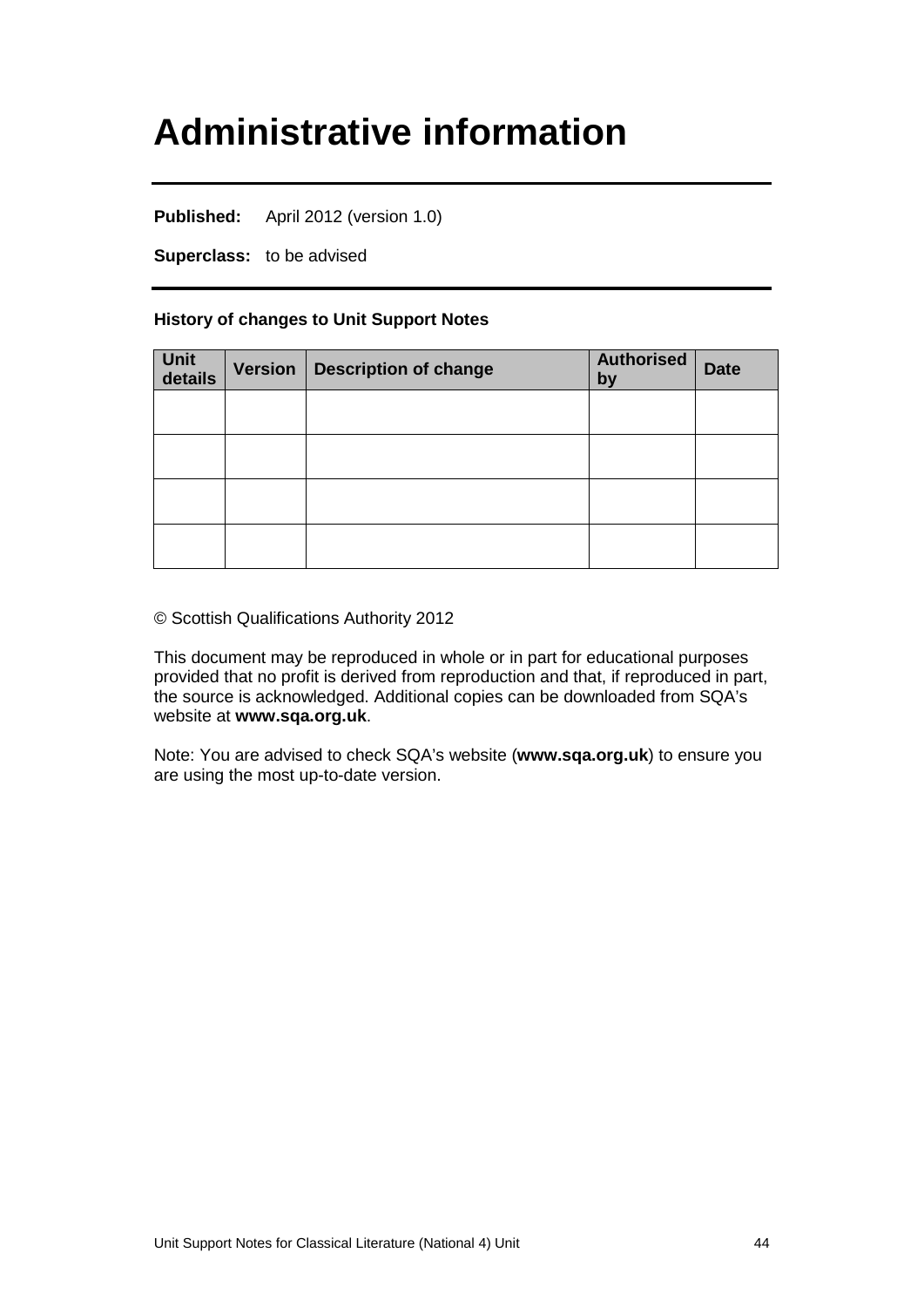



## <span id="page-47-0"></span>**Unit Support Notes — Life in the Roman World (National 4)**



This document may be reproduced in whole or in part for educational purposes provided that no profit is derived from reproduction and that, if reproduced [in part, the source is](http://www.sqa.org.uk/) acknowledged. Additional copies of these *Unit Support Notes* can be downloaded from SQA's website: **www.sqa.org.uk**.

Please refer to the note of changes at the end of this document for details of changes from previous version (where applicable).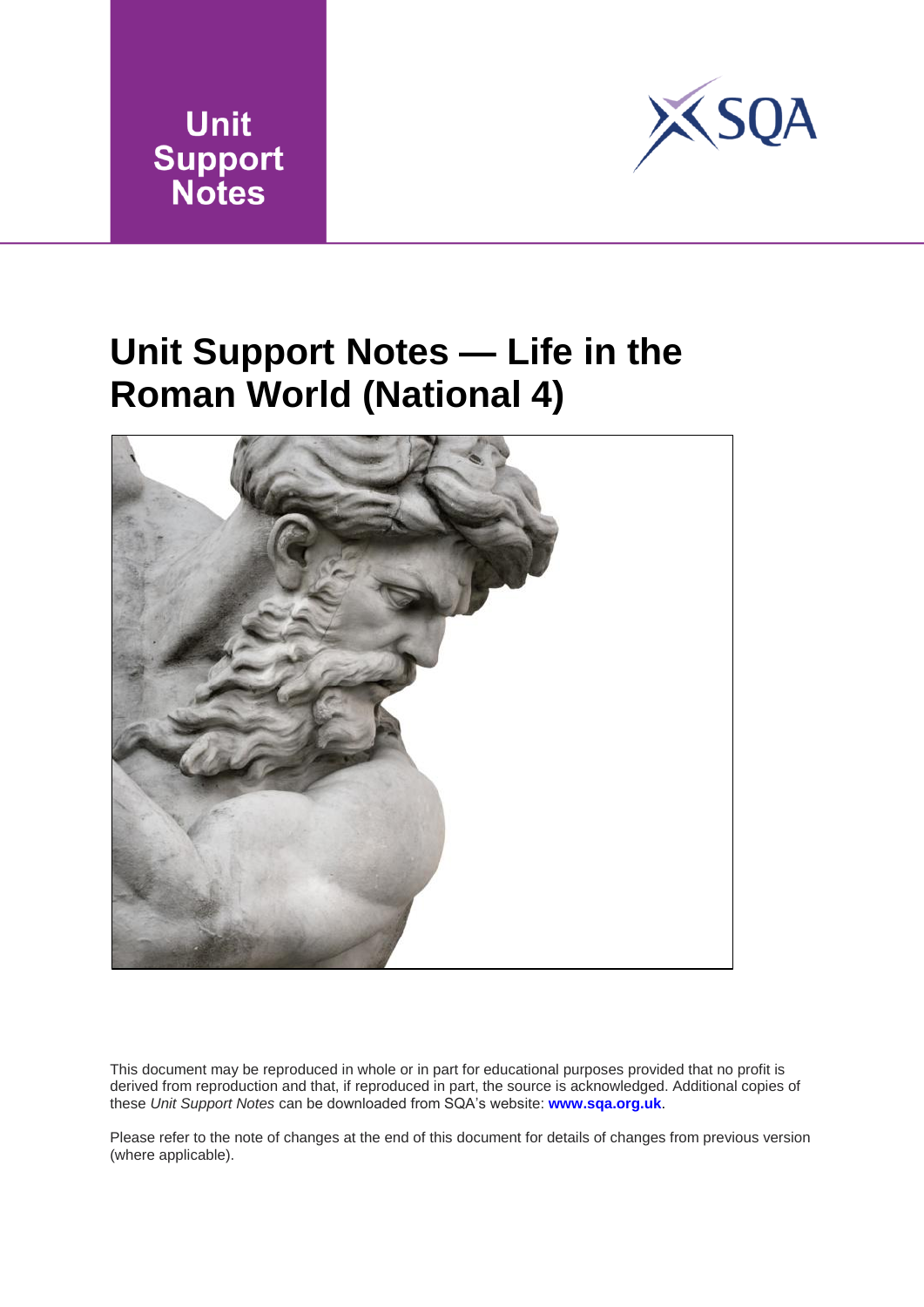# <span id="page-48-0"></span>**Introduction**

These support notes are not mandatory. They provide advice and guidance on approaches to delivering and assessing the *Life in the Roman World* (National 4) Unit. They are intended for teachers and lecturers who are delivering this Unit. They should be read in conjunction with:

- ♦ the *Unit Specification*
- ♦ the *Course Specification*
- ♦ the *Course Support Notes*
- ♦ appropriate assessment support materials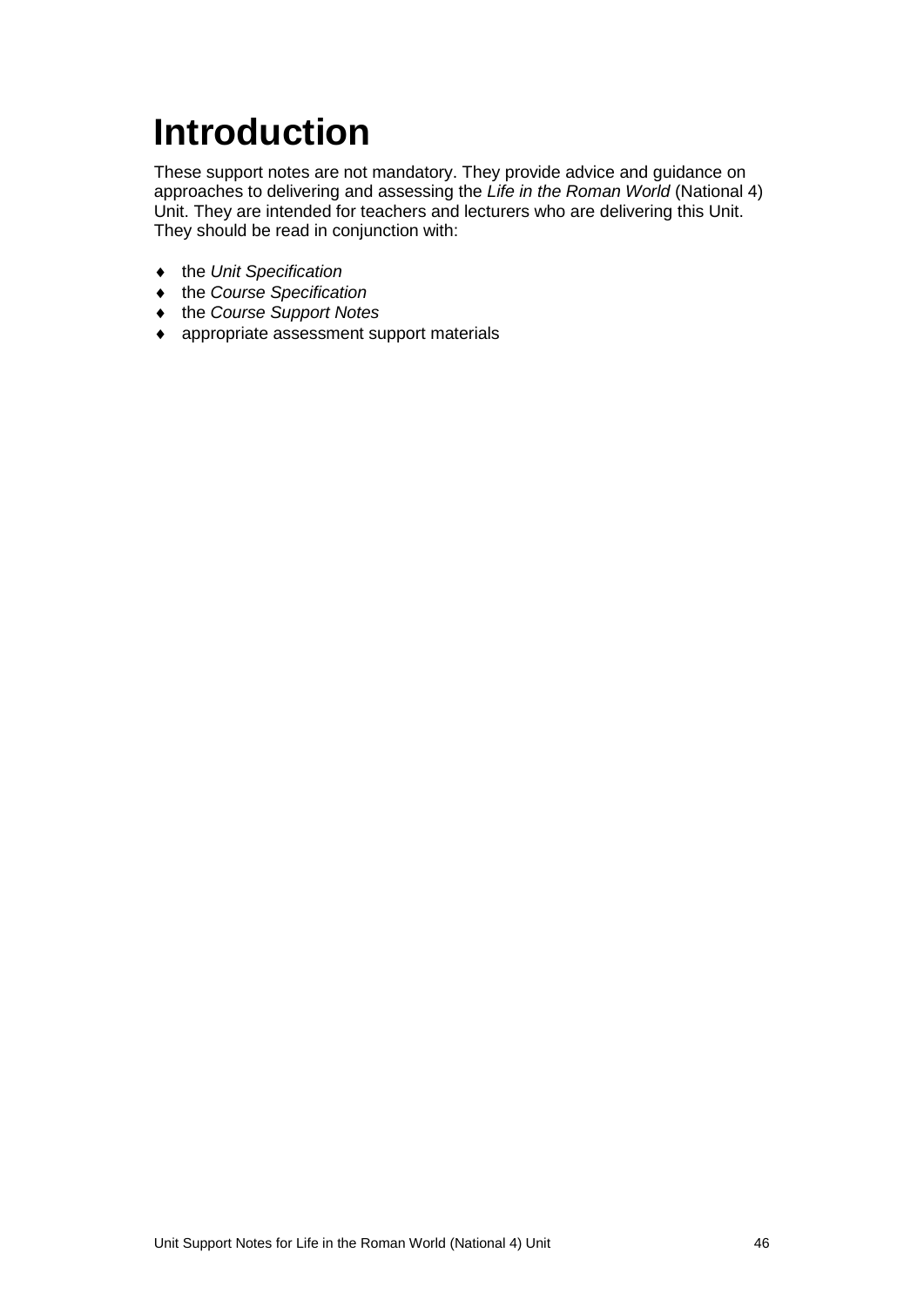# <span id="page-49-0"></span>**General guidance on the Unit**

### **Aims**

The general aim of this Unit is to develop the learner's skills in using sources of evidence, including archaeological evidence, to compare the classical Roman and modern worlds. Learners will develop straightforward factual knowledge and understanding of religious, political, social, moral or cultural aspects of life in the classical Roman world

In many cases, centres may wish to use this Unit in a 'stand-alone' capacity. This is an appropriate use of the Unit, and is for centres to manage. These support notes have been designed to support the use of the Unit both as part of the National 4 Classical Studies Course and in a stand-alone capacity.

### **Progression into this Unit**

Entry to this Unit is at the discretion of the centre. Many learners will benefit from having completed this Unit at the level below. Others will draw on comparable learning or experience. Learners will require appropriate literacy skills in order to overtake the requirements of this Unit.

When considering whether this Unit is appropriate for a particular learner, you should refer to the skills, knowledge and understanding for the Course, and the Outcomes and Assessment Standards. Taken together these provide an overall picture of the level of demand.

### **Skills, knowledge and understanding covered in this Unit**

Information about skills, knowledge and understanding is given in the National 4 Classical Studies *Course Support Notes*.

If this Unit is being delivered on a free-standing basis, teachers and lecturers are free to select the content and contexts for learning which are most appropriate for delivery in their centres. The content or contexts chosen must fulfil the mandatory skills, knowledge and understanding as described in the Course Specification and must enable learners to meet the requirements of the Outcomes and Assessment Standards

### **Progression from this Unit**

This Unit may provide progression to Units or Courses in related social subjects. In particular it provides progression to Classical Studies at National 5.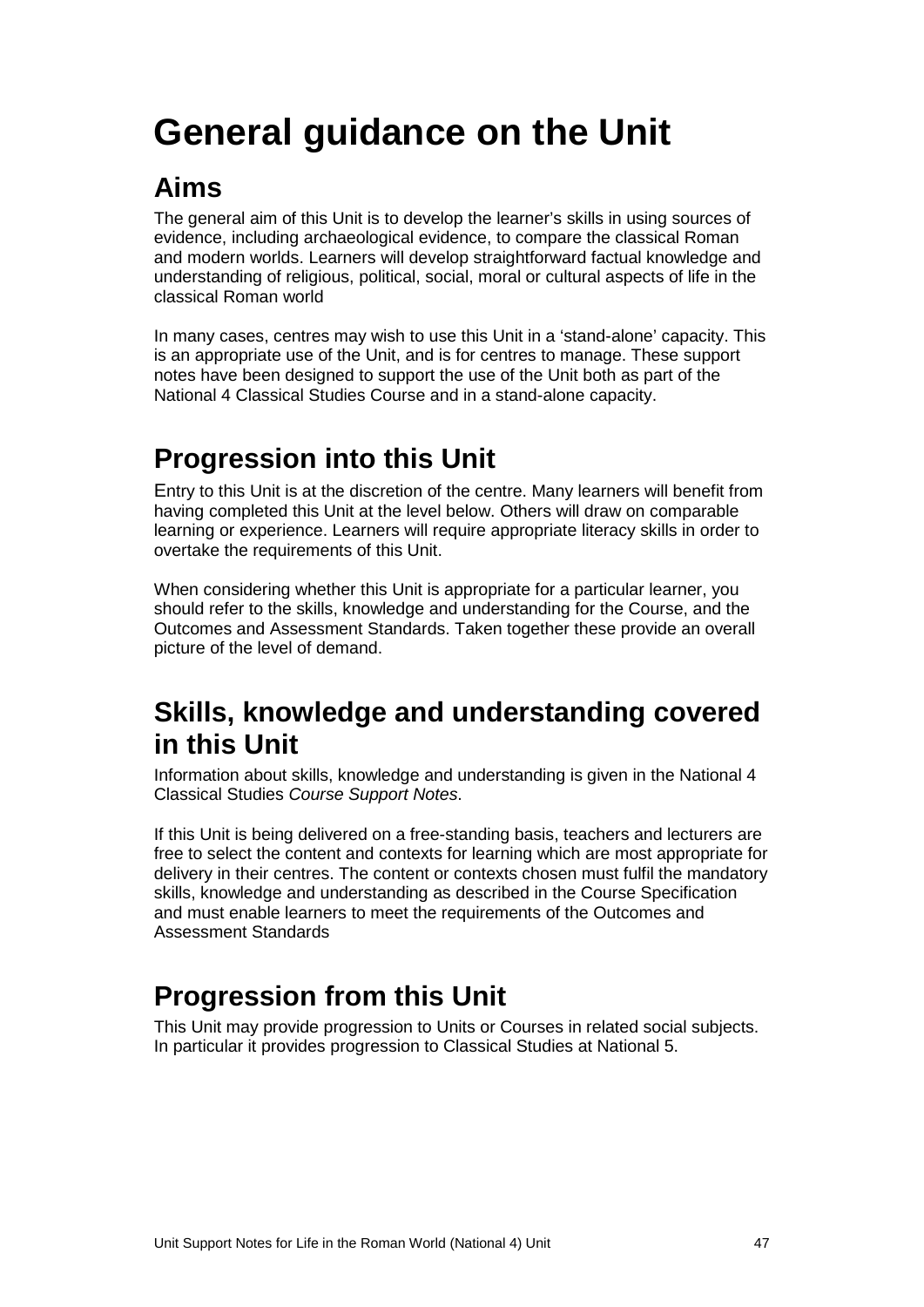## <span id="page-50-0"></span>**Approaches to learning, teaching and assessment**

The aim of this section is to provide advice and guidance to centres on:

- ♦ opportunities to generate naturally occurring evidence through a range of teaching and learning approaches
- ♦ approaches to added value
- $\bullet$  approaches to developing skills for learning, skills for life and skills for work

### **General guidance on the Unit**

This Unit focuses on using sources of evidence, in particular archaeological evidence, to compare the classical Roman and modern worlds. Through this activity, learners will be enabled to build up knowledge and understanding of aspects of religious, political, social moral or cultural life in the classical Roman world. This Unit's unique contribution within the National 4 Classical Studies Course is its focus on using archaeological sources to gain information about the classical world.

Within this Unit learners are expected to demonstrate the skill of using archaeological sources of evidence and presenting conclusions which compare the classical and modern worlds. The contexts for study are flexible, to provide scope for a range of possible approaches to this comparison. In so doing, this Unit contributes to one of the key aims of the National 4 Classical Studies Course; to develop learners' understanding of the continued significance of the classical world today.

When using archaeological sources of evidence, learners could be presented with sources and encouraged to consider what they can and cannot learn from each one. As evidence is gained from different sources, the learner will develop a fuller picture of life in the Roman world. It would be valuable if learners could be presented with a range of different sources so that, learners do not simply understand aspects of the Roman world but also begin to understand how our knowledge of the Roman world has been gained.

In the examples that follow, deliberate attempts have been made to present similar approaches at both National 4 and National 5. This will support multi-level delivery and help illustrate the distinction in level of demand and the particular requirements of the two levels.

### **Potential approaches to teaching and learning**

The following examples are illustrative of approaches which may be adopted and which will allow opportunities to gather evidence that learners have achieved one or more of the Unit Outcomes.

These examples represent holistic approaches to learning, teaching and assessment that can generate a range of evidence covering both the Outcomes of the Unit. They are adaptable, flexible approaches that can be used across a range of concepts and contexts in whole, or in part. Elements of these may be used independently to gather evidence of achieving aspects of the Outcomes of the Unit, or both the Outcomes in full.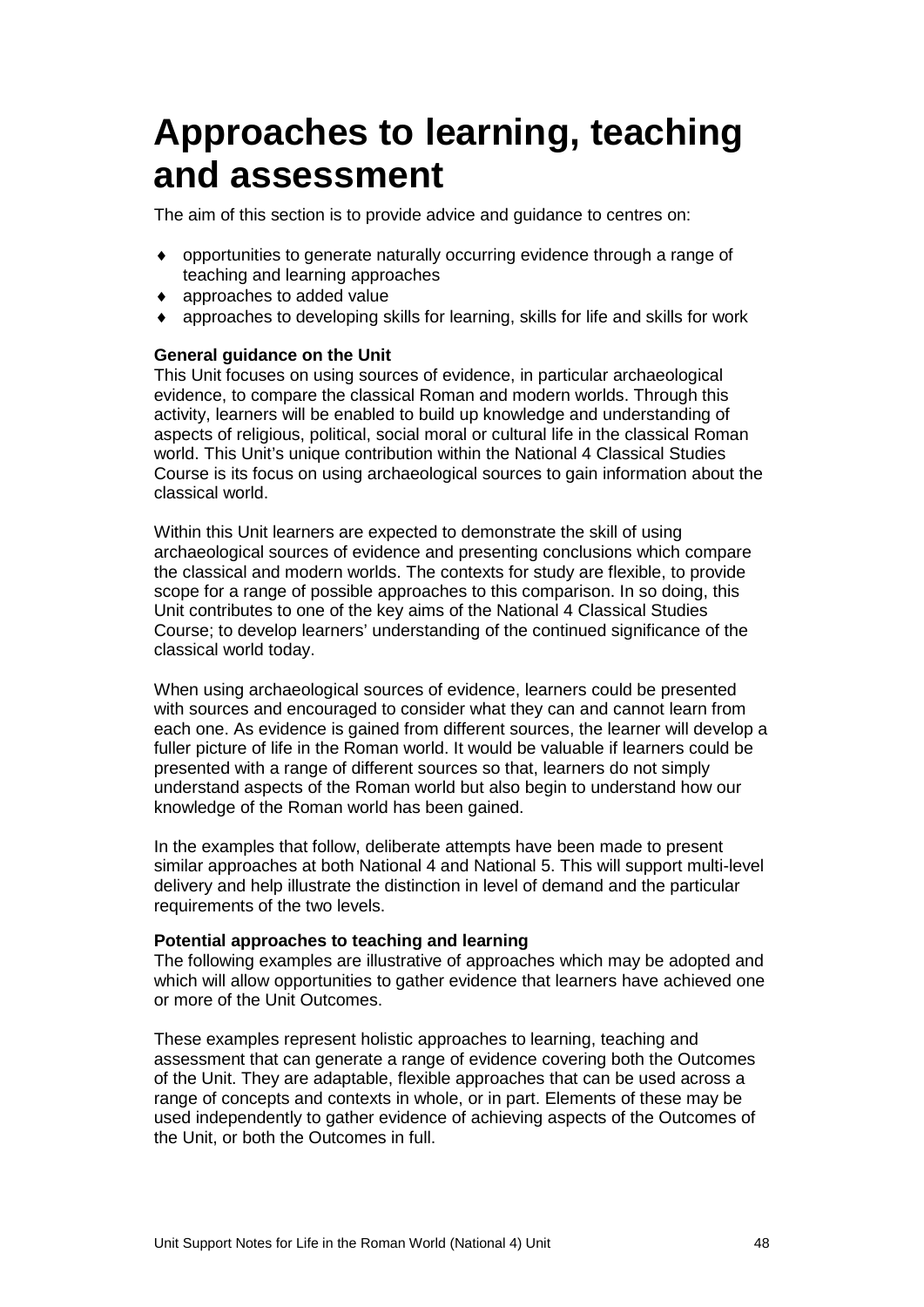These examples focus on learning, teaching and assessment in the *Life in the Roman World* Unit. However, deep, broad and challenging learning and teaching across all the Units of the Course may develop the skills of learners in an effective way. These examples could be easily adapted to incorporate elements of both the *Classical Literature* and *Life in Classical Greece* Units.

### **Example 1 — Debates**

Debates and discussion groups, along with background research to prepare for the debate, can provide a stimulating approach to study of this Unit. There are a number of possible questions that may provoke an interest and response in learners, and help bring the subject matter to life. For example 'How do modern religious practises compare to classical ones?' or 'Was life for the poorest classes in Pompeii easier or harder than it is in modern society?'.

As a method of active learning, the use of debating will help learners develop their own ideas while investigating and/or challenging established viewpoints. Debating may also present the learner with ideas that contradict and challenge their knowledge or understanding. Learning how to consider the validity of sources and develop the skills to criticise others' arguments can all help learners to build confidence and clarify their own thinking.

There are a number of good-quality websites that give guidelines on how to structure a debate. Consulting teachers of English/Communications would also be a good starting point.

Firstly, learners could engage in reading, discussion and investigation about different aspects of, for example, religious practices in classical Rome. This could involve learners working in teams to identify issues to research, carrying out this research individually, and then returning to the group to pool what they have learned. The group could then work together to use all this information to prepare for a classroom debate about the issues involved.

For a successful debate, there should be two well-balanced teams who are able to research and develop their arguments. Teams may need to be kept relatively small in order to ensure that there is evidence of each learner having met the Outcomes and Assessment Standards of the Unit.

The teacher/lecturer could propose a motion, based on the research and the topics involved, and designate one team to argue on one side and one team to argue on another. The questions identified above, and many others, may provide appropriate bases for debating motions. It is important that learners understand they do not need to personally believe what they are debating for, but need to argue for the statement they are supporting. The teacher/lecturer should guide learners towards relevant materials allowing them to access relevant information.

Points to consider when preparing for a debate would include:

- 1. What is the main point of the argument being made?
- 2. Producing a transcript of the arguments that the team will present may well be useful as this can act as an aide mémoire and also provide evidence, if this task is being used for assessment.
- 3. When presenting their arguments the learners should be encouraged to present their ideas with confidence.
- 4. Each team should attempt to second guess the arguments the other team will present so that they will be ready to counter their arguments.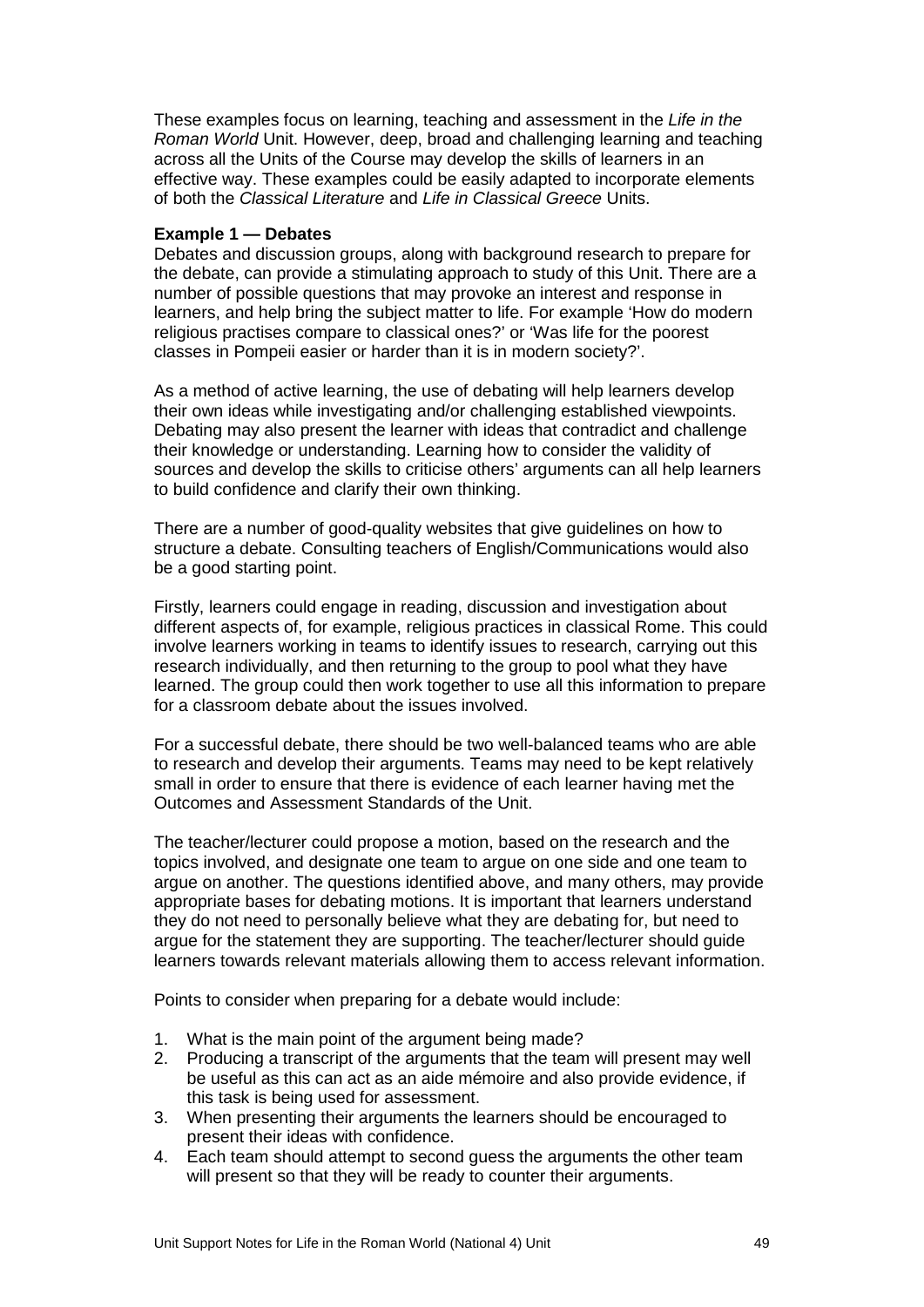### **Generating evidence for assessment**

The preparation for the debate and the debate itself could provide evidence for Unit assessment in a range of ways including:

- ♦ a learning log, providing evidence of the learner's research into the topic, and their preparation for the debate
- ♦ notes taken demonstrating initial knowledge and understanding
- ♦ teacher observation of discussions demonstrating initial knowledge and understanding
- ♦ annotated materials and notes demonstrating knowledge and understanding and the ability to understand /comment on sources
- ♦ poster presentation demonstrating knowledge, understanding and the ability to explain and comment on sources
- ♦ pro forma for preparing for debate, recording/observation of debate, feedback from debate all demonstrating knowledge, understanding and the ability to explain and comment on sources
- ♦ the class debate could be recorded or filmed

### **Example 2 — Presentations**

This Unit provides an ideal opportunity to help learners develop presentation skills whilst working individually as well as in groups as described in example 1 above. This can develop personal learning, communication and organising skills at the same time as developing knowledge and understanding of the significance of the content. A particular aspect of the learner's presentation should be to show that they have thought about the usefulness of the sources they have used. This approach may also provide a starting point for further study within a learner's assignment.

For example, learners could be charged with putting together a presentation on one particular building in Pompeii which would describe what the building's function is; what specific information we know about it; how we know this; what this helps to tell us about life in the Roman world in general; and how this knowledge allows us to make comparisons with the contemporary world.

Where any specific building type is studied, it is important that the people who used that building are also studied. For example, study of the amphitheatre in Pompeii automatically requires study of gladiators and therefore slaves. Learning about the physical characteristics of buildings will help learners make judgements about the people who used it. For example, it is worth noting the small size of a room above a shop if this is highlighted as evidence for the social standing and/or wealth of the owner; or the unusual thickness of a wall at Vindolanda can be noted as evidence that it protected the garrison strong-room.

### **Example 3 — plays/role plays**

Learners could take on the roles of people they have learnt about in certain important situations, such as at the performance of a religious ceremony, or an election.

### For example:

learners could produce a play about narrative elements of the Course, such as the sequence of events in August 79BCE could be explored by learners writing and performing their own plays or sequence of scenes, e.g.: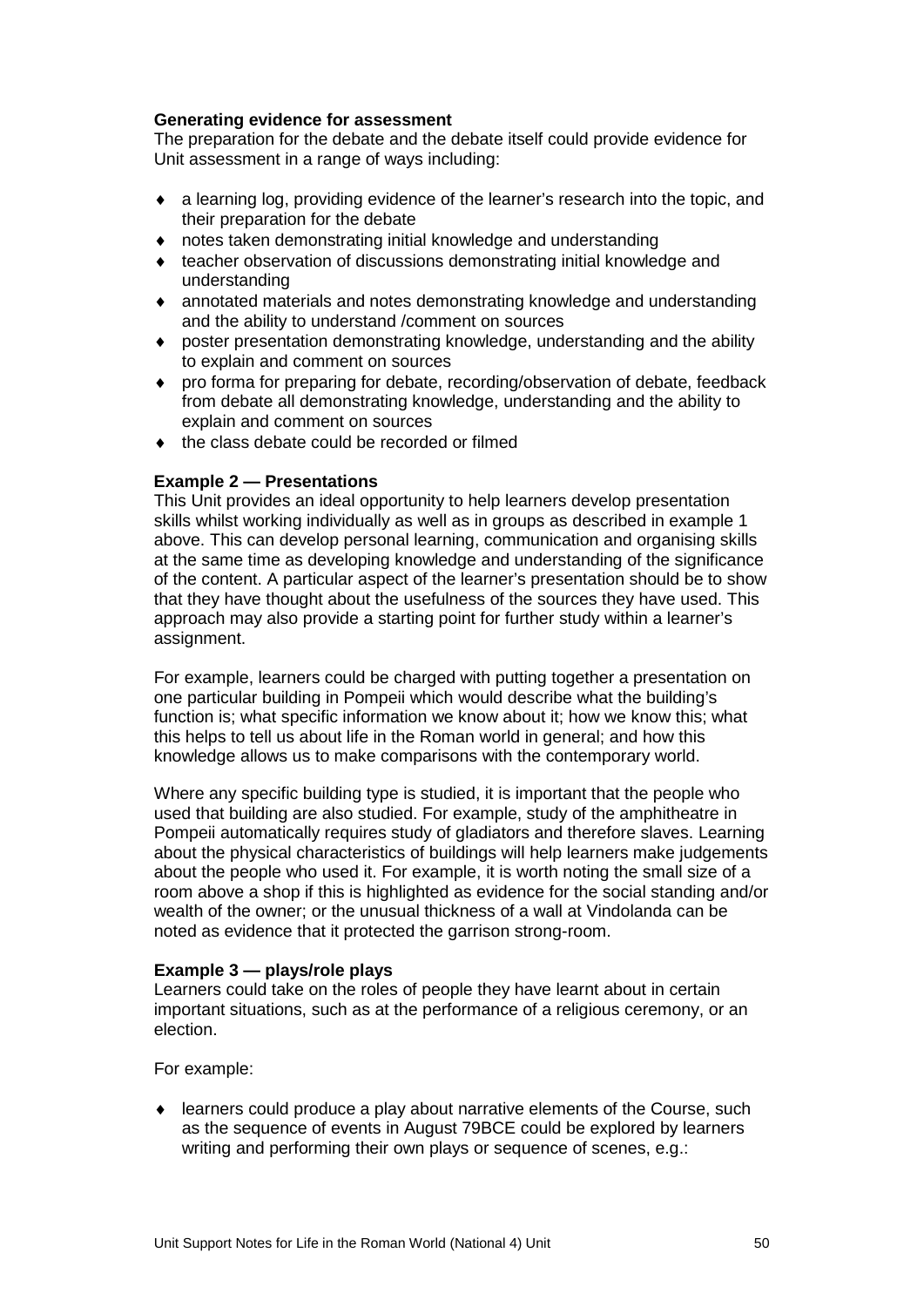- pseudo-TV/radio interviews *in situ* (developed for public display in class as aid to understanding action/motivation in the play)
- Antigone interviewed in the aftermath of the conflict
- Haemon arrives at the cave paparazzi/ reporters hound him
- Eurydice's maids describe her last moments

If plays or role plays are to be used it may be useful to look at good-quality TV, documentary, film or theatre productions, many of which contain useful information on the everyday lives of the people of Pompeii and the issues they faced, for example, commerce, economics, class, and slavery. Where information about the lives of people has been gained by constant reference to buildings, human remains, and objects found, this will help illustrate to learners the importance of archaeological evidence to our understanding of the classical world.

### **Generating evidence for assessment**

These activities could provide evidence for Unit assessment in a number of ways, including:

- ♦ notes and written summary demonstrating knowledge and understanding of sources and the religions studied
- ♦ tracked changes and comment balloons in electronic documents, perhaps demonstrating knowledge and understanding of sources and their usefulness
- ♦ plays and role plays could be recorded or filmed
- $\bullet$  the scripts, notes etc produced to support a play or role play may provide rich evidence of learners' understanding, and the skills of using sources and making comparisons
- ♦ presentations (possibly recorded) and feedback (could be recorded on a pro forma) demonstrating comment on sources
- ♦ summaries, edits to summaries, questions and presentations (with feedback) — further demonstrating knowledge, understanding and the ability to explain and comment on comparisons between religions in the classical and modern worlds
- $\bullet$  teacher observations which could be recorded in a written record and could be followed up with progress interviews
- ♦ written piece, possibly with follow up discussion with teacher (in class or online) — this could be self-assessed, peer assessed, followed by teacher/lecturer review

### **Added Value Unit — Classical Studies assignment**

The assignment works best when learner and teacher are operating in a collaborative manner. Areas of suitable scope for a National 4-level piece of research could be highlighted and attempt should be made to provide initial stimulus to the learner.

It may be appropriate to consider creating a form of 'contract' with the learner, so that the learner (and teacher/lecturer) knows exactly what he/she is expected to do and what type of support will be provided. The nature of resources, expertise, and topic or issue, as well as the presence or absence of specific learning needs, will dictate the terms of 'contract' agreed upon.

It is a requirement of the National 4 Classical Studies assignment that the learner draw relevant comparisons between the classical and modern worlds. If a teacher/lecturer has difficulty seeing where effective comparison can be made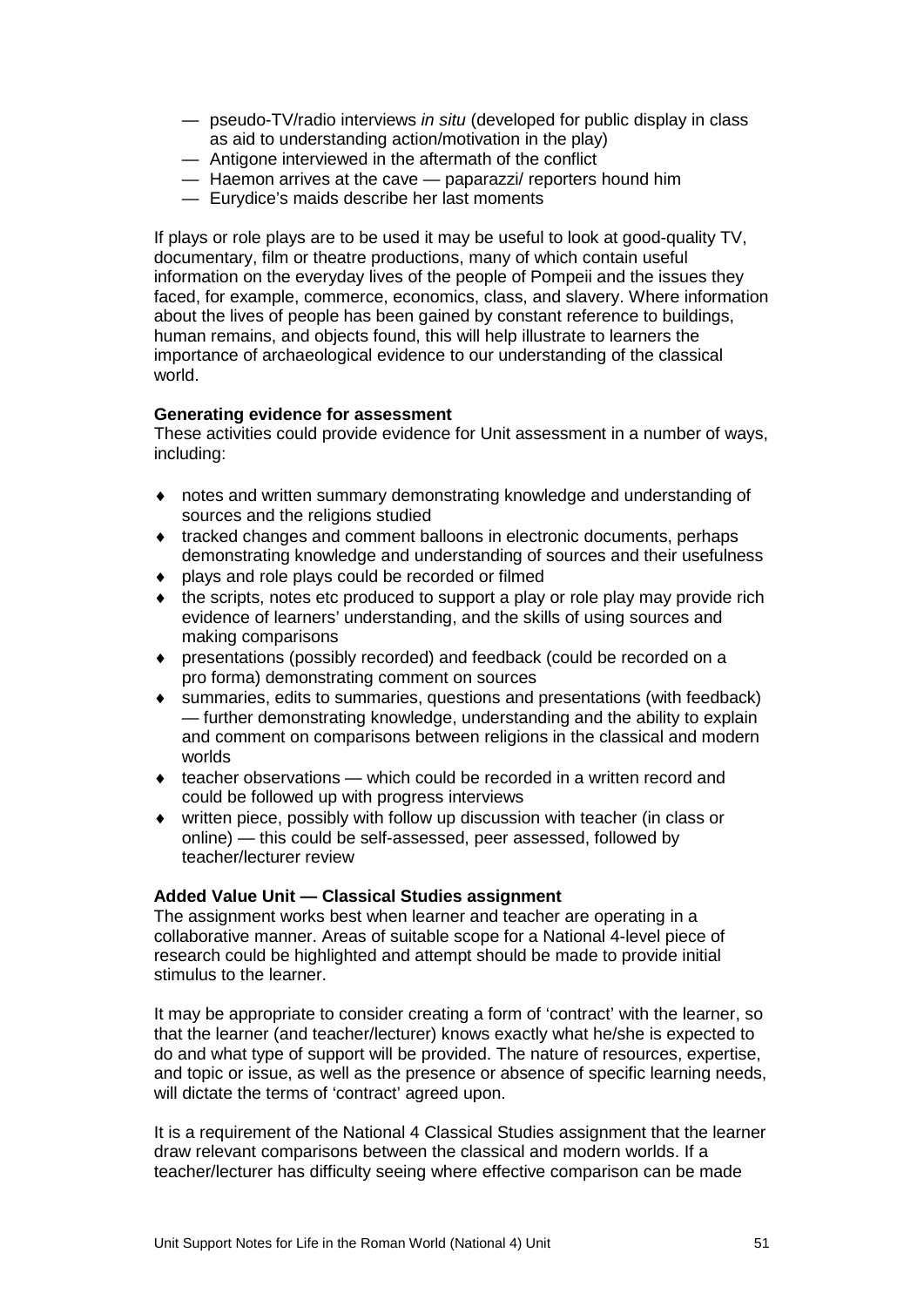with the modern world then it would be appropriate to discuss with the learner how to amend the focus of the study. Learners and teachers/lecturers are encouraged to be imaginative in finding appropriate topics or issues for study that invite comparisons between the classical and modern worlds.

### **The following are possible examples of topics that may be suitable for the assignment at National 4:**

The content of this Unit may provide many appropriate contexts for study towards the assignment. For example, in looking at religious practices, a learner may choose to study the temple of Vespasian in more depth; another learner may choose to study the temple of Isis. A learner may prefer to look more closely at sources which shed light on the amphitheatres and gladiators, or look more closely at theatres and actors.

Learners could acquaint themselves with an overview of the topic before looking at specific pieces of evidence. Then learners in collaboration with the teacher should identify certain broad questions they would like to answer, such as: What were the different types of gladiator?', 'What were their daily lives like?'

The areas suggested above are for guidance only and would draw upon knowledge and understanding primarily from the *Life in the Roman World* Unit. Further challenge and application could involve a comparative aspect by drawing upon knowledge and understanding of events or themes developed in the *Life in Classical Greece* or *Classical Literature* Units.

### **Understanding the Assessment Standards and making assessment judgements**

The following information aims to provide advice and guidance to centres when developing activities which may be used to generate evidence that learners have achieved the Outcomes and Assessment Standards for this Unit. These activities may be ones which allow the identification of naturally occurring evidence as part of teaching and learning to determine whether the learner has achieved the Outcome or more formal occasions when centres use a specific assessment item.

The explanations given aim to provide greater detail and complement the terminology used in the Outcomes and Assessment Standards which are based upon the Scottish Credit and Qualifications Framework (SCQF). Centres should note that the Unit Outcomes and Assessment Standards describe a minimum level of competence for the achievement of the Unit and that learners will demonstrate a range of levels of ability at a particular SCQF level.

Centres should note that flexibility exists in creating assessment items and that a range of factors needs to be considered in determining the level of demand. For example, while in general increasing the number of sources used in a question may increase the level of demand upon the learner, increasing the complexity of a single source will also increase the level of demand.

The following terms are used in the Unit Specifications for this Unit.

♦ **Straightforward/ factual terms** involves a learner being able to identify and describe the obvious features of a topic. For example, when studying types of Greek architectural structure they would be able to summarise the main purposes of different structures (temples, houses, civic spaces etc).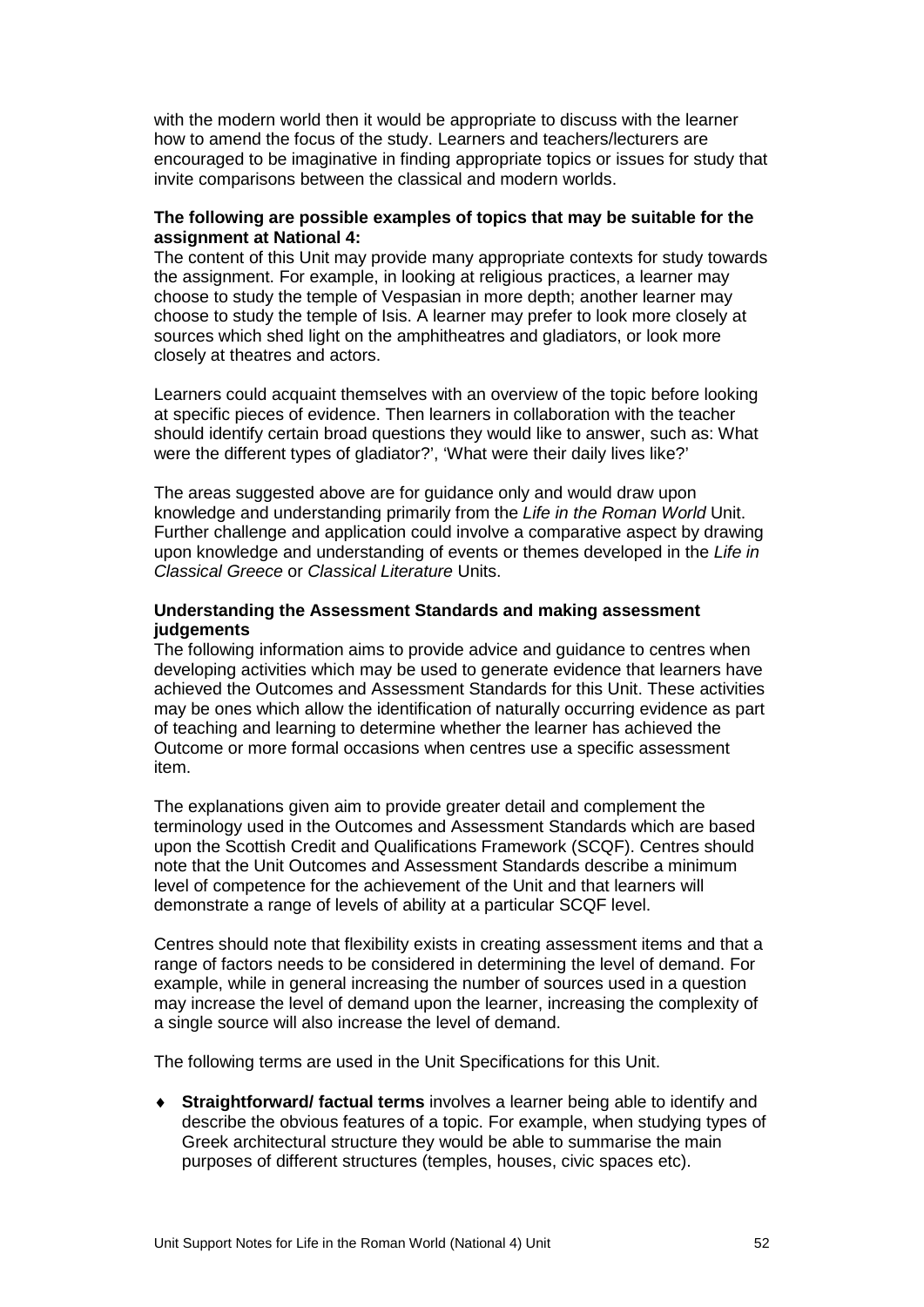- ♦ **Describing** involves a greater degree of detail than simply outlining (required at lower levels). It involves a learner communicating an understanding of some of the implications and interrelationships within a theme or topic, but without doing this fully, and without fully itemising all the relevant information. For example, a learner may describe how the voyage of Odysseus illustrates the theme of leadership but not go on to explain the complexities and uncertainties which the story raises due to the negative consequences of some of his actions.
- ♦ **Straightforward conclusions/comments** will involve learners describing, mostly accurately, some of the key pertinent features of a topic and/or giving a conclusion which includes most of the key points expected. They need not demonstrate a full or thorough level of understanding of the main elements, and there may be discrepancies or omissions in their conclusion. Their conclusion need not be original, nor need it be the learner's personal view.
- ♦ **Straightforward comparisons** will involve the learner identifying single points of either similarity or difference relating to aspects of life in the classical and modern worlds. This is in contrast to the level of demand at National 5 and Higher. At these levels learners are required to compare and also contrast. This will require a greater level of knowledge and understanding, and the ability to appreciate and explain an idea, practice, value etc in detail, taking into account its complexities.

### **Developing skills for learning, skills for life and skills for work**

Information about developing skills for learning, skills for life and skills for work across the Course, is given in the relevant *Course Support Notes*. This Unit will provide many opportunities to develop skills for learning, skills for life and skills for work.

As the specific skills focus of the Unit is 'consider and express conclusions about archaeological sources', learners will develop application and thinking skills as they engage with sources, identifying where there is useful information, where this may be limited and so on. In comparing the classical and modern worlds they will develop the ability to apply what they have learned.

. The Unit will also provide rich and varied opportunities for learners to develop personal learning, by providing rich and varied contexts for extended personal study in the Classical Studies assignment.

### **1 Literacy**

Learners should be encouraged to read widely and produce extended writing where appropriate in order to facilitate progression to National 5 and the world of work. The Unit provides opportunities for learners to undertake a wide variety of written tasks. They are also likely to experience listening and talking skills during class discussions and debates.

### 1.1 Reading

Within this Unit, learners will develop their literacy skills in many significant ways by reading a range of possible types of source including, for example: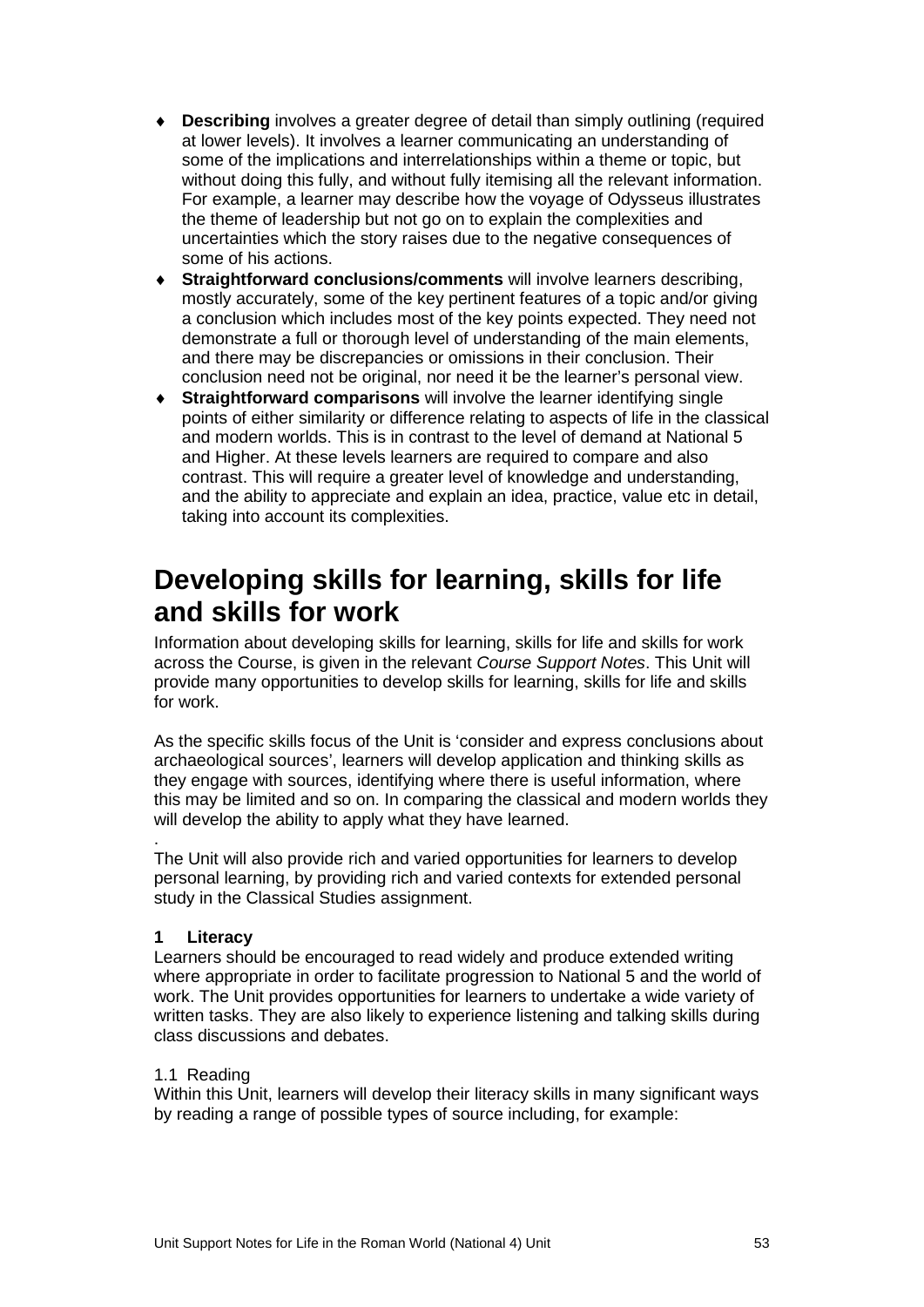- ♦ Extracts from historical accounts from the classical Roman period, such as Pliny's letters, or Tacitus (can also develop the skill of assessing the usefulness of a source).
- ♦ Modern historical accounts of aspects of life in the classical Roman world (can also develop the skill of assessing the usefulness of a source).
- ♦ Online resources.
- ♦ Summaries or introductions to archaeological evidence.
- ♦ Classical Roman literature (may be in a range of forms such as poetry, prose or drama).

### **4 Employability, enterprise and citizenship**

### 4.6 Citizenship

Issues of citizenship permeate Classical Studies. Modern views of citizenship have been shaped by our culture's understanding of citizenship in the classical world. Teachers can help learners appreciate how citizens and non-citizens played their role in the society. This will illuminate for learners the issues of contribution to society which mattered then and matter now. Learners may develop their understanding and appreciation of citizenship in a range of ways, for example:

- ♦ comparing aspects of daily life between the classical Roman and modern worlds (eg slavery, the role and lives of gladiators or religious practices)
- ♦ focusing on issues explicitly related to citizenship, for example slavery
- ♦ participating in debates/delivering speeches
- $\leftrightarrow$  work as part of a team

### **5 Thinking skills**

Thinking skills will be developed in this Unit. Learners will develop their knowledge and understanding of classical Roman society and will be able to apply this to make comparisons with the modern world. Learners will also develop the skill of using archaeological sources of evidence in assisting with this comparison.

Learners will demonstrate these skills through class work and formally assessed tasks.

### 5.2 Understanding

Giving brief explanations and providing reasons will develop skills of understanding in a range of contexts.

### 5.3 Applying

Useful verbs for compiling questions/activities for 'applying' type of thinking skills include: 'solve, show, use, illustrate, construct, complete, examine'.

### **Combining assessment within Units**

Assessment evidence can be gathered in a holistic manner, covering all elements of the Outcome for the Unit. Flexibility is provided in terms of the range of evidence that can be used to demonstrate that a learner has met the Outcome of the Unit.

If centres are using a holistic approach to assessment of the Unit it is advisable to track where evidence of the achievement of individual Outcomes appears so that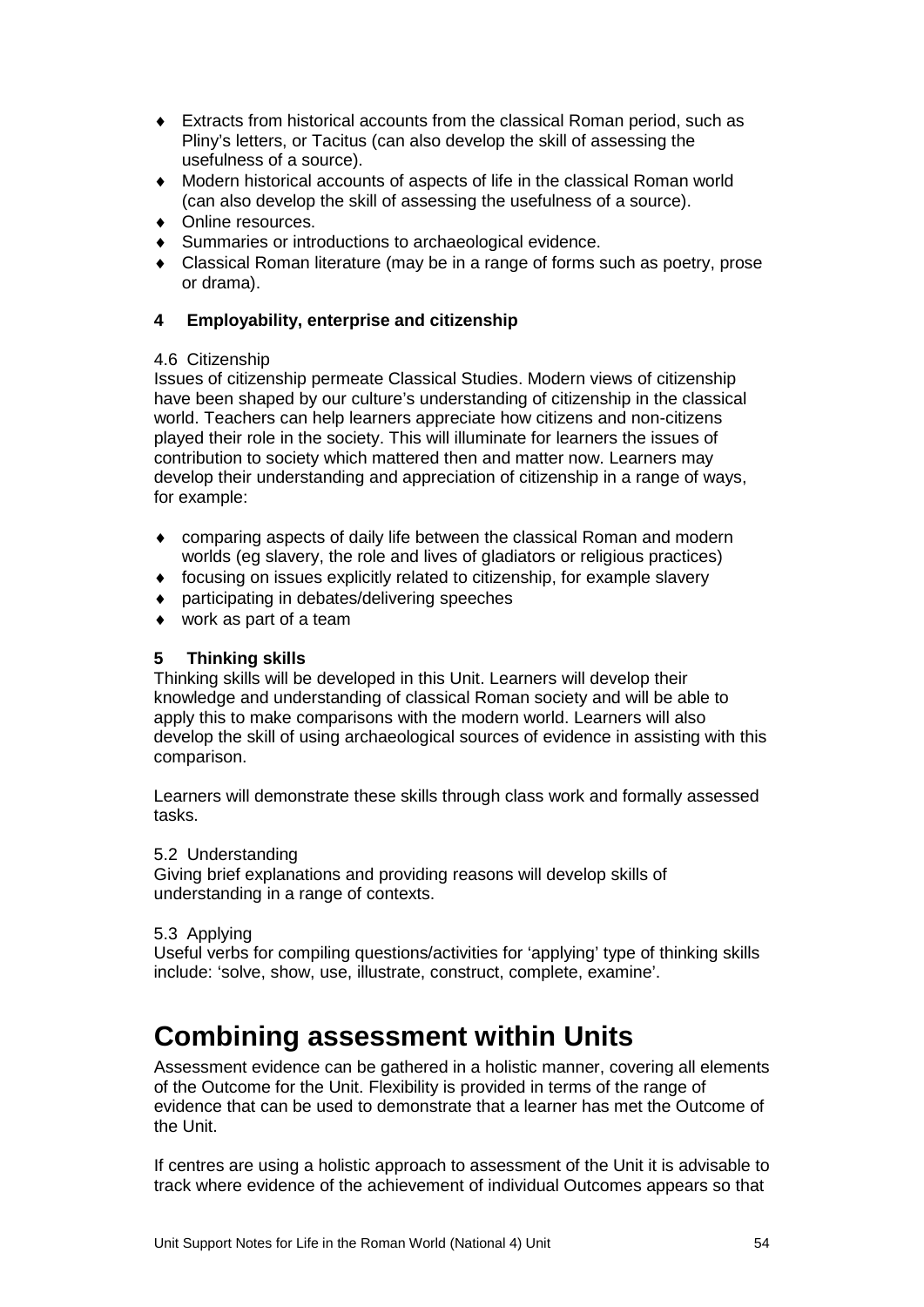learners who do not achieve the complete assessment can still have recognition for the Outcome/s they have achieved and do not have to be reassessed on all of the Outcomes.

It may be helpful to build a record of evidence for each learner. This could be kept electronically/online and could contain scanned copies of any written work (including annotated notes, summaries etc); teacher records of observations, learner interviews, question and answer sessions; videos of discussions, group work, presentations and debates (it may be appropriate to keep only a sample of video evidence to back up the teacher record); learning log; records of visits, interviews, experiences; pictures of posters and/or displays; and any other evidence generated by the learner.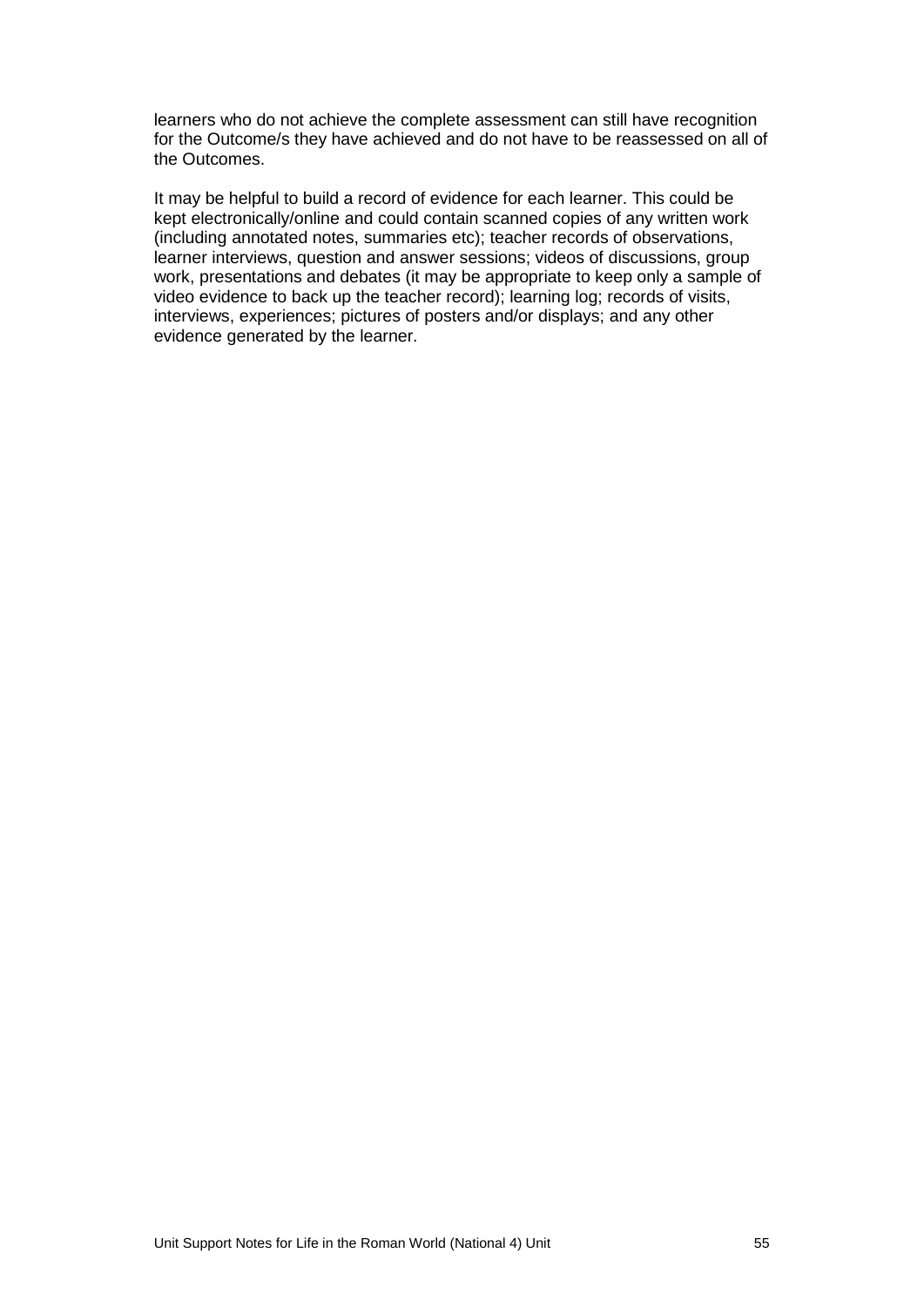# <span id="page-58-0"></span>**Equality and inclusion**

The high degree of flexibility within this Unit in terms of possible approaches to assessment means that Course and Unit planners can consider and remove potential barriers to learning and assessment. This Unit should be accessible to all learners.

It is recognised that centres have their own duties under equality and other legislation and policy initiatives. The guidance given in this document is designed to sit alongside these duties but is specific to the delivery and assessment of the Unit.

Alternative approaches to Unit assessment to take account of the specific needs of learners can be used. However, the centre must be satisfied that the integrity of the assessment is maintained and where the alternative approach to assessment will, in fact, generate the necessary evidence of achievement.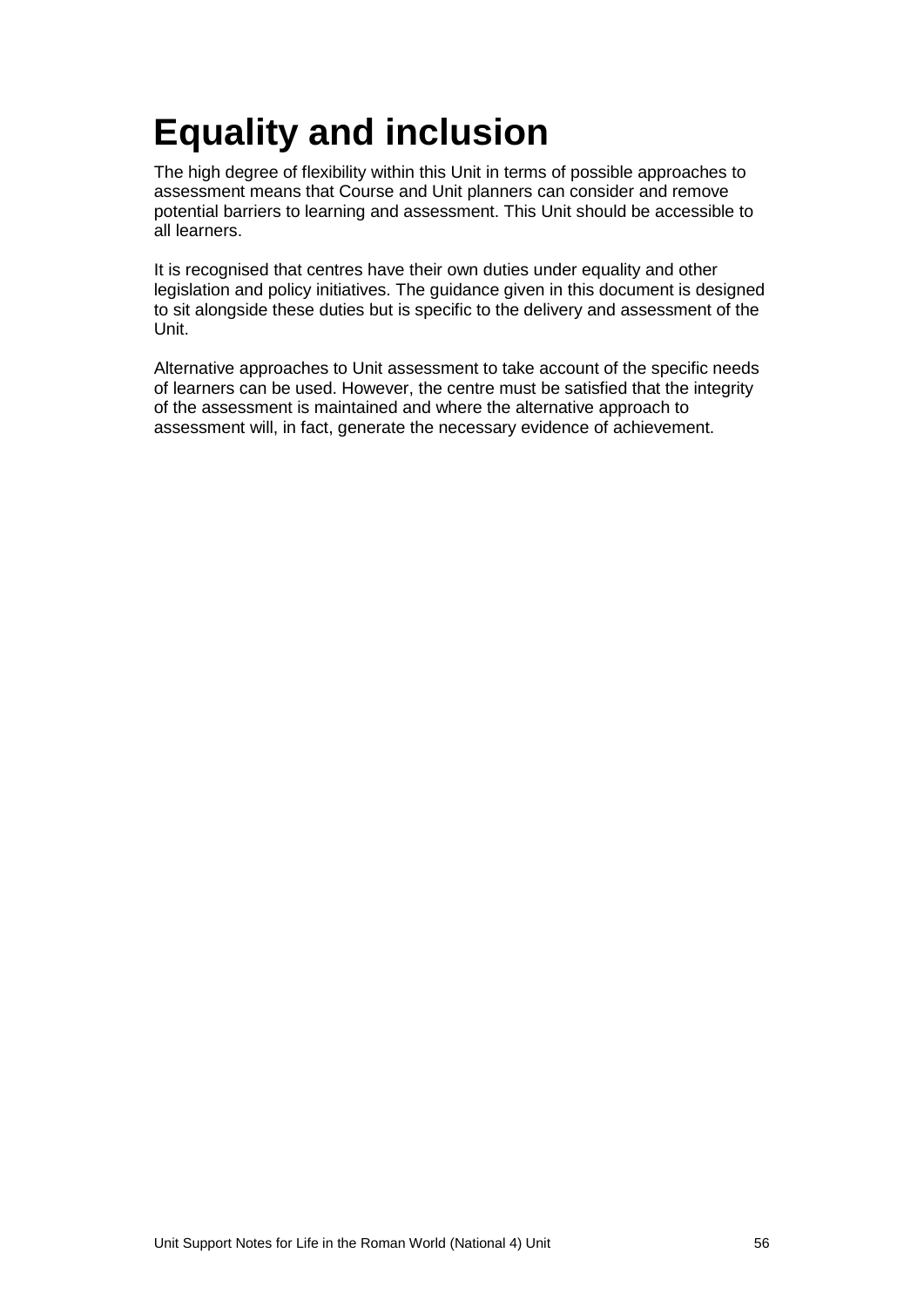# <span id="page-59-0"></span>**Appendix 1: Reference documents**

The following reference documents will provide useful information and background.

- ♦ Assessment Arrangements (for disabled candidates and/or those with additional support needs) — various publications on SQA's website: <http://www.sqa.org.uk/sqa/14976.html>
- ♦ *[Building the Curriculum 4: Skills for learning, skills for life and skills for work](http://www.ltscotland.org.uk/buildingyourcurriculum/policycontext/btc/btc4.asp)*
- *[Building the Curriculum 5: A framework for assessment](http://www.ltscotland.org.uk/buildingyourcurriculum/policycontext/btc/btc5.asp)*
- ♦ [Course Specifications](http://www.sqa.org.uk/sqa/46327.2947.html)
- **[Design Principles for National Courses](http://www.sqa.org.uk/sqa/42135.2629.html)**
- ♦ *[Guide to Assessment](http://www.sqa.org.uk/files_ccc/GuideToAssessment.pdf)* (June 2008)
- ♦ [Overview of Qualification Reports](http://www.sqa.org.uk/sqa/42467.2792.html)
- ♦ Overview of Qualification Reports
- ♦ Principles and practice papers for curriculum areas
- ◆ Research Report 4 Less is More: Good Practice in Reducing Assessment Time
- ♦ Coursework Authenticity a Guide for Teachers and Lecturers
- **[SCQF Handbook: User Guide](http://www.scqf.org.uk/Resources) (published 2009) and** SCQF level descriptors (to be reviewed during 2011 to 2012): [www.sqa.org.uk/sqa/4595.html](http://www.sqa.org.uk/sqa/4595.html)
- ♦ [SQA Skills Framework: Skills for Learning, Skills for Life and Skills for Work](http://www.sqa.org.uk/sqa/45395.html)
- ♦ [Skills for Learning, Skills for Life and Skills for Work: Using the Curriculum](http://www.sqa.org.uk/sqa/45395.html)  [Tool](http://www.sqa.org.uk/sqa/45395.html)
- ♦ Template and Guidance for Unit Assessment Exemplification
- ♦ SQA Guidelines on e-assessment for Schools
- ♦ SQA Guidelines on Online Assessment for Further Education
- SQA e-assessment web page: [www.sqa.org.uk/sqa/5606.html](http://www.sqa.org.uk/sqa/5606.html)